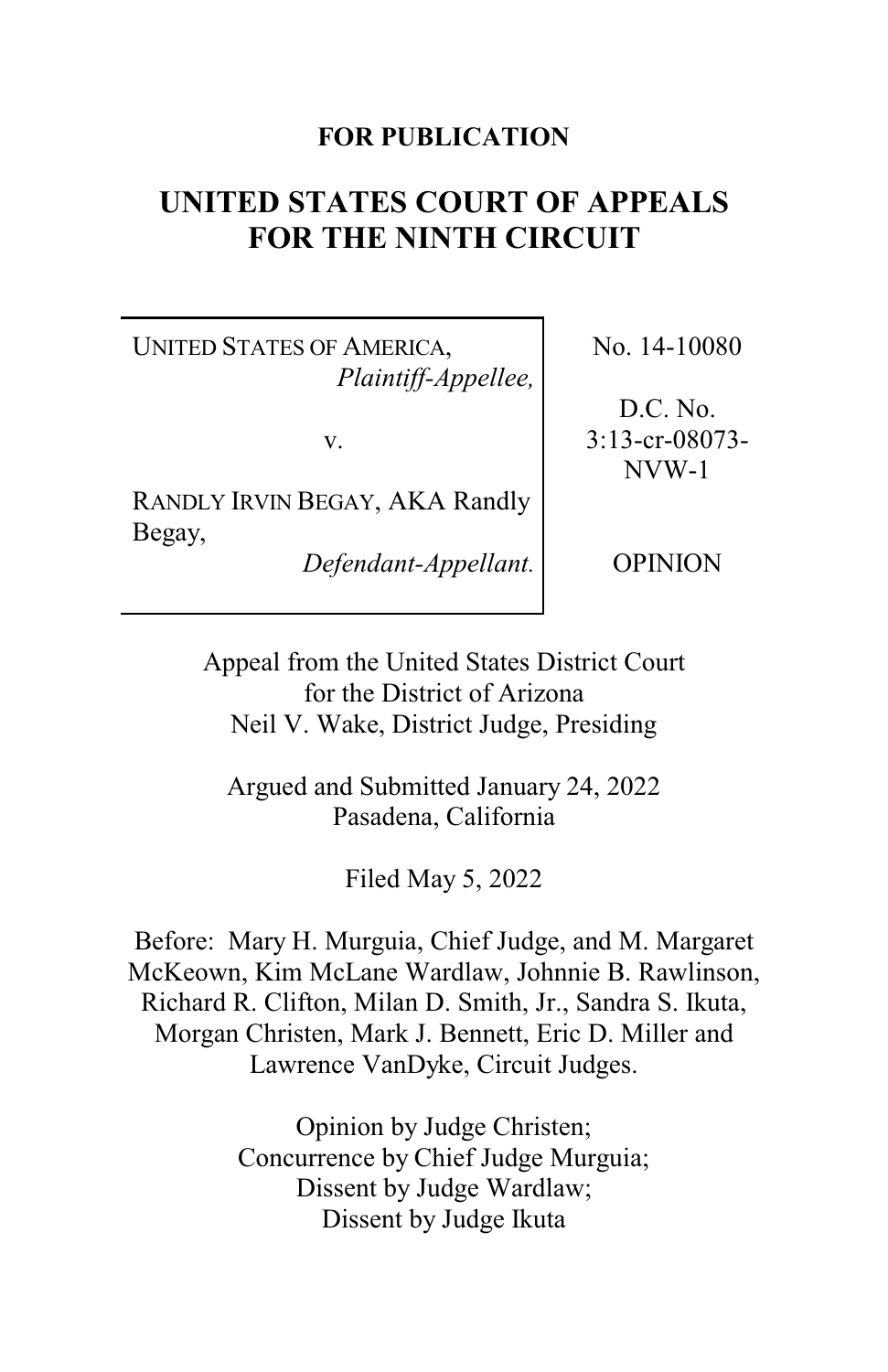## **SUMMARY\***

## **Criminal Law**

The en banc court affirmed Randly Irvin Begay's convictions for second-degree murder (18 U.S.C. §§ 1111(a) and 1153) and for discharging a firearm during a crime of violence (18 U.S.C. § 924(c)), vacated the district court's order of mandatory restitution, and remanded, in a case in which a divided three-judge panel agreed with Begay's argument that second-degree murder can be committed recklessly and therefore does not qualify as a crime of violence for purposes of  $\S 924(c)$ .

Challenging his second-degree murder conviction, Begay argued for the first time on appeal that the district court erred by failing to instruct the jury that the government bore the burden of proving beyond a reasonable doubt that Begay did not act upon a sudden quarrel or in the heat of passion. A defendant who acts in the heat of passion is guilty of voluntary manslaughter rather than murder. The en banc court could not conclude on this record that the district court plainly erred, where Begay's counsel did not attempt to demonstrate to the court that the evidence would allow the jurors to conclude that Begay acted in the heat of passion, and the evidence did not suggest sudden provocation; the seconddegree murder instruction was jointly proffered by the defense and prosecution, and no voluntary manslaughter instruction was requested; and the instruction Begay now

**<sup>\*</sup>** This summary constitutes no part of the opinion of the court. It has been prepared by court staff for the convenience of the reader.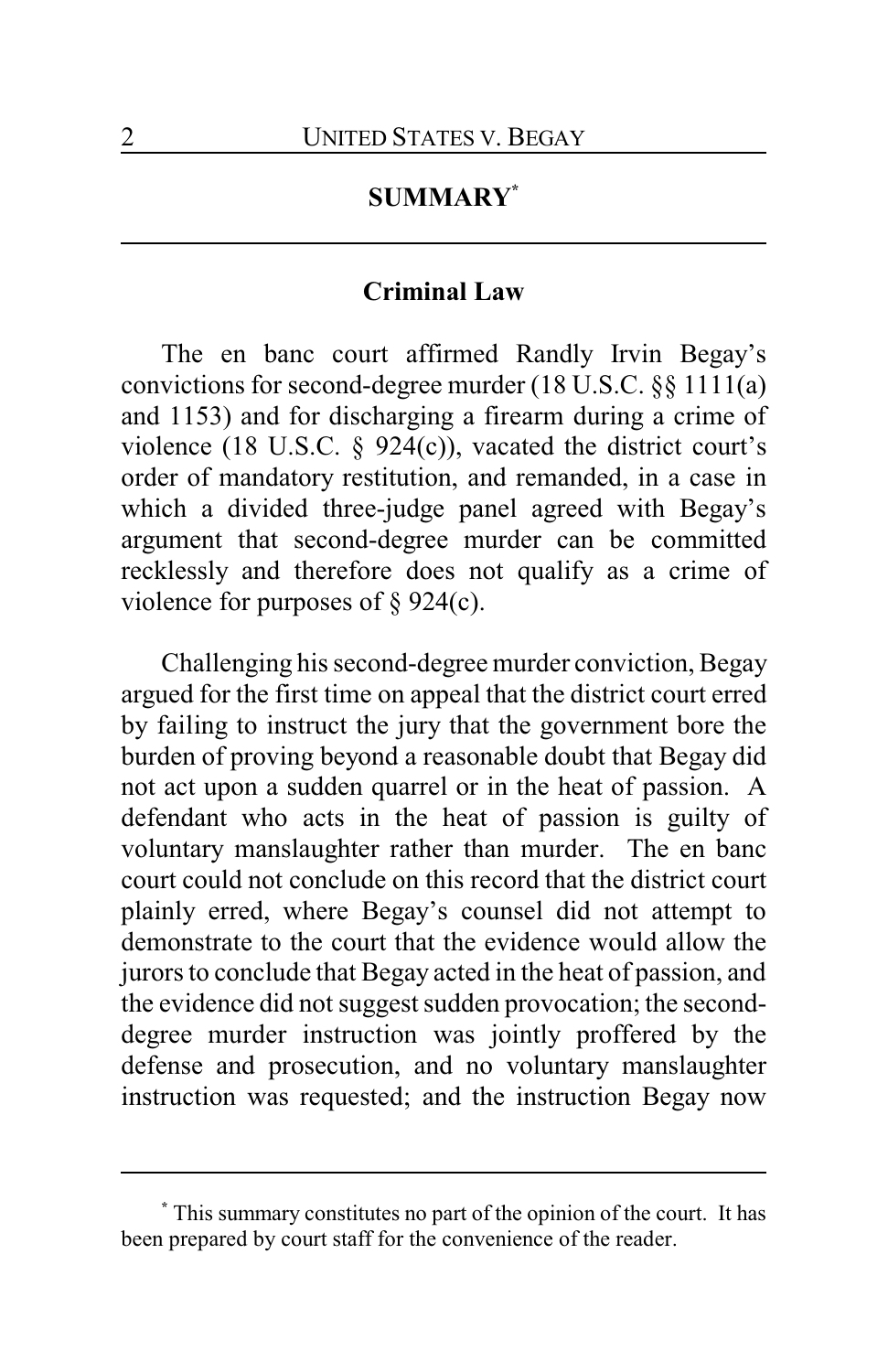insists should have been given could have undermined his primary defense theory—that someone else shot the victim.

Challenging his § 924(c) conviction for discharging a firearm during a crime of violence, Begay argued that seconddegree murder can be committed recklessly under § 1111(a) and that, under the categorical approach, "crime of violence" does not encompass offenses that can be committed with a reckless mens rea. The parties disagreed on the applicable standard of review. Because the difference between plain error and de novo review does not change the outcome, the en banc court assumed without deciding that de novo review applies in order to provide the clearest answer. The en banc court held that a conviction for second-degree murder pursuant to  $\S 1111(a)$  constitutes a crime of violence under the elements clause, 18 U.S.C.  $\S$  924(c)(3)(A), because murder is the unlawful killing of a human being with malice aforethought, and to kill with malice aforethought means to kill either deliberately or recklessly with extreme disregard *for human life*. The en banc court explained that such a conviction qualifies because a defendant who acts with the requisite mens rea to commit second-degree murder necessarily employs force "against the person or property of another," and rather than acting with ordinary recklessness, the defendant acts with recklessness that rises to a level of extreme disregard for human life. Emphasizing this distinction between degrees of recklessness, the en banc court was persuaded that the reasoning of *Borden v. United States*, 141 S. Ct. 1817 (2021), sufficiently undermines this court's prior authority suggesting that anything less than intentional conduct does not qualify as a crime of violence.

Because the second-degree murder conviction does qualify as a crime of violence, the en banc court rejected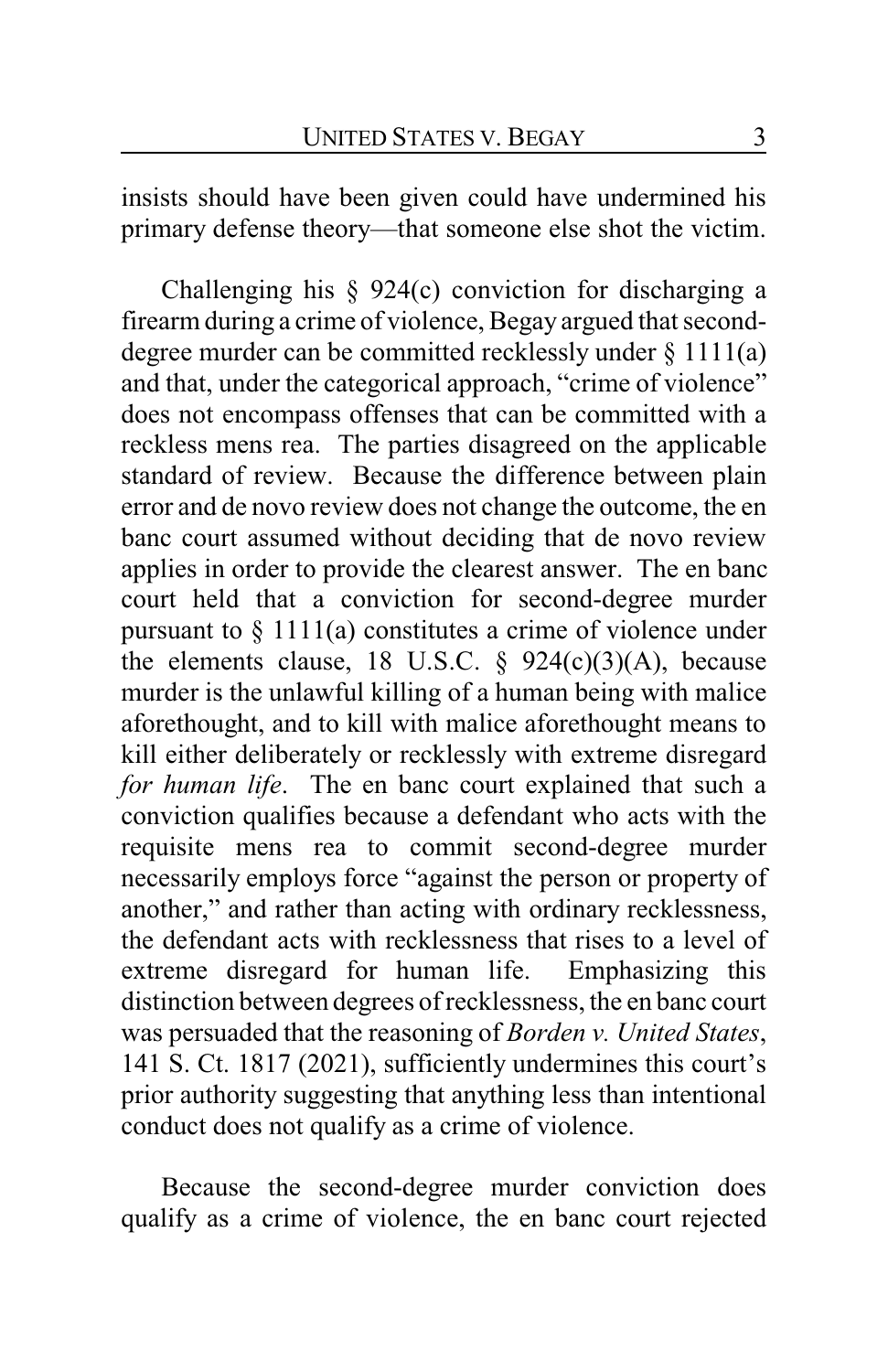Begay's challenge to the district court's restitution award based on the absence of a crime-of-violence conviction. The en banc court vacated the restitution award because the district court did not explain how or whether the \$19,000 it awarded to compensate the murder victim's mother for the damage to the van in which the victim was shot satisfied 18 U.S.C. § 3663A. The en banc court remanded for recalculation and for an explanation of reasoning.

Chief Judge Murguia, joined by Judge Clifton, concurred. She wrote that she is persuaded that someone who commits second-degree murder necessarily satisfies the standard set forth by a plurality of the Supreme Court in *Borden*: that the perpetrator has directed his actions against, or targeted, other individuals, even if he neither aims at nor consciously desires to harm them.

Judge Wardlaw dissented from portions of the majority opinion concerning the § 924(c) conviction and the restitution award. She concurred in portions of Judge Ikuta's partial dissent, except as to a supposed need to remedy any "problem" with the legal conclusion that § 1111(a) seconddegree murder is not a categorical "crime of violence" under § 924(c). She wrote that *Borden*'s rationale compels the conclusion that "depraved heart" second-degree murder is not a categorical match with  $\S$  924(c)'s elements clause, a conclusion that derives directly from the Supreme Court's development of the categorical approach and its corresponding invalidation of vague residual clauses. She would affirm the second-degree murder conviction, but would vacate the sentence on both counts of conviction, remand for resentencing, and vacate the restitution award.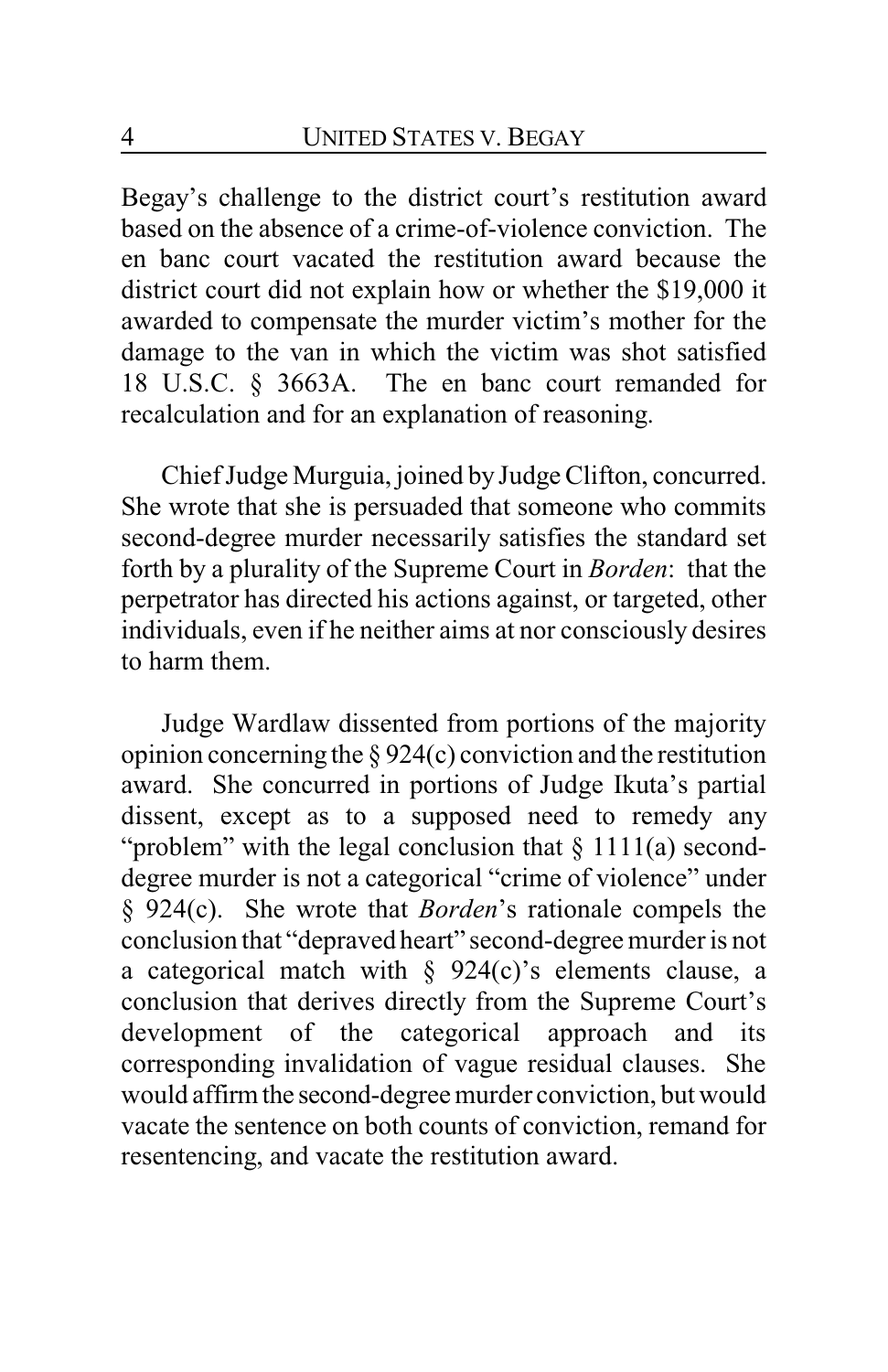Judge Ikuta, joined by Judge VanDyke, dissented from the majority's holding that second-degree murder is a crime of violence under the elements clause. She wrote that Congress meant for second-degree murder to qualify as a crime of violence under the residual clause, 18 U.S.C. § 924(c)(3)(B), but the Supreme Court determined that the residual clause was unconstitutionally vague, and defined the elements clause, 18 U.S.C.  $\S$  924(c)(3)(A), as including only conduct that targets or is directed at another individual. She wrote that because second-degree murder can be committed with extreme recklessness, and so does not necessarily involve a directed or targeted use of force against the victim, second-degree murder is not a categorical match and does not qualify as a crime of violence under the elements clause.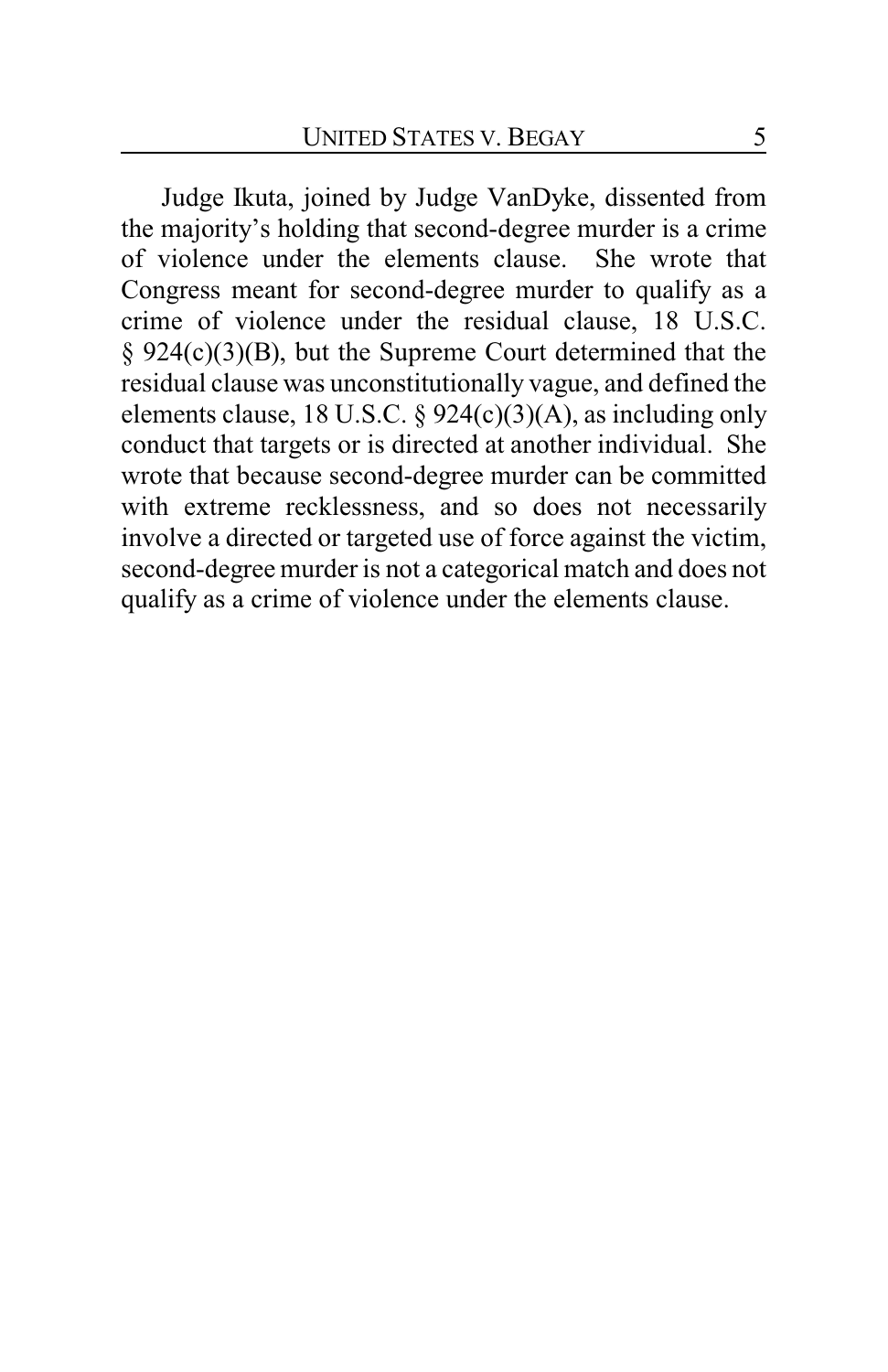## **COUNSEL**

M. Edith Cunningham (argued), Assistant Federal Public Defender; Jon M. Sands, Federal Public Defender; Office of the Federal Public Defender, Tucson, Arizona; for Defendant-Appellant.

Krissa M. Lanham(argued) and Karla Hotis Delord, Assistant United States Attorneys; United States Attorney's Office, Phoenix, Arizona; for Plaintiff-Appellee.

Mitchell Keiter, Keiter Appellate Law, Beverly Hills, California, for Amicus Curiae Amicus Populi.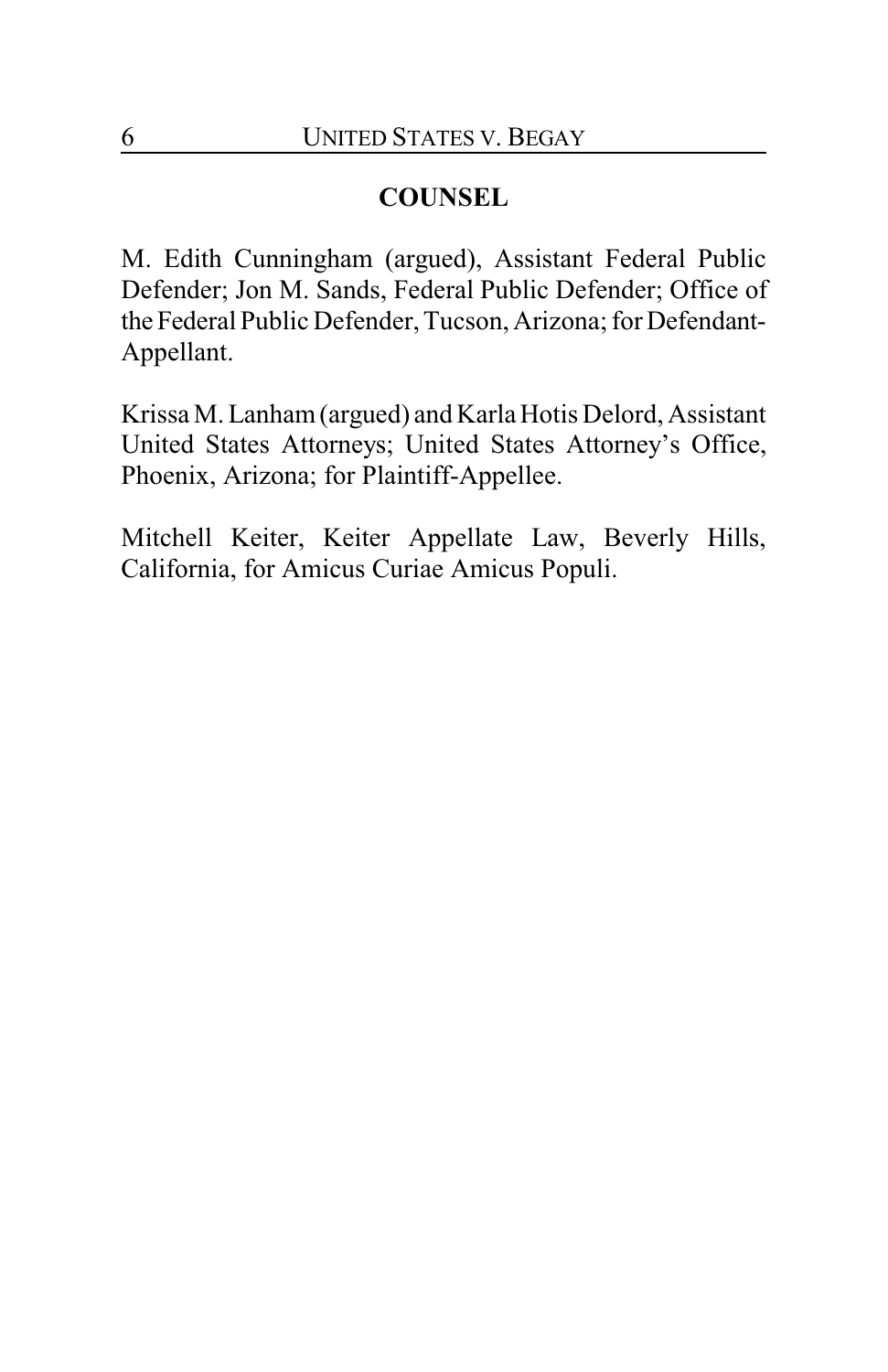## **OPINION**

CHRISTEN, Circuit Judge:

Randly Irvin Begay appeals his federal convictions for second-degree murder in violation of 18 U.S.C. §§ 1111(a) and 1153, and for discharging a firearm during a "crime of violence" in violation of 18 U.S.C. § 924(c). Begay also appeals the district court's restitution award. Begay raises three primary arguments. First, he argues the district court erred because it failed to instruct the jury that to convict Begay of second-degree murder, the government bore the burden of proving beyond a reasonable doubt that he did not act in the heat of passion or "upon a sudden quarrel." Second, Begay urges us to reverse his § 924(c) conviction because second-degree murder, he argues, can be committed recklessly and therefore does not constitute a crime of violence. Last, Begay argues the district court's restitution award was plainly erroneous.

A divided three-judge panel of our court agreed with Begay's second argument and held that second-degree murder does not qualify as a crime of violence for purposes of 18 U.S.C. § 924(c). *See United States v. Begay*, 934 F.3d 1033, 1038 (9th Cir. 2019). The government petitioned for panel rehearing, but we held that petition in abeyance because ongoing en banc proceedings in *United States v. Orona*, 923 F.3d 1197 (9th Cir. 2019), asked whether an offense committed with ordinary recklessness qualifies as a violent felony under the Armed Career Criminal Act (ACCA), *id.* at 1199; *see also United States v. Orona*, 942 F.3d 1159 (9th Cir. 2019). The *Orona* appeal was ultimately dismissed because the petitioner passed away, *see United States v. Orona*, 987 F.3d 892, 893 (9th Cir. 2021), but while *Orona*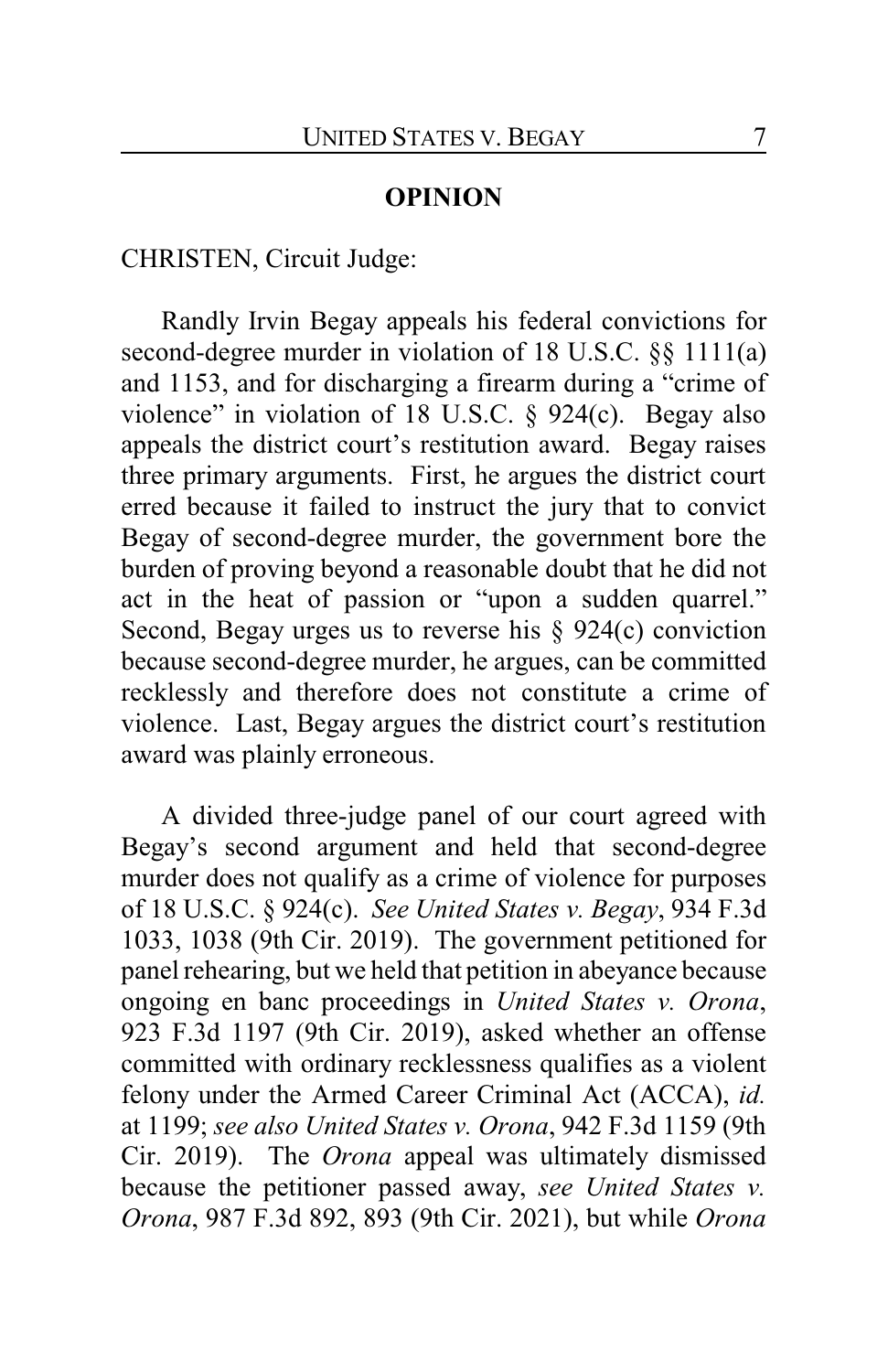was still pending, the Supreme Court granted certiorari in *Borden v. United States*, 141 S. Ct. 1817 (2021), to address "whether a criminal offense can count as a 'violent felony' [under the ACCA] if it requires only a *mens rea* of recklessness," *id.* at 1821. The issue in *Borden* is closely related to the one presented in Begay's case, so we continued to hold the government's petition in abeyance.

Ultimately, the Supreme Court's decision in *Borden* stopped short of deciding whether offenses that may be committed with mental states *between* ordinary recklessness and knowledge (such as "depraved heart" and "extreme recklessness") qualify as crimes of violence, *id.* at 1825 n.4, but a majority of the nonrecused active judges of our court voted to rehear Begay's case en banc after *Borden* was decided. Now, having considered the parties' supplemental briefs and argument, we hold that second-degree murder qualifies as a crime of violence pursuant to  $\S$  924(c)(3)(A). We affirm Begay's convictions, but vacate and remand the district court's restitution order.

I

On the morning of March 4, 2013, Begay, Meghan Williams (Begay's girlfriend), Roderick Ben, and Lionel Begay (Begay's nephew) sat in a van parked outside Begay's parents' home on the Navajo Nation Indian Reservation in Tuba City, Arizona. Ben was in the driver's seat, Lionel was in the front passenger seat, and Williams and Begay were sitting behind the driver's and passenger's seats, respectively. All four of the van's occupants had been drinking alcohol and smoking methamphetamine for several hours. Williams and Begay got into an argument about her alleged infidelities, and Begay accused her of cheating on him with Ben. Lionel later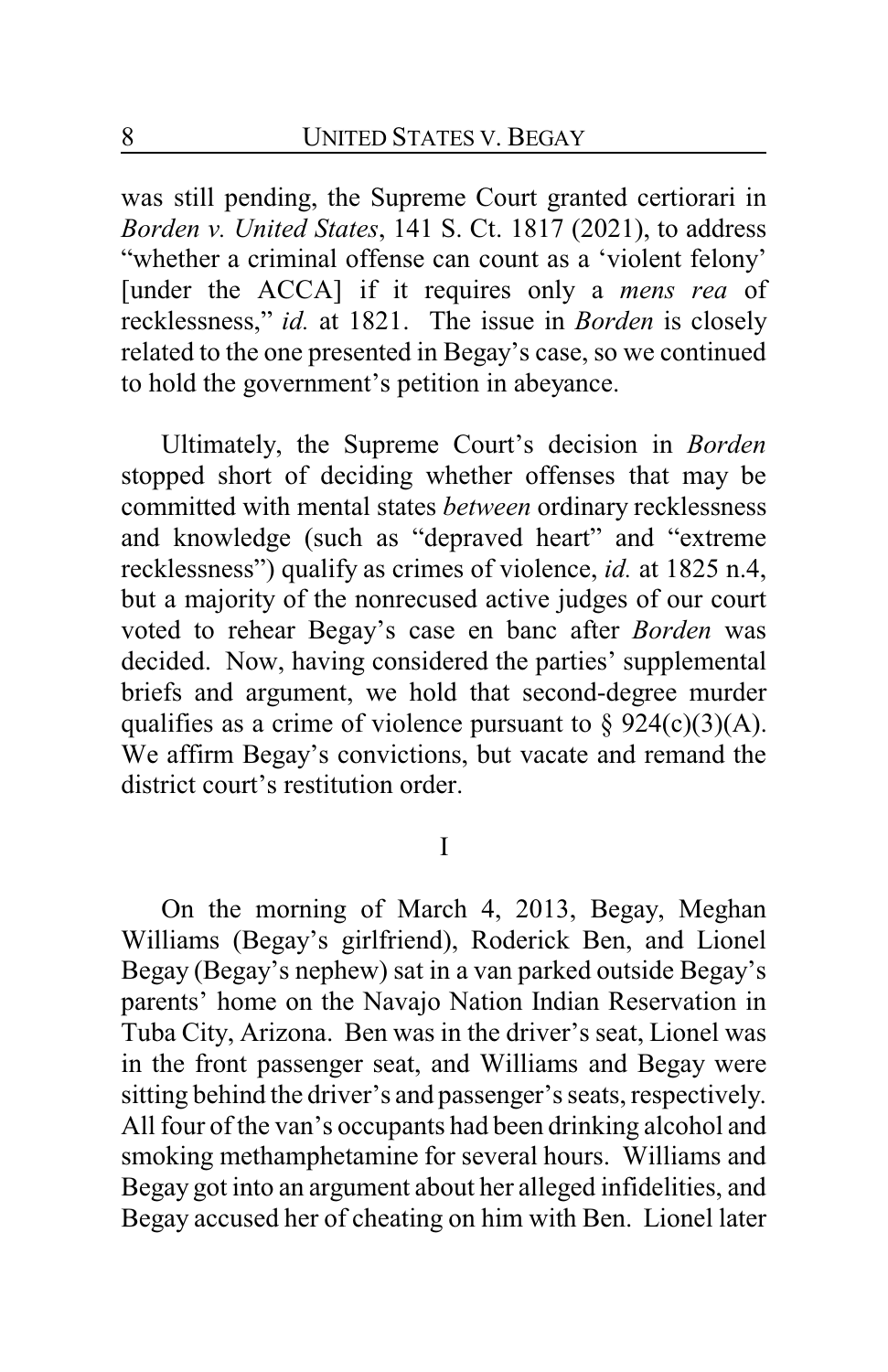testified that this type of argument was "pretty normal" for Williams and Begay. According to Williams's testimony, Begay said he "was tired of everybody calling him and thinking that he was a bitch for being with [her]."

Williams testified that at some point during the argument, Begay pulled a gun out of his pocket and placed it on his right leg. Williams told the jury that Begay said he was "not going to be a bitch no more," and she saw Begay pick up the gun. Williams testified that she put her head down, "curled up," and then she heard a gunshot. When Williams looked up, she saw that Ben had been shot in the head. Law enforcement officers later found a shell casing on the floor between the two front seats of the van, but they never found the gun used in the shooting. **1**

A federal grand jury indicted Begay on one count of second-degree murder (Count 1) and one count of discharging a firearm during a crime of violence (Count 2). At trial, the parties jointly submitted jury instructions for second-degree murder. Begay's attorney did not object to the instructions as presented nor request a voluntary manslaughter instruction. The district court instructed the jurors that to find Begay guilty on Count 2, the government bore the burden to prove beyond a reasonable doubt that Begay "committed the crime of murder in the second degree as charged in Count 1 of the indictment, which I instruct you is a crime of violence."

Begay's theory at trial was that someone else in the van shot Ben, but during his closing argument, defense counsel also briefly argued that the government had not proved the

**<sup>1</sup>** Lionel's accounts to investigators and at trial conflicted as to whether he was still in the van when Ben was shot.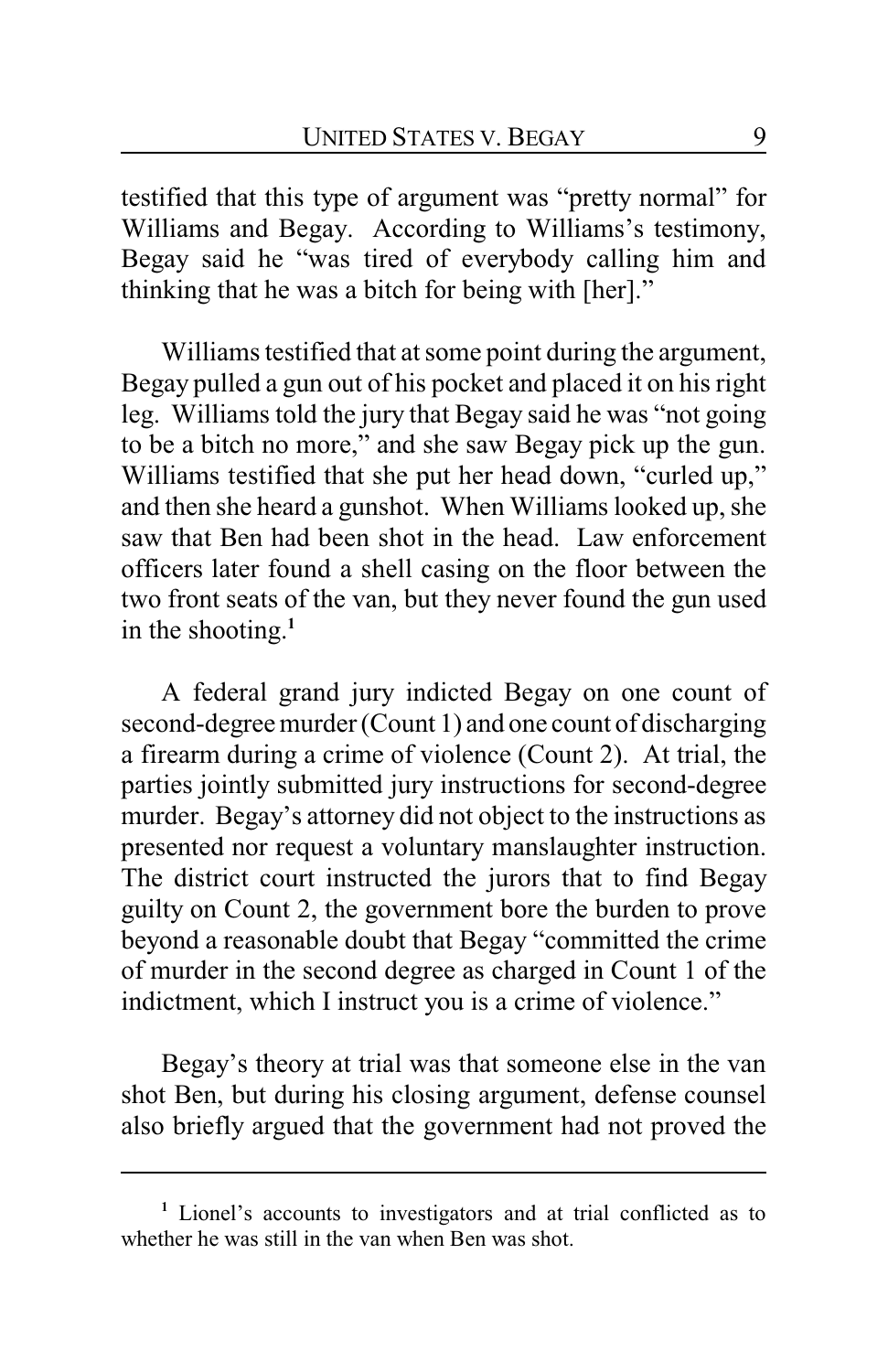element of malice aforethought because there was no evidence that Begay had deliberated or acted with extreme disregard for human life. The government's theory was that Begay shot Ben, and the government argued that the evidence "fully corroborated" Williams's version of the events and disproved Begay's "stories." In addition to Williams's testimony describing what happened in the van, the government presented testimony from the medical examiner who performed an autopsy on Ben's body. He testified that the trajectory of the gunshot suggested a bullet entered Ben's skull on the right side above his ear and exited on the left. During its rebuttal, the government referred to Williams's and Lionel's testimony that Begay and Williams were arguing before Ben was shot.

The jury convicted Begay on both counts, and the district court sentenced him to 204 months on Count 1 and 120 months on Count 2 to be served consecutively. **<sup>2</sup>** The district court also imposed \$23,622 in mandatory restitution pursuant to 18 U.S.C. § 3663A. Begay appeals both convictions and the restitution award.

## II

Generally, "[w]e review de novo whether a criminal conviction is a 'crime of violence' and whether a jury instruction misstated the elements of an offense." *United*

**<sup>2</sup>** Begay's conviction on Count 2 subjected him to a mandatory tenyear consecutive sentence pursuant to 18 U.S.C. § 924(c)(1)(A)(iii). *See also* § 924(c)(1)(D)(ii). The government objected that the district court improperly varied downward based upon the 120-month mandatory minimum sentence for the  $\S 924(c)$  conviction, but the government did not appeal Begay's sentence.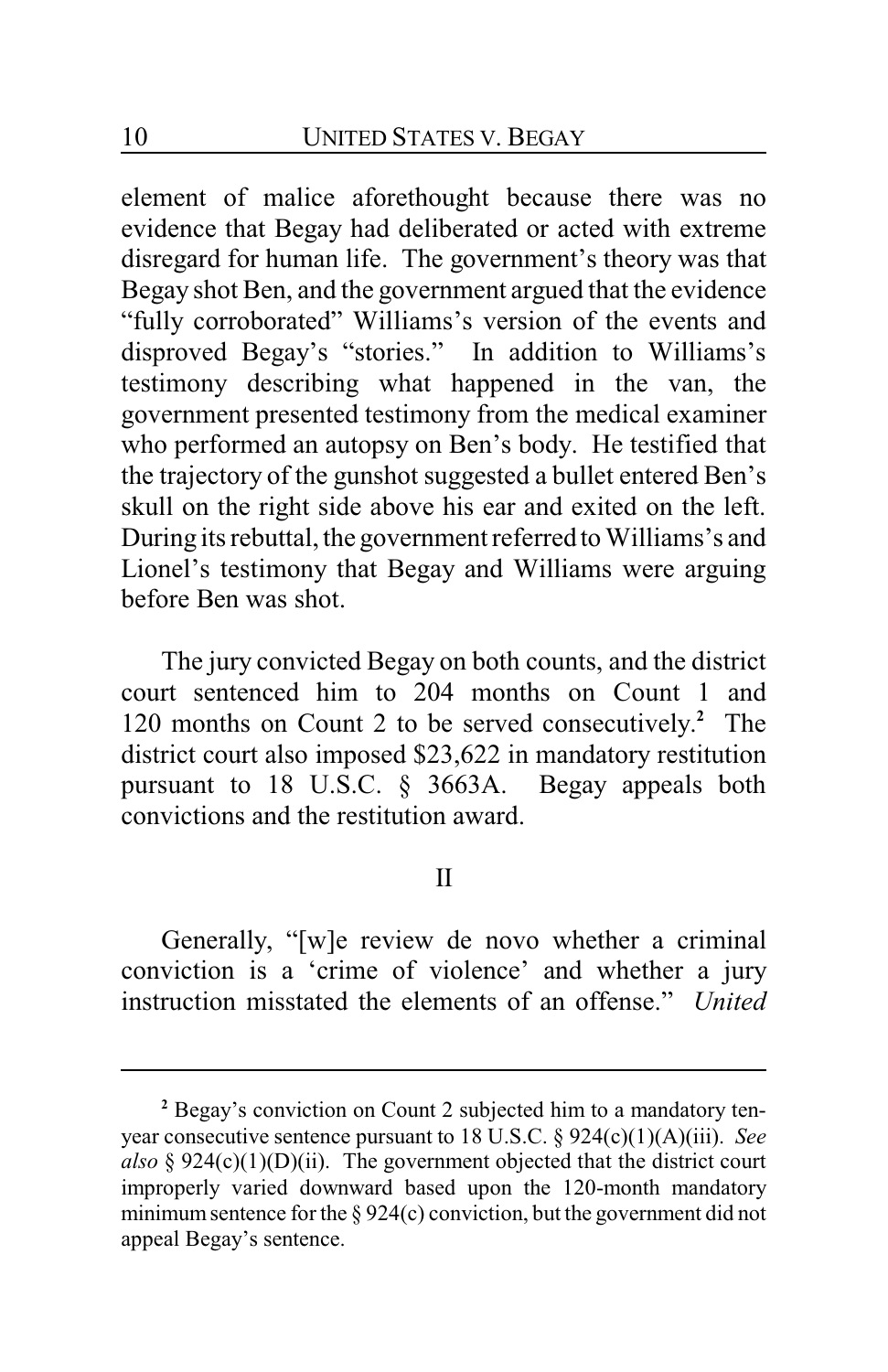*States v. Benally*, 843 F.3d 350, 353 (9th Cir. 2016). But where a defendant makes an argument for the first time on appeal that was not the basis of an objection in the trial court, we review for plain error. *United States v. Cuevas-Lopez*, 934 F.3d 1056, 1060 (9th Cir. 2019); *see also* Fed. R. Crim. P. 52(b). "Plain error requires an (1) error, (2) that is plain, and (3) that affects substantial rights." *United States v. Smith*, 282 F.3d 758, 765 (9th Cir. 2002) (citing *Johnson v. United States*, 520 U.S. 461, 467 (1997)). We have discretion to notice a plain error if it "seriously affects the fairness, integrity, or public reputation of judicial proceedings." *Id.*

#### III

Because this shooting took place on the Navajo Nation Indian Reservation, it occurred within "Indian country" for the purposes of the Major Crimes Act. *See* 18 U.S.C. §§ 1151, 1153; *see also Benally*, 843 F.3d at 352. "An 'Indian' who commits murder . . . in 'Indian country' is subject to applicable federal criminal laws." *Id.* (citing § 1153(a)). Though the Act does not define the term "Indian," "[t]he generally accepted test for Indian status considers (1) the degree of Indian blood; and (2) tribal or government recognition as an Indian." *United States v. Bruce*, 394 F.3d 1215, 1223 (9th Cir. 2005) (internal quotation marks omitted) (quoting *United States v. Keys*, 103 F.3d 758, 761 (9th Cir. 1996)). Here, the parties stipulated that Begay "has descendant status as an Indian, such as being a blood relative to a parent, grandparent, or great-grandparent who is clearly identified as an Indian from a federally recognized tribe." We have jurisdiction pursuant to 28 U.S.C. § 1291.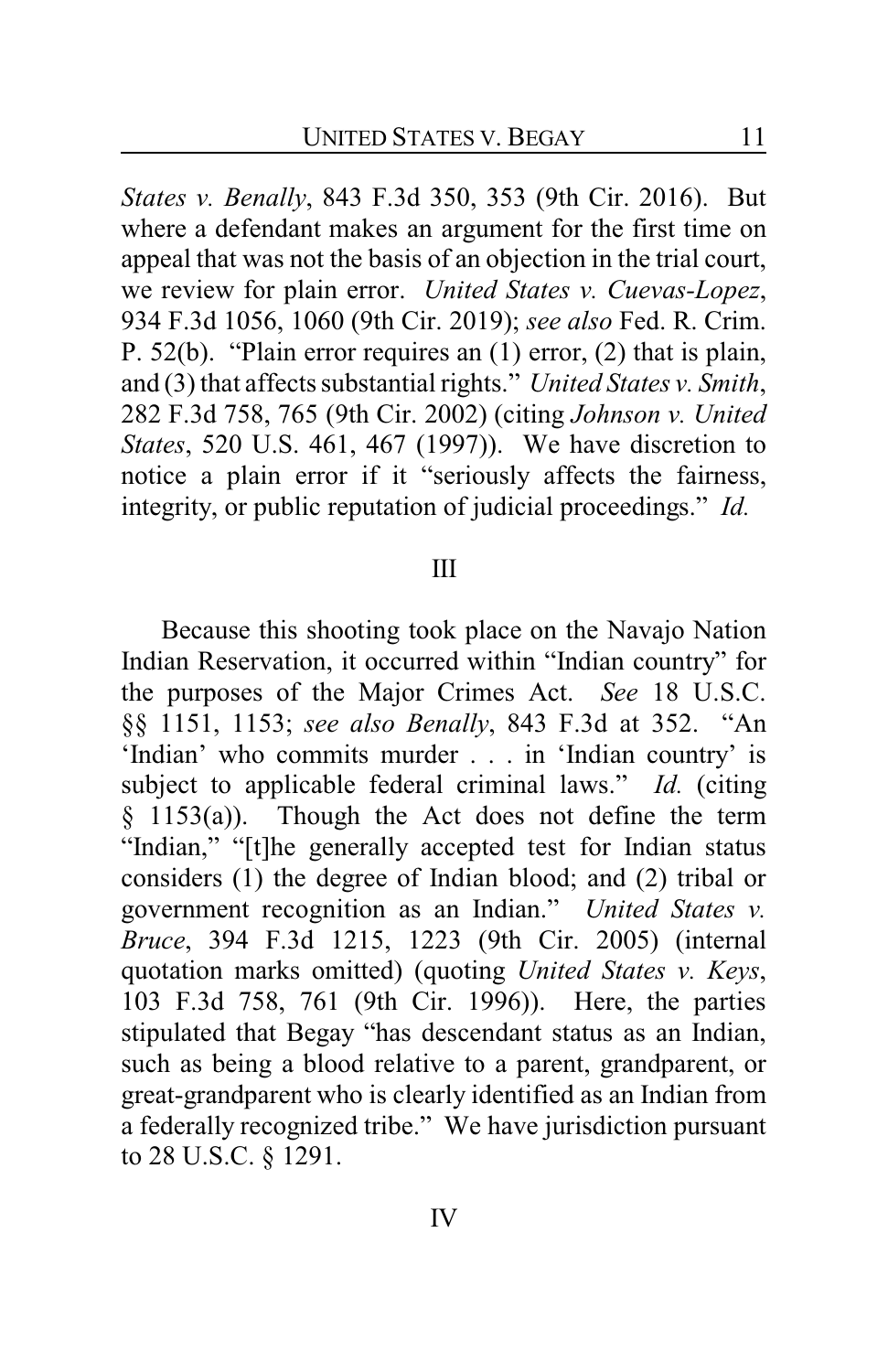Begay challenges his second-degree murder conviction based on the district court's jury instructions for the first time on appeal. He argues that because he made a showing at trial of "sudden quarrel or heat of passion," the district court erred by failing to instruct the jury that the government bore the burden of proving beyond a reasonable doubt that Begay did not act upon a sudden quarrel or in the heat of passion. Begay argues that the government bears the burden of proving each element of the charged offense, and a rational jury could have found reasonable doubt about whether he acted out of passion rather than malice. Begay observes that even the government argued he acted "out of rage and passion during a heated argument about infidelity." We review for plain error because Begay did not raise this argument in the district court. *See Cuevas-Lopez*, 934 F.3d at 1060.

"A defendant is entitled to an instruction upon his theory of the case if the record contains evidentiary support for the theory and the theory is supported by law." *United States v. Lesina*, 833 F.2d 156, 160 (9th Cir. 1987). In a murder trial, evidence of a sudden quarrel or heat of passion can serve as a defense to the murder charge, *United States v. Quintero*, 21 F.3d 885, 890 (9th Cir. 1994), because a heat of passion and adequate provocation finding "negates the malice that would otherwise attach," *United States v. Paul*, 37 F.3d 496, 499 (9th Cir. 1994). A defendant who acts in the heat of passion is guilty of voluntary manslaughter rather than murder. *Id.*

For this reason, the prosecution bears the burden of proving beyond a reasonable doubt the absence of the heat of passion when the issue is properly presented, *Mullaney v. Wilbur*, 421 U.S. 684, 703 (1975), and the trial court must instruct the jury that the government bears this burden, *see*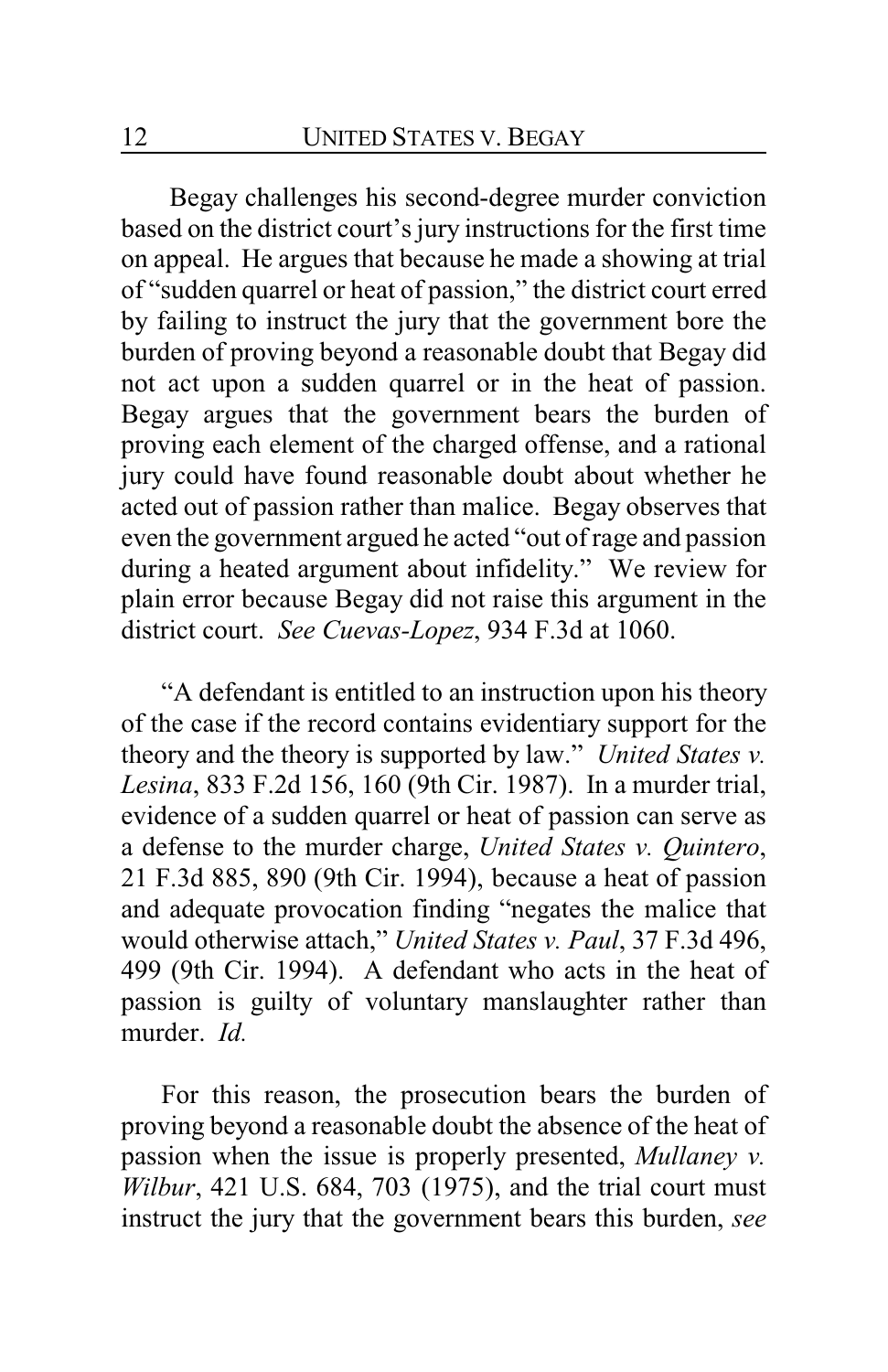*Lesina*, 833 F.2d at 160. But such an instruction is only required if the defense is fairly raised. *See United States v. Roston*, 986 F.2d 1287, 1290 (9th Cir. 1993) ("The prosecution is required to negate a killing in the heat of passion only if that issue is 'properly presented . . . .'" (quoting *Mullaney*, 421 U.S. at 704)). To obtain a jury instruction regarding voluntary manslaughter, a defendant must demonstrate to the trial court that the evidence would allow reasonable jurors to conclude the defendant acted out of passion rather than malice. *See Quintero*, 21 F.3d at 891.

Here, the evidence presented at trial certainly suggested that Begay and Williams quarreled prior to the shooting, but defense counsel did not request an instruction for voluntary manslaughter, nor an instruction that the prosecution bore the burden of establishing the absence of heat of passion, nor did the defense object to the lack of those instructions. Instead, Begay's theory at trial was that he did not shoot Ben. Begay's counsel did argue that the government had not met its burden of proving that Begay acted with malice because there was no evidence Begay deliberated before acting. Specifically, he argued to the jury that "to deliberate and to intend to do something is not to simply be high and pull a trigger," and "[t]here's no deliberation here." But the primary defense theory was that Begay was not the shooter, and the government's case focused on why the evidence showed that Begay, not Williams or Lionel, shot Ben.

On this record, we cannot conclude the district court plainly erred by failing to instruct the jury that the government bore the burden of proving the absence of heat of passion. Begay's counsel did not attempt to demonstrate to the court that the evidence would allow the jurors to conclude that Begay acted in the heat of passion, and the evidence did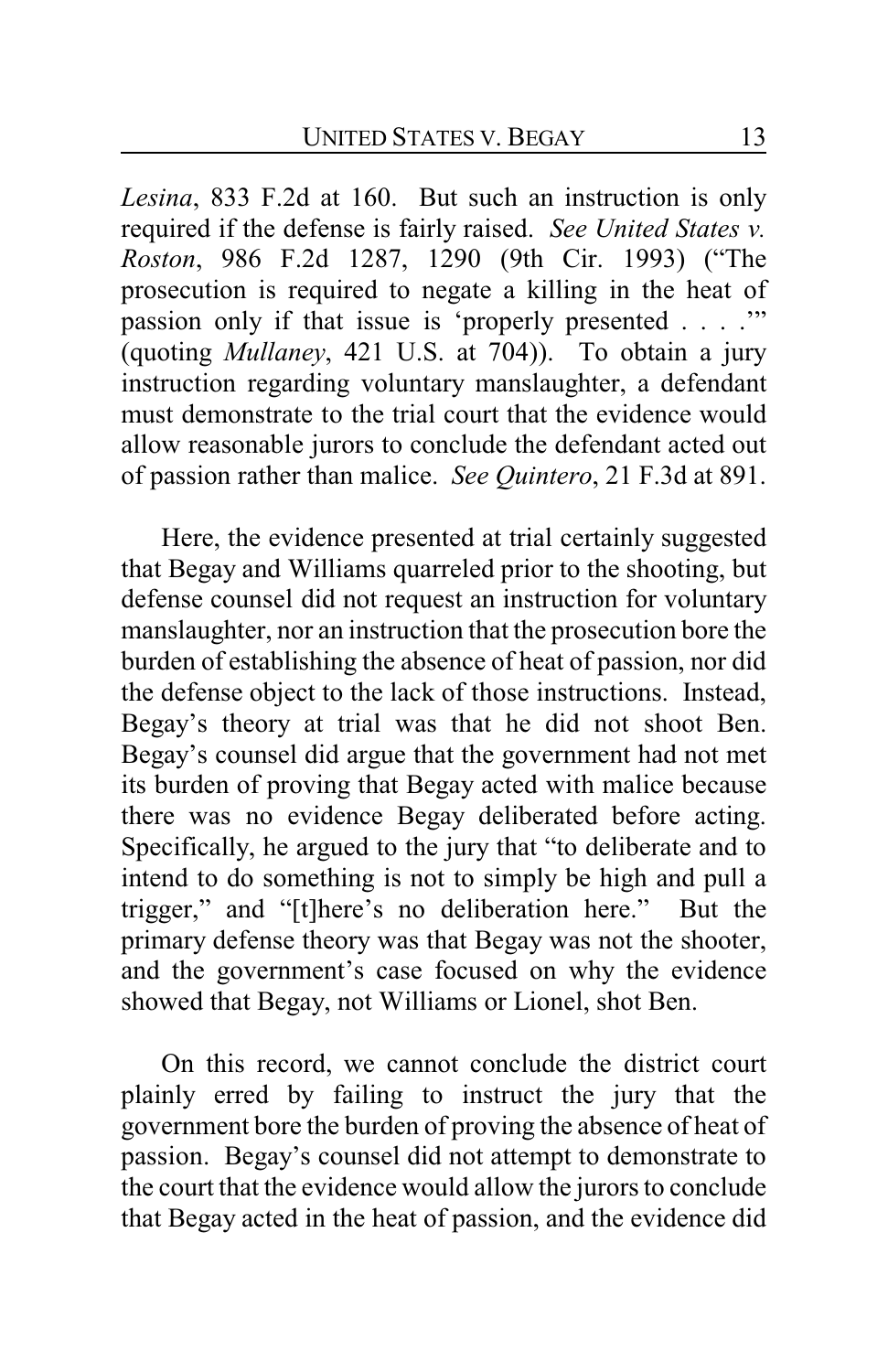not suggest sudden provocation; rather, it suggested that Begay and Williams had argued about her alleged infidelities before. The second-degree murder instruction was jointly proffered by the defense and prosecution, no voluntary manslaughter instruction was requested, and the instruction Begay now insists should have been given could have undermined his primary defense theory—that someone else shot Ben—by inviting the jury to consider that even if Begay was the shooter, he only acted upon sudden provocation. Because the district court did not plainly err by giving the jointly requested jury instructions, we affirm Begay's conviction for second-degree murder.

#### V

Begay's second argument asks us to reverse his  $\S 924(c)$ conviction for discharging a firearm during a crime of violence. He argues that second-degree murder can be committed recklessly under  $\S$  1111(a), and urges us to conclude that the statutory definition of "crime of violence" does not encompass offenses that can be committed with a reckless mens rea.

The parties disagree on the standard of review that we should apply to this issue. Begay's brief applied de novo review because whether second-degree murder is a crime of violence "is purely a question of law" and the government will suffer no prejudice if we conduct a de novo analysis. The government's brief applied plain error review because Begay never raised his "crime of violence" argument before the district court. The government argued that if the district court erred, its error was not plain because our court had upheld other § 924(c) convictions based on second-degree murder. *See United States v. Begay*, 567 F.3d 540, 552 (9th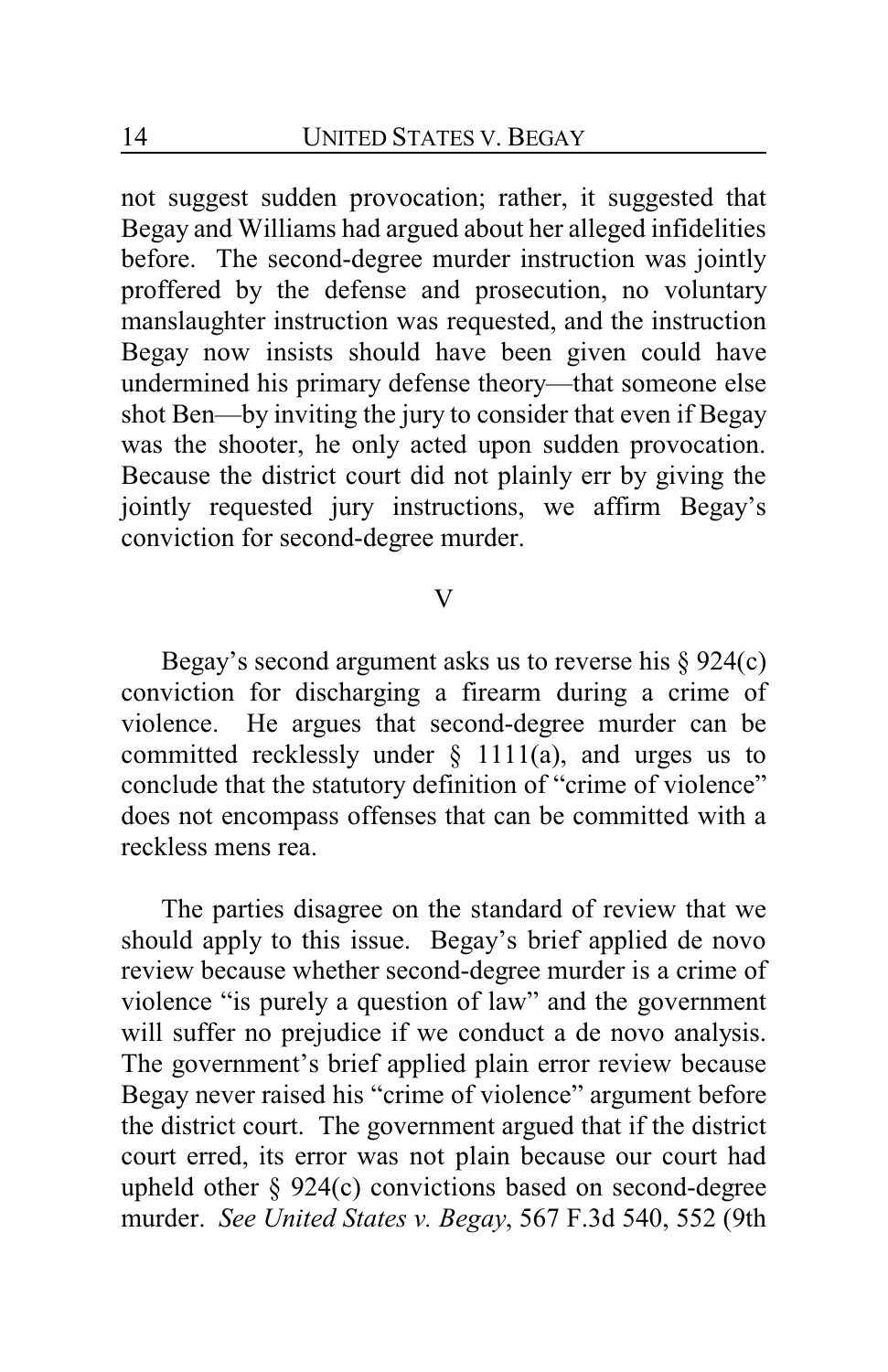Cir. 2009), *overruled on other grounds*, 673 F.3d 1038 (9th Cir. 2011) (en banc); *United States v. Houser*, 130 F.3d 867, 868 (9th Cir. 1997); *United States v. Percy*, 250 F.3d 720, 729 (9th Cir. 2001).

When asked at oral argument what standard of review should apply, the government responded that the outcome of our analysis would be the same whether we apply plain error or de novo review. We agree with the government that the difference between these two standards does not change the outcome of Begay's appeal, but the government's original brief relied on step two of the plain error standard (i.e., it argued that if there was error, it was not plain) and devoted just one paragraph to discussing the categorical approach. The government's supplemental brief focused on the categorical analysis and did not argue the standard of review at all. Because the outcome does not change, we assume without deciding that de novo review applies in order to provide the clearest answer to the categorical inquiry at the heart of this long-pending appeal.**<sup>3</sup>**

**<sup>3</sup>** The government did not ask us to revisit our precedent allowing the application of de novo review to pure questions of law where we are satisfied the government will not be prejudiced. *See, e.g.*, *United States v. Saavedra-Velazquez*, 578 F.3d 1103, 1106 (9th Cir. 2009) (explaining we may review de novo "when we are presented with a question that 'is purely one of law' and where 'the opposing party will suffer no prejudice as a result of the failure to raise the issue in the trial court'" (quoting *United States v. Echavarria-Escobar*, 270 F.3d 1265, 1268 (9th Cir. 2001)); *United States v. Lillard*, 935 F.3d 827, 833 (9th Cir. 2019). And because the outcome is the same regardless of what standard we apply, we need not consider whether that precedent can be reconciled with the Supreme Court's cases interpreting Federal Rule of Criminal Procedure 52(b). *See United States v. Yijun Zhou*, 838 F.3d 1007, 1015 (9thCir. 2016) (Graber, J., concurring) (arguing that "[t]he Supreme Court has left very little room—if any at all—for the judicial creation of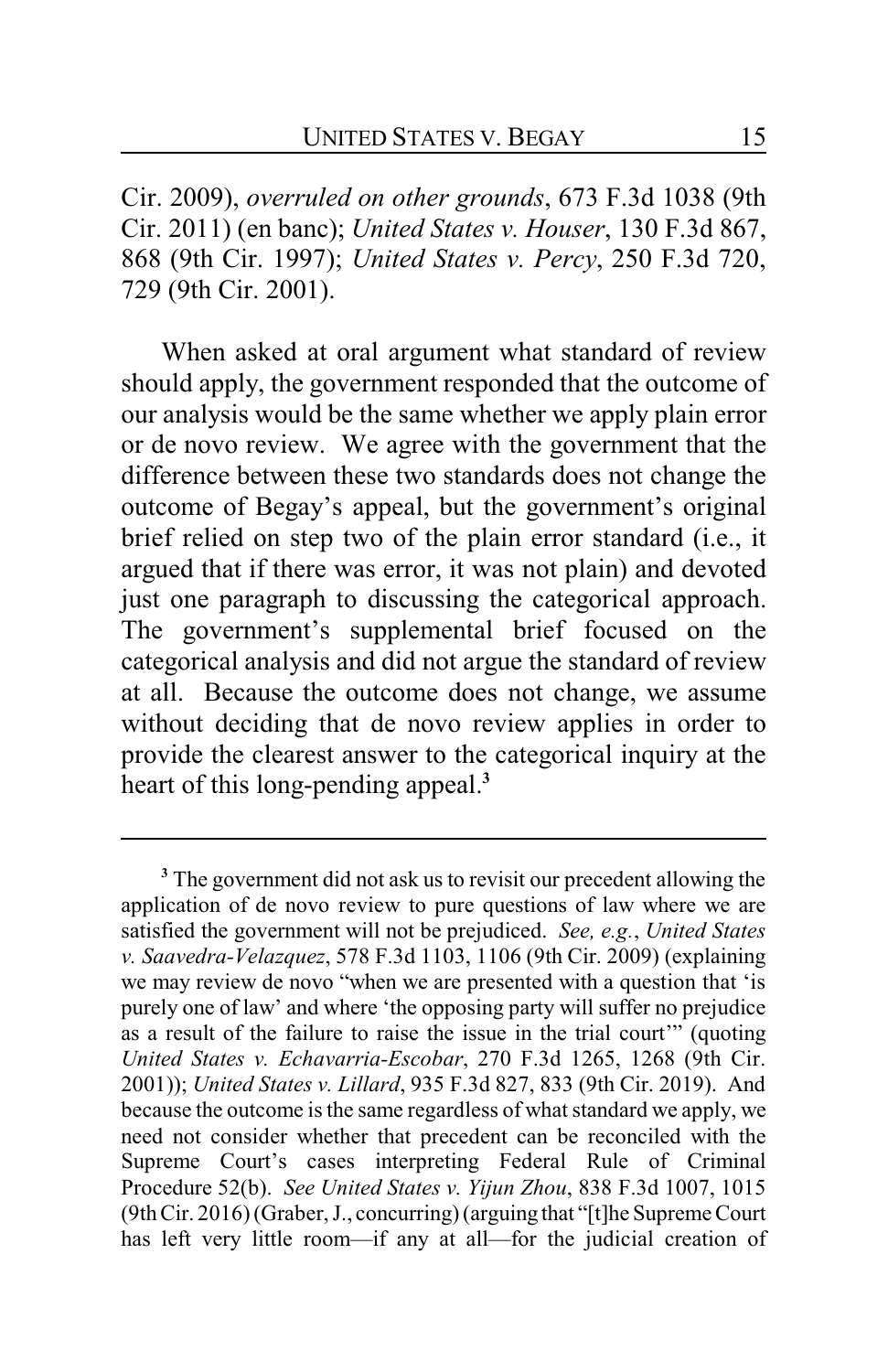## A

Begay was convicted of discharging a firearm during a crime of violence pursuant to 18 U.S.C.  $\S$  924(c). This conviction subjected him to a mandatory minimum sentence of ten years that must be served consecutively. Section  $924(c)(3)$  defines the term "crime of violence":

[A]n offense that is a felony and–

(A) has as an element the use, attempted use, or threatened use of physical force against the person or property of another, or

(B) that by its nature, involves a substantial risk that physical force against the person or property of another may be used in the course of committing the offense.

We commonly refer to subpart A of  $\S$  924(c)(3) as the "elements clause" and subpart B as the "residual clause." *See United States v. Davis*, 139 S. Ct. 2319, 2324 (2019). The Supreme Court recently invalidated the residual clause as unconstitutionally vague.**<sup>4</sup>** *See id.* at 2336. Therefore, the

exceptions to Rule 52(b)").

**<sup>4</sup>** After Begay filed his opening brief in this court, the Supreme Court invalidated the residual clause in  $\S$  924(e)(2)(B), holding it is unconstitutionally vague. *See Johnson v. United States*, 576 U.S. 591, 597 (2015). Less than three years later, the Court extended *Johnson*'s reasoning to the residual clause in 18 U.S.C. § 16. *See Sessions v. Dimaya*, 138 S. Ct. 1204, 1213–16 (2018). Before the three-judge panel issued its decision in this appeal, the Court invalidated the residual clause in § 924(c)(3)(B). *See Davis*, 139 S. Ct. at 2336.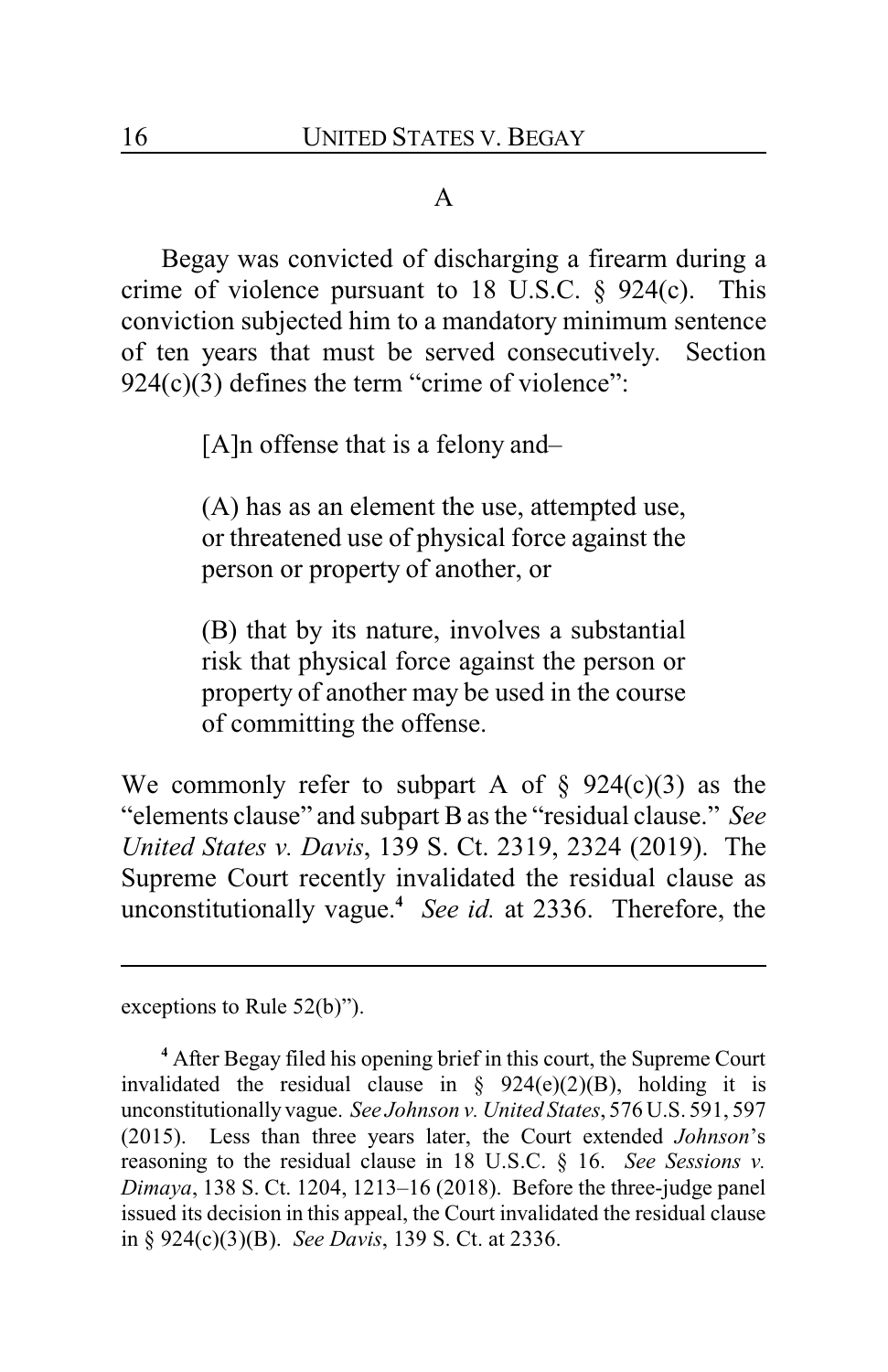inquiry in Begay's case is limited to deciding whether his murder conviction qualifies as a crime of violence under the elements clause.

We apply the categorical approach described in *Taylor v. United States*, 495 U.S. 575, 598–600 (1990), to decide whether the offense of second-degree murder qualifies as a crime of violence for purposes of § 924(c). *See Borden v. United States*, 141 S. Ct. 1817, 1822 (2021). "Under that bynow-familiar method, applicable in several statutorycontexts, the facts of a given case are irrelevant," and our focus is "whether the elements of the statute of conviction meet the federal standard." *Id.*; *see also Moncrieffe v. Holder*, 569 U.S. 184, 190 (2013) ("Accordingly, a state offense is a categorical match with a generic federal offense only if a conviction of the state offense necessarily involved . . . facts equating to the generic federal offense" (alterations and internal quotation marks omitted)).

As applied to the charges in Begay's case, the categorical approach requires that we ask whether the elements of the second-degree murder statute necessarily involve a defendant's "use, attempted use, or threatened use of physical force against the person or property of another." 18 U.S.C. § 924(c)(3)(A). Unless the least culpable act criminalized in the second-degree murder statute entails that force, the statute is not a categorical match with the elements clause, and it does not qualify as a crime of violence. *See Borden*, 141 S. Ct. at 1822; *see also United States v. Buck*, 23 F.4th 919, 924 (9th Cir. 2022).

Federal law defines "murder" as "the unlawful killing of a human being with malice aforethought." 18 U.S.C.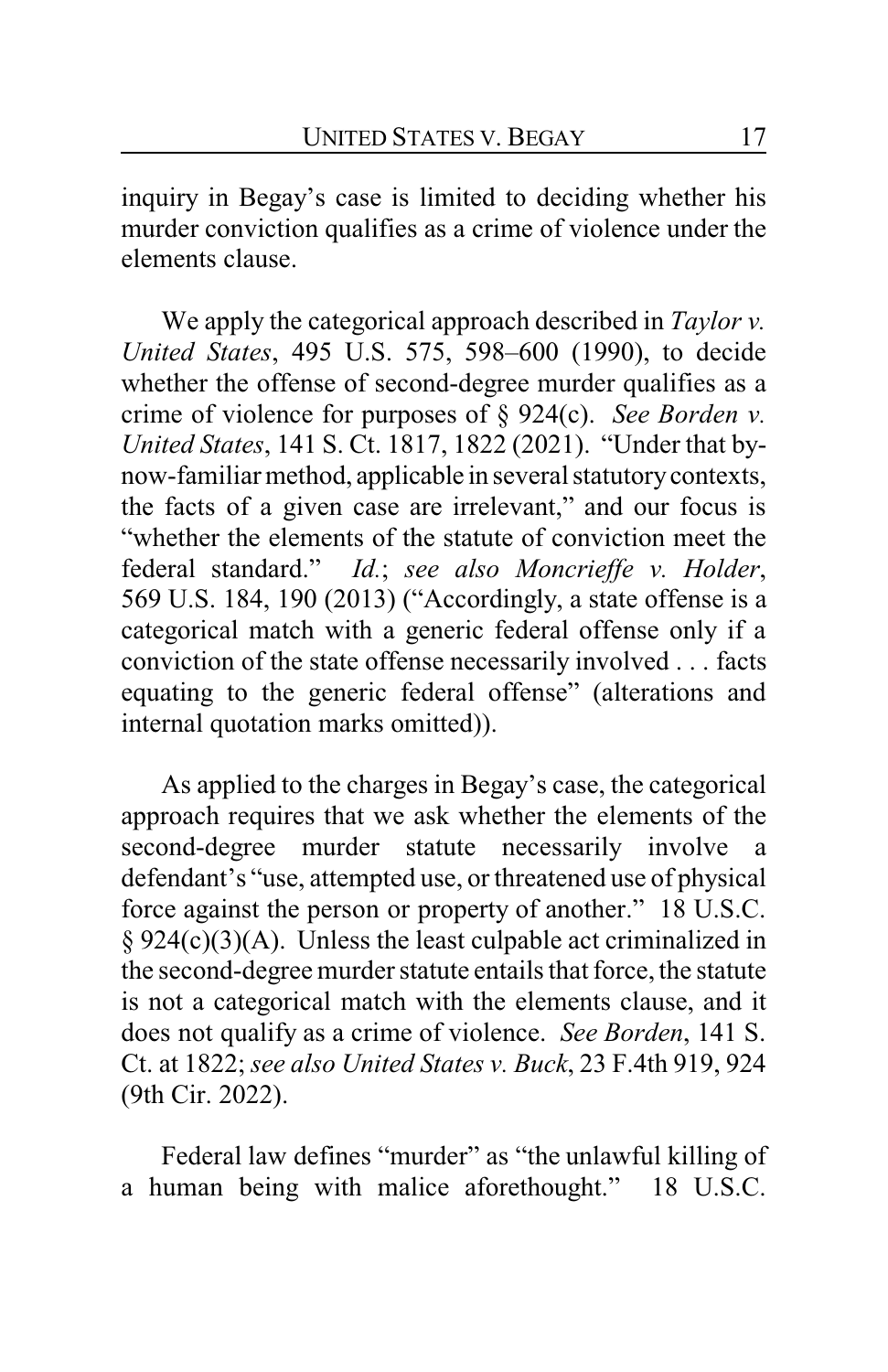§ 1111(a)**<sup>5</sup>** ; *see also* Ninth Cir. Model Crim. Jury Instruction 8.108. "To kill with malice aforethought means to kill *either* deliberately and intentionally *or* recklessly with extreme disregard *for human life*." *Id.* (emphasis added); *United States v. Houser*, 130 F.3d 867, 871 (9th Cir. 1997). We have described malice aforethought as "a callous and wanton disregard *of human life*," and "extreme indifference to the value *of human life*." *United States v. Pineda-Doval*, 614 F.3d 1019, 1037 (9th Cir. 2010) (emphasis added) (internal quotation marks omitted); *see also United States v. Paul*, 37 F.3d 496, 499 (9th Cir. 1994) ("To establish malice or malice aforethought in a homicide prosecution, the government must prove that the defendant killed intentionally or recklessly with extreme disregard for human life.").

The mens rea of "malice aforethought covers four different kinds of mental states: (1) intent to kill; (2) intent to do serious bodily injury; (3) depraved heart (i.e., reckless indifference); and (4) intent to commit a felony." *Pineda-Doval*, 614 F.3d at 1038. Here, we focus on the mental state of depraved heart (i.e., reckless indifference) because it encompasses the least culpable conduct criminalized by § 1111(a).

#### B

When identifying crimes of violence, the law distinguishes between the "four states of mind, as described in modern statutes and cases, that may give rise to criminal liability." *Borden*, 141 S. Ct. at 1823. "[I]n descending order

**<sup>5</sup>** Section 1111(a) identifies several specific types of murder that qualify as murder in the first degree, and defines "[a]ny other murder [as] murder in the second degree."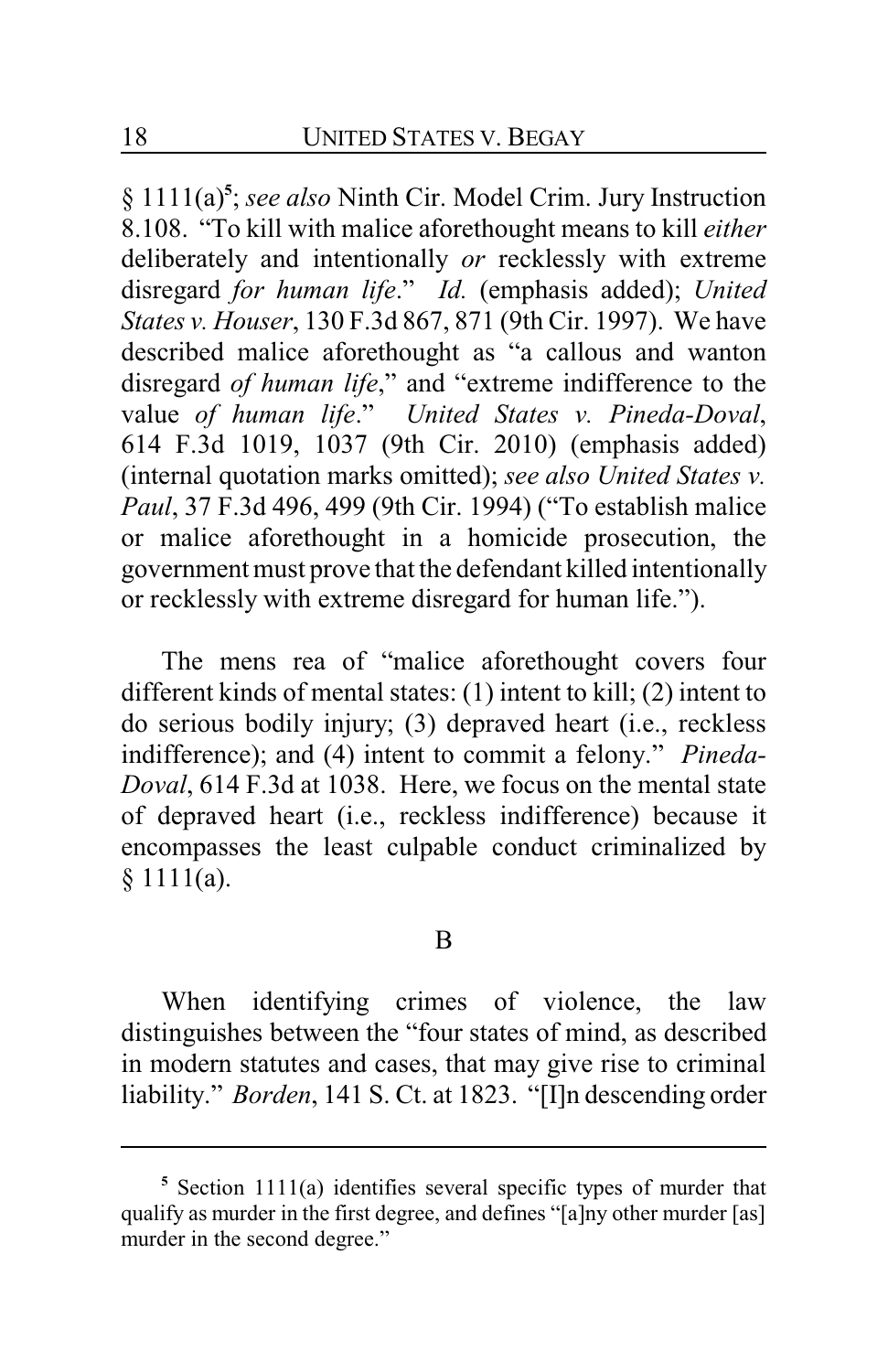of culpability," those mental states are: purpose, knowledge, recklessness, and negligence. *Id.* Over twenty years ago in *United States v. Trinidad-Aquino*, 259 F.3d 1140 (9th Cir. 2001), our court concluded that a crime of violence could be committed recklessly but not negligently, *see id.* at 1145. The Supreme Court partially affirmed our interpretation in *Leocal v. Ashcroft*, 543 U.S. 1 (2004), where it held that offenses that may be committed with a mens rea of negligence fall short of qualifying as crimes of violence under the elements clause of 18 U.S.C. § 16(a), *see* 543 U.S. at 9–10, but *Leocal* did not address crimes that may be committed with a reckless mens rea.**<sup>6</sup>** *Leocal* interpreted the word "use" in the phrase "use, attempted use, or threatened use of physical force" to require "a higher degree of intent than negligent or merely accidental conduct," and it deemed "critical" § 16(a)'s requirement that a person use "force *against the person or property of another*." *Id.* at 9. After *Leocal*, we held that "crimes involving the reckless use of force" do not constitute crimes of violence because "[r]eckless conduct, as generally defined, is not purposeful." *Fernandez-Ruiz v. Gonzales*, 466 F.3d 1121, 1129–30 (9th Cir. 2006) (en banc) (holding "neither recklessness nor gross negligence is a sufficient mens rea to establish that a conviction is for a crime of violence").

**<sup>6</sup>** The elements clause in 18 U.S.C. § 16 is "virtually identical" to the one in §  $924(c)(3)$ , so "we interpret their plain language in the same manner." *United States v. Benally*, 843 F.3d 350, 353–54 (9th Cir. 2016). The elements clause in the ACCA's definition of "violent felony" is also nearly identical to § 924(c)(3)(A) and § 16(a), but it only applies to offenses that have "as an element the use, attempted use, or threatened use of physical force against the *person* of another," § 924(e)(2)(B)(i), as opposed to "against the *person or property* of another," § 924(c)(3)(A). *Cf. Borden*, 141 S. Ct. at 1824.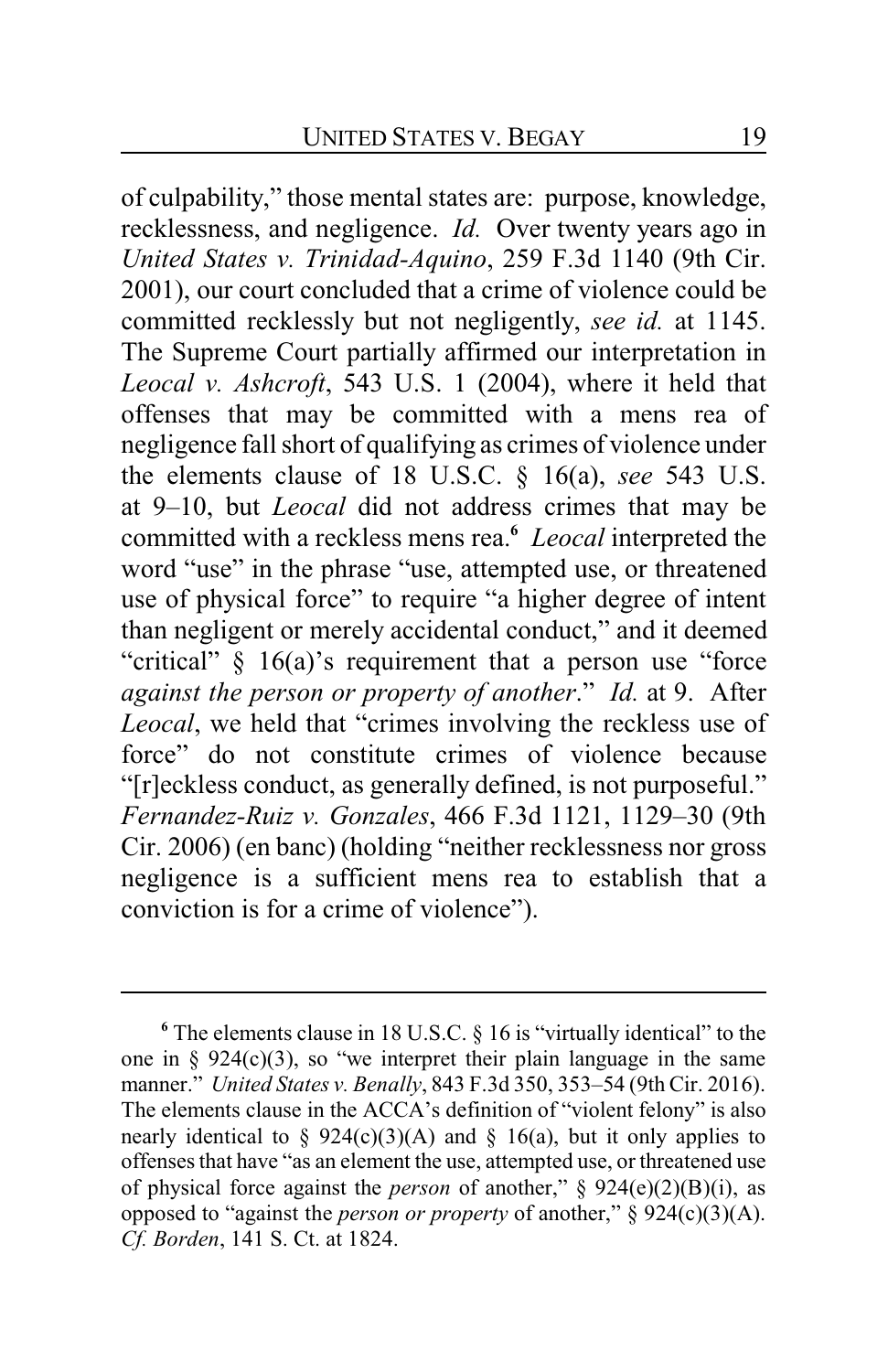In *Voisine v. United States*, 136 S. Ct. 2272 (2016), the Supreme Court considered whether a Maine conviction for domestic assault that included a mens rea of "intentionally, knowingly, or recklessly" qualified as a "misdemeanor crime of domestic violence" pursuant to 18 U.S.C. § 922(g)(9), *see* 136 S. Ct. at 2277–78. The phrase "misdemeanor crime of domestic violence" is defined in 18 U.S.C. § 921(a)(33)(A) to be a misdemeanor that "has, as an element, the use or attempted use of physical force," and is "committed by a current or former spouse, parent, or guardian of the victim" or other similar individuals as defined by the statute. As in *Leocal*, the Court focused on the term "use" in the phrase "use or attempted use of physical force" to conclude that "the force involved in a qualifying assault must be volitional," because "an involuntary motion, even a powerful one, is not naturally described as an active employment of force." *Voisine*, 136 S. Ct. at 2278–79. The Court concluded that reckless conduct sufficed, but the elements clause at issue in *Voisine* did not require that a defendant use force "against another," which *Leocal* described as "critical." *Voisine* "made clear that other statutory definitions—whether the one in *Leocal* or the near-identical one in the ACCA's elements clause—might exclude reckless offenses." *Borden*, 141 S. Ct. at 1825.**<sup>7</sup>**

*Borden* picked up where *Voisine* left off. There, Charles Borden pleaded guilty to a felon-in-possession charge, *id.* at 1822, and the government sought an enhanced sentence pursuant to the ACCA. Borden argued that his prior

**<sup>7</sup>** In the wake of *Voisine*, *Leocal*, and *Fernandez-Ruiz*, we held that involuntary manslaughter—which requires a mens rea of "gross negligence"—is not a crime of violence under § 924(c)(3). *United States v. Benally*, 843 F.3d 350, 354 (9th Cir. 2016).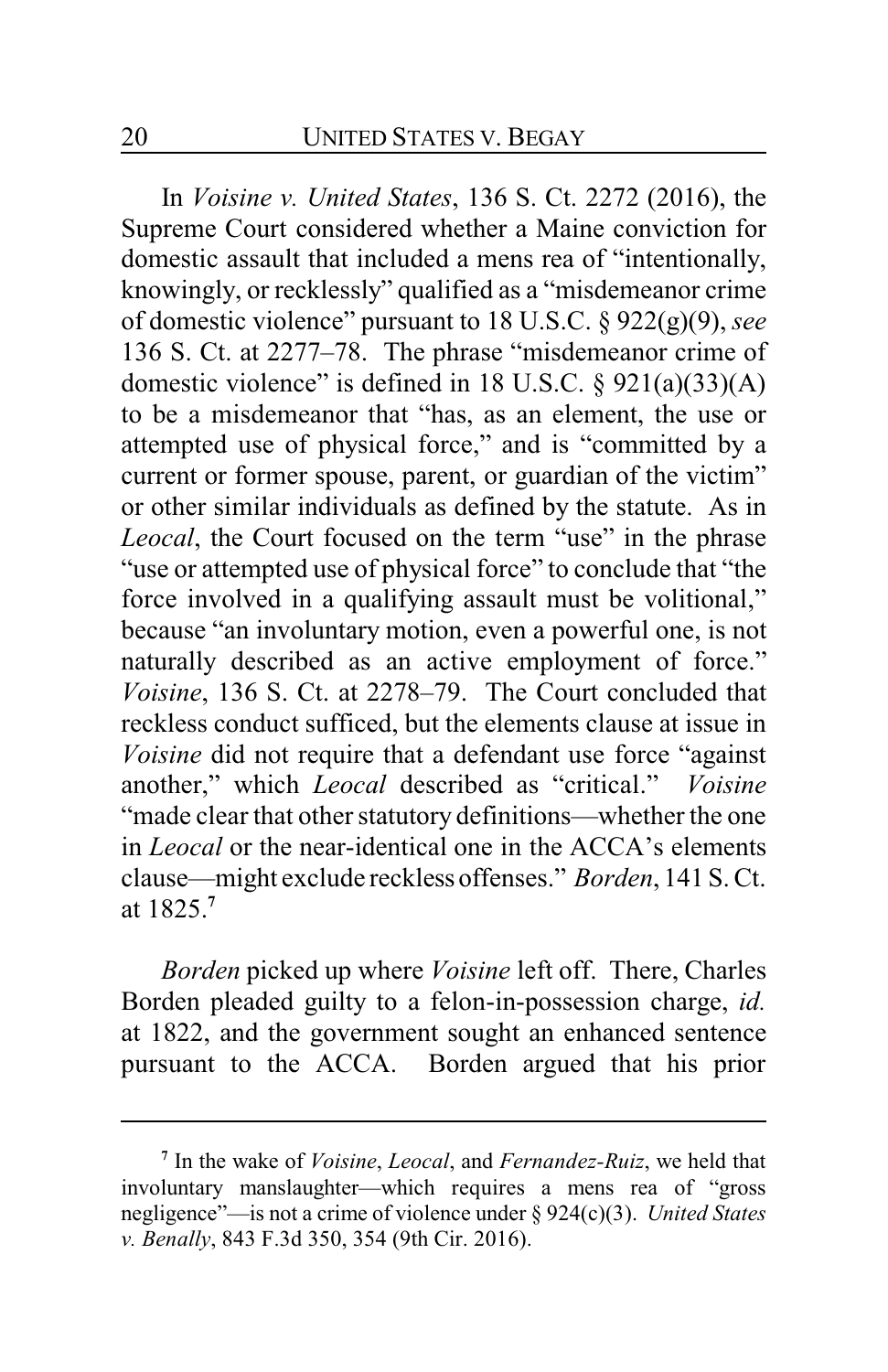conviction for reckless aggravated assault under Tennessee law did not qualify as a "violent felony" because the Tennessee statute only required reckless conduct. *Id.* Thus, the question presented to the Supreme Court in *Borden* was "whether [the ACCA's] elements clause's definition of 'violent felony'—an offense requiring the 'use of physical force against the person of another'—includes offenses criminalizing reckless conduct." *Id.* at 1825. *Borden* decided that reckless conduct does not meet the standard for a "violent felony" because "[t]he phrase 'against another,' when modifying the 'use of force,' demands that the perpetrator direct his action *at, or target, another individual*" and reckless conduct is not aimed in that prescribed manner. *Id.* (emphasis added).

Begay and the dissent both argue that *Borden* supports the conclusion that a  $\S$  1111(a) murder conviction does not qualify as a crime of violence because, they argue,  $\S 1111(a)$ may be conducted with a mens rea of recklessness. But the *Borden* Court only considered whether *ordinary* reckless conduct necessarily satisfies the elements clause, *see* 141 S. Ct. at 1825; it expressly declined to reach whether offenses that may be committed with mental states between ordinary recklessness and knowledge can qualify as crimes of violence. *Id.* at 1825 n.4. *Borden*'s footnote 4 is unambiguous on this point. It reads: "Some States recognize mental states (often called 'depraved heart' or 'extreme recklessness') between recklessness and knowledge. We have no occasion to address whether offenses with those mental states fall within the elements clause." *Borden*, 141 S. Ct. at 1825 n.4. *Borden* went out of its way to signpost that it did not reach mental states like the one at issue here: those between recklessness and knowledge. *See id.* Though *Borden* did not squarely decide the issue presented in Begay's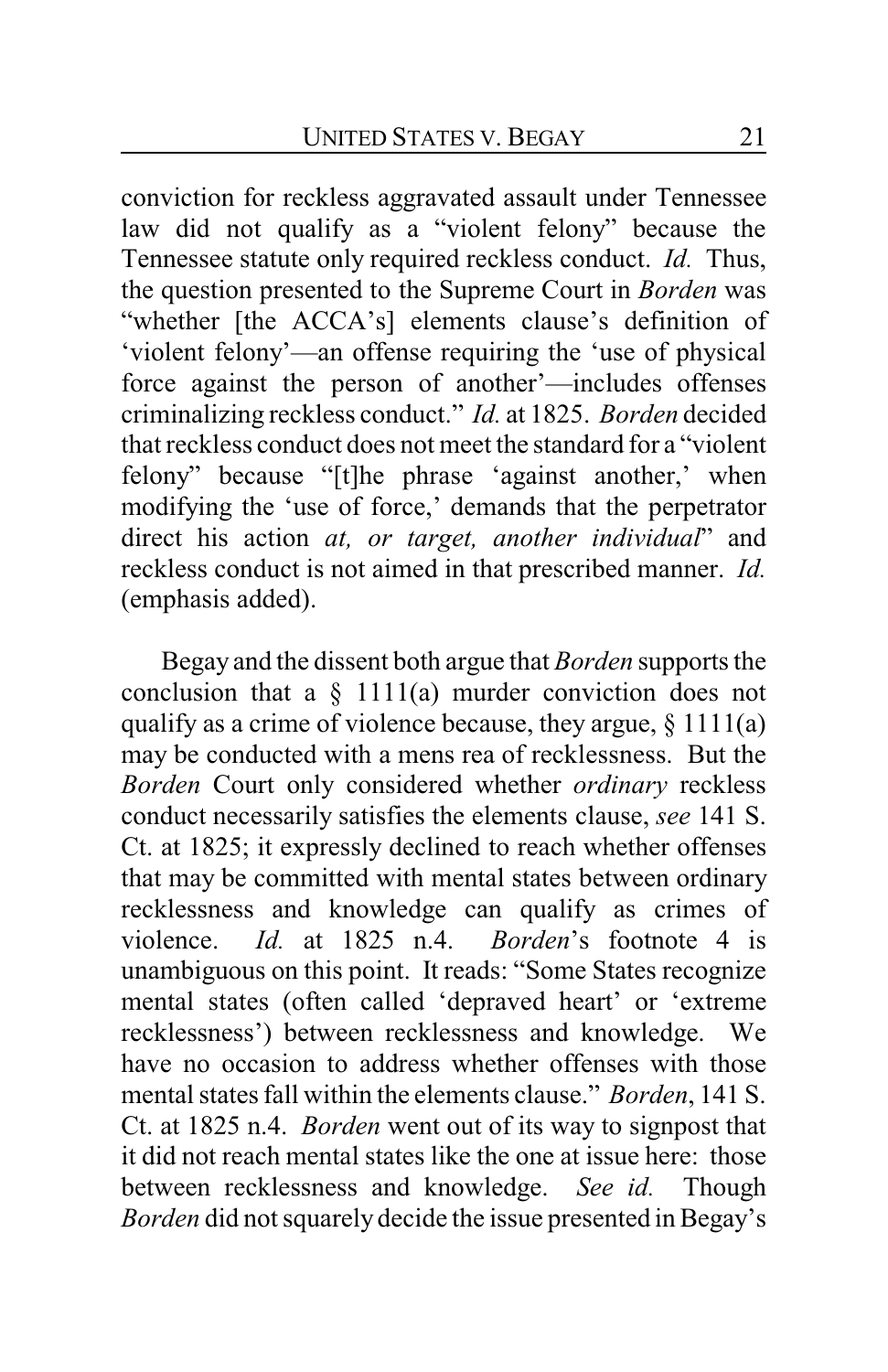appeal, its analysis of the statutory phrase "against the person of another" is instructive.

### C

The elements clause in  $\S$  924(c) provides that a felony offense qualifies as a crime of violence if it "has as an element the use, attempted use, or threatened use of physical force against the person or property of another." 18 U.S.C. § 924(c)(3)(A). *Borden* explained that the ACCA's elements clause necessarily requires conduct that is "oppositional" in nature; i.e., conduct in which one "actively employs physical force." 141 S. Ct. at 1826. From there, the Court reasoned that the term "against" within the phrase "use of physical force against the person of another" "introduc[es] [a] conscious object" that is the recipient of the force. *Id.*

Drawing on *Borden*, we conclude that a conviction for second-degree murder pursuant to  $\S$  1111(a) constitutes a crime of violence because murder is the unlawful killing of a human being with malice aforethought, *see* 18 U.S.C. § 1111(a), and to kill with malice aforethought means to kill either deliberately or recklessly with extreme disregard *for human life*, *see* Ninth Cir. Model Crim. Jury Instruction 8.108. As we explained in *Pineda-Doval*, malice aforethought requires a quantum of risk that is very high and also requires that the nature of the risk concern injury to others. *See* 614 F.3d at 1038 (explaining that malice aforethought requires conduct creating "a *very high* degree of risk of injury to other persons" and that the defendant "be aware of that risk" (internal quotation marks omitted)).

A § 1111(a) conviction qualifies as a crime of violence because a defendant who acts with the requisite mens rea to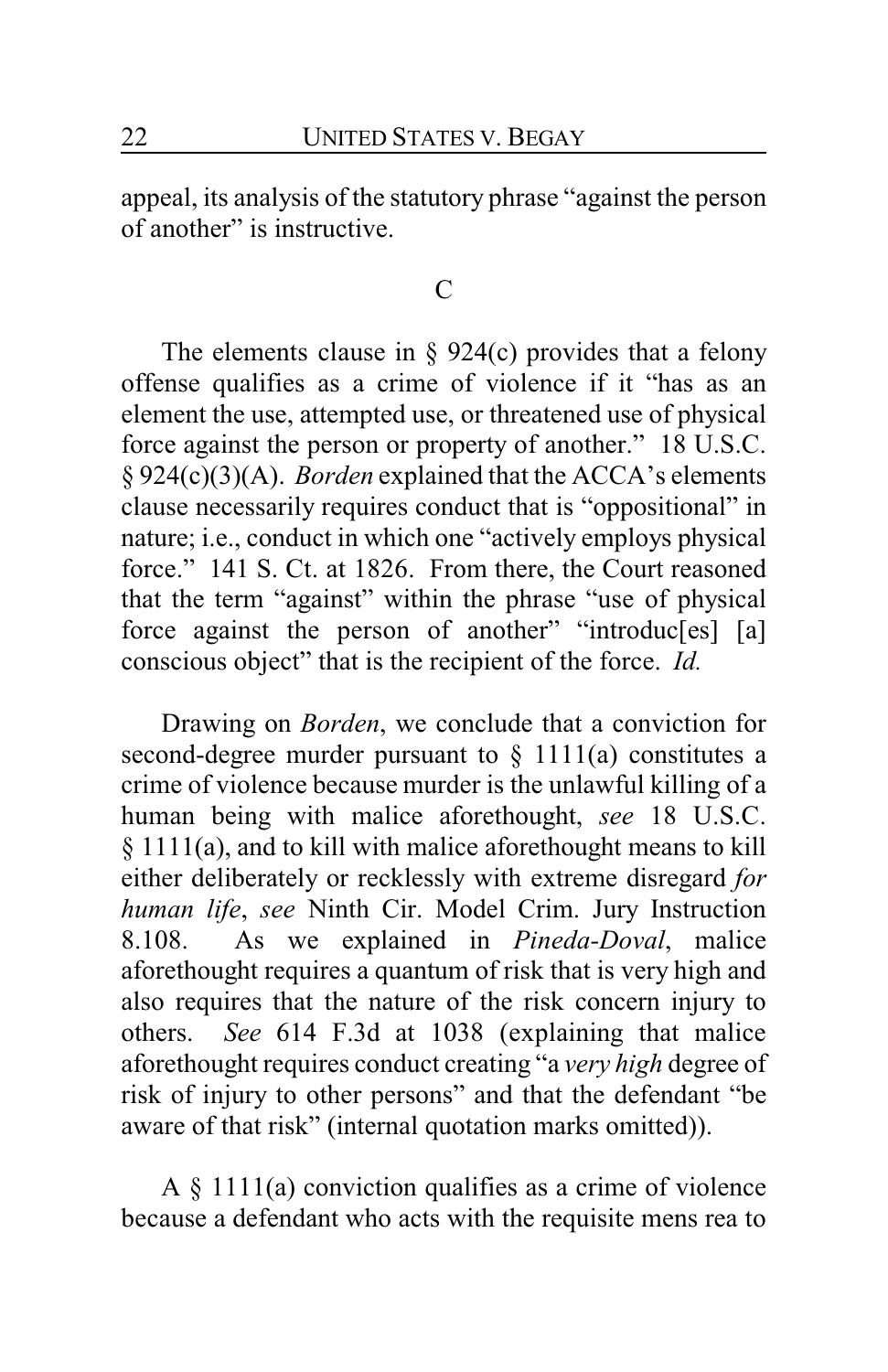commit second-degree murder necessarily employs force "against the person or property of another," and rather than acting with ordinary recklessness, the defendant acts with recklessness that rises to the level of extreme disregard for human life. The First Circuit reached a similar conclusion in *United States v. Báez-Martínez*, 950 F.3d 119, 127–28 (1st Cir. 2020). Although the First Circuit ruled before *Borden*, its reasoning is substantially similar to the reasoningwe adopt here.

Our case law recognizes that there are varying degrees of recklessness. For example, we have frequently described the concept of "depraved heart" as the functional equivalent of "reckless and wanton, and a gross deviation from the reasonable standard of care," *Pineda-Doval*, 614 F.3d at 1038, and we distinguish reckless conduct that amounts to a depraved heart from conduct involving "simple recklessness," *id.* at 1040. In *Pineda-Doval*, we explained that a "district court's finding of recklessness is not equivalent to a finding of malice aforethought" and "seconddegree murder require[s] a finding of extreme recklessness evincing *disregard for human life*, not simple recklessness."**<sup>8</sup>**

**<sup>8</sup>** We also explained in *Pineda-Doval* that "the expansion of malice aforethought since early American common law" supports why we distinguish the extreme reckless conduct involved in depraved heart murders from ordinary recklessness. *Id.* at 1038. At early common law, "[m]alice aforethought was meant literally"; "murder required malice, an intent to kill and perhaps also an element of hatred, and aforethought, advance planning or deliberation." *Id.* (internal quotation marks omitted). Over time, courts expanded the crime of murder to "killings that, while not specifically intended or planned, were grievous enough to be considered murder." *Id. See also Báez-Martínez*, 950 F.3d at 125 ("The mens rea required for murder at common law was and remains 'malice aforethought.'").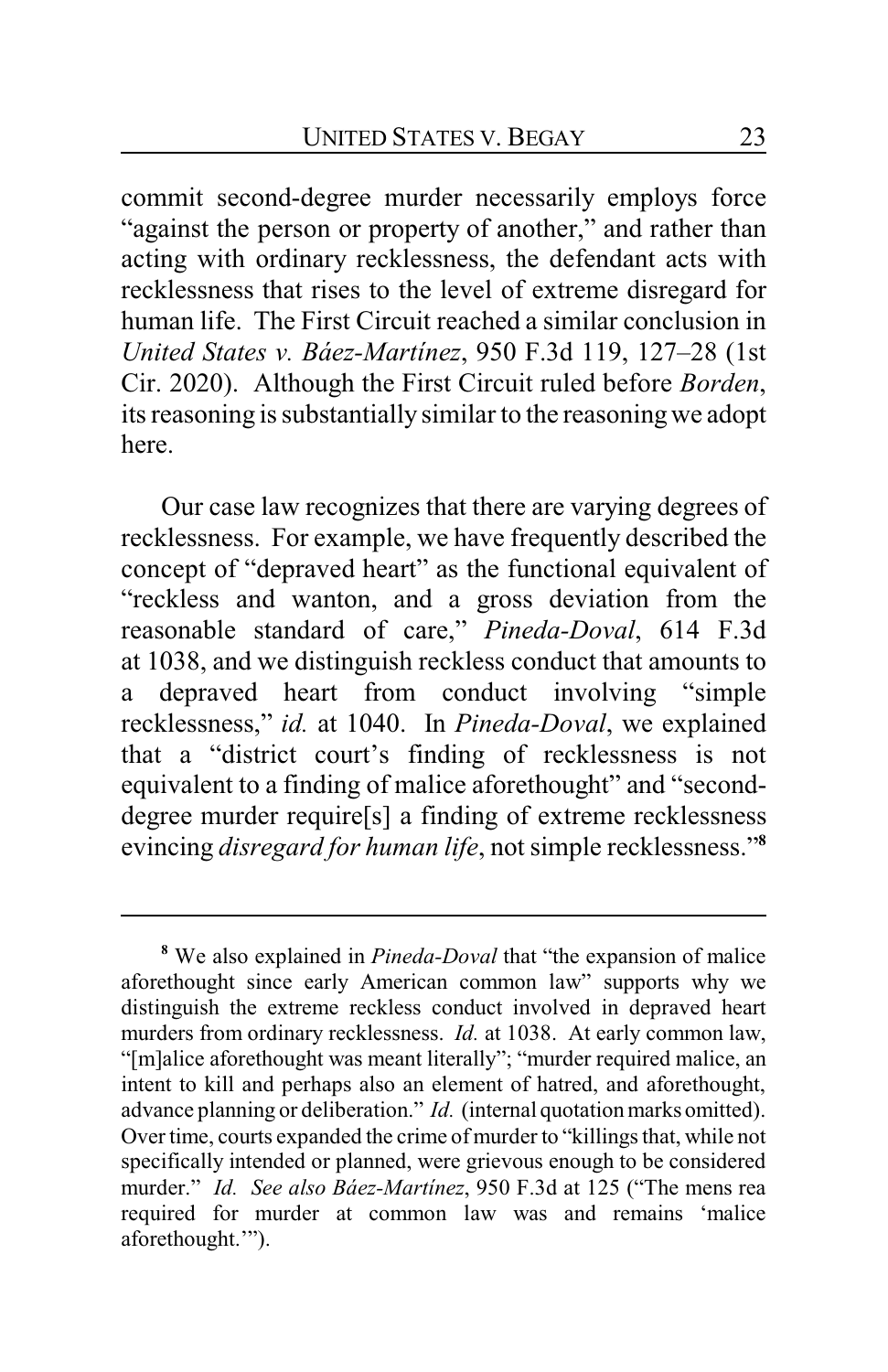*Id.* (emphasis added); *see also United States v. Esparza-Herrera*, 557 F.3d 1019, 1024 (9th Cir. 2009) (per curiam) (concluding that Arizona's aggravated assault statute "is broader than the Model Penal Code's definition of aggravated assault because the Arizona statute alone encompasses acts done with *ordinary recklessness*" (emphasis added)). "The difference between th[e] recklessness [that] displays depravity and such extreme and wanton disregard for human life as to constitute 'malice' and th[e] recklessness that amounts only to manslaughter lies in the quality of awareness of the risk." *United States v. Lesina*, 833 F.2d 156, 159 (9th Cir. 1987) (quoting *United States v. Dixon*, 419 F.2d 288, 292–93 (D.C. Cir. 1969) (Leventhal, J., concurring)).

The categories of criminal homicide reflect the distinctions between degrees of recklessness. "A person acts recklessly . . . when he consciously disregards a substantial and unjustifiable risk . . . of such a nature and degree that . . . its disregard involves a gross deviation from the standard of conduct that a law-abiding person would observe in the actor's situation." Model Penal Code § 2.02(2)(c) (2021). Accordingly, criminal homicide "constitutes *manslaughter* when . . . it is committed recklessly."  $§$  210.3(1)(a) (emphasis added). But "criminal homicide constitutes *murder* when . . . it is committed recklessly under circumstances manifesting *extreme indifference to the value of human life*." § 210.2(1)(b) (emphasis added).

We recognize that some of our earlier case law suggested that a crime of violence requires intentional conduct. *See United States v. Gomez-Leon*, 545 F.3d 777, 787 (9th Cir. 2008) (citing *Leocal* and *Fernandez-Ruiz* and stating "in order to be a predicate offense under . . . 18 U.S.C. § 16 . . . the underlying offense must require proof of an *intentional*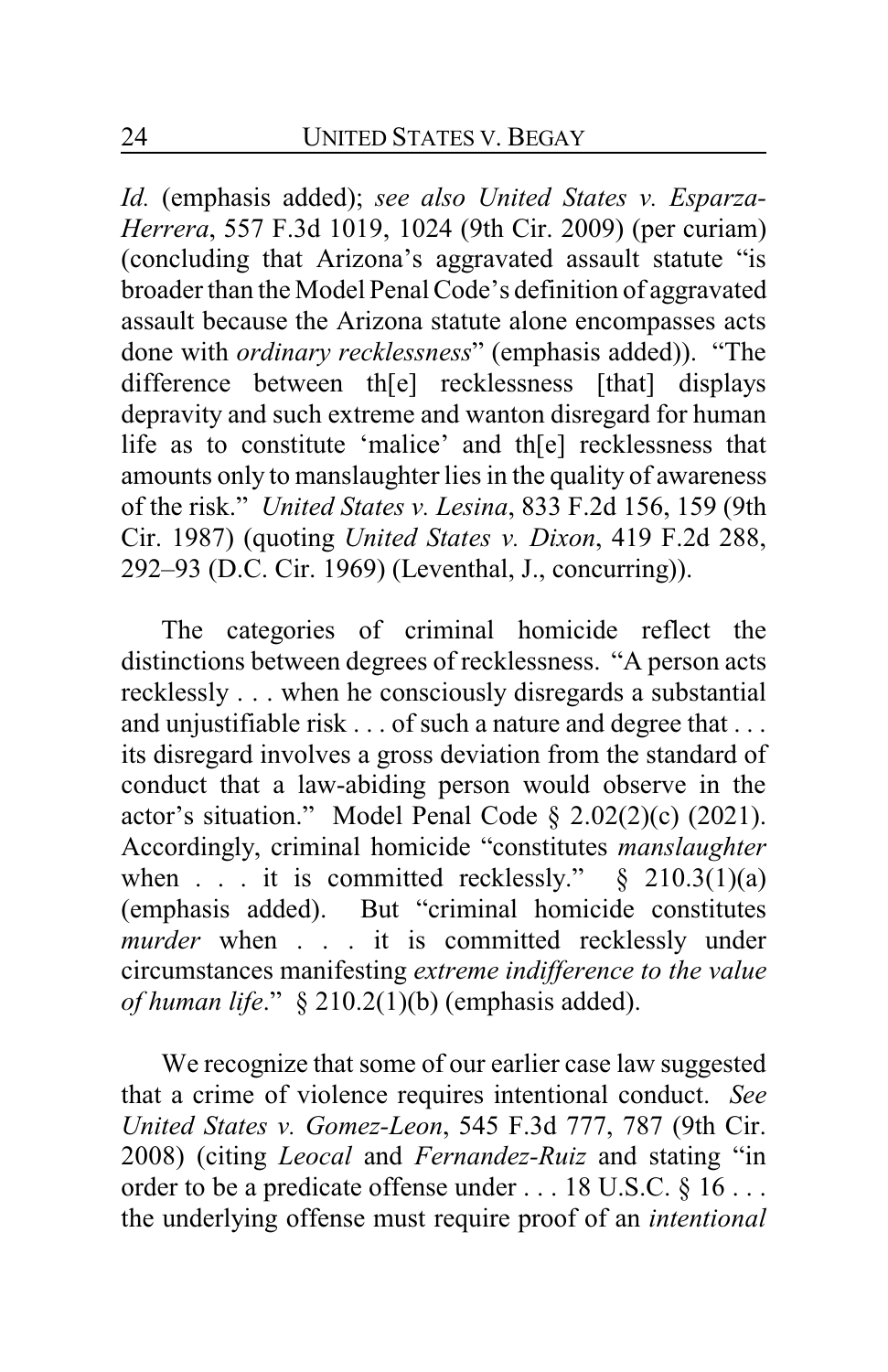use of force or a substantial risk that force will be *intentionally* used during its commission."); *Fernandez-Ruiz v. Gonzales*, 466 F.3d 1121, 1132 (9th Cir. 2006) (en banc) ("The bedrock principle of *Leocal* is that to constitute a federal crime of violence an offense must involve the intentional use of force against the person or property of another."). But our holding in *Gomez-Leon* was that "homicide committed with a mens rea of only ordinary negligence" is not a crime of violence. 545 F.3d at 795. Similarly, *Fernandez-Ruiz* held only that offenses committed with a mens rea of recklessness or gross negligence do not qualify as crimes of violence. *See* 466 F.3d at 1130. We are persuaded that the reasoning of *Borden* sufficiently undermines our prior authority suggesting that anything less than intentional conduct does not qualify as a crime of violence. The distinction between degrees of recklessness is critical to our conclusion. *See Borden*, 141 S. Ct. at 1825 n.4.

The dissent argues that the degree of recklessness required for second-degree murder cannot be characterized as "oppositional," but it does not grapple with the fact that the killing of another human being with malice aforethought requires finding that the defendant acted with *extreme indifference*, and that the indifference was *toward human life*. The elements of second-degree murder stand in stark contrast to the elements of offenses that do not require a showing of malice aforethought. Second-degree murder does not require conduct intended to harm, nor that a defendant target his conduct at any particular individual, but as illustrated by the examples described in the dissent, the conduct is fairly characterized as extreme and necessarilyoppositional because a defendant "certainly must be aware that there are potential victims before he can act with indifference toward them." *United States v. Báez-Martínez*, 950 F.3d 119, 127 (1st Cir.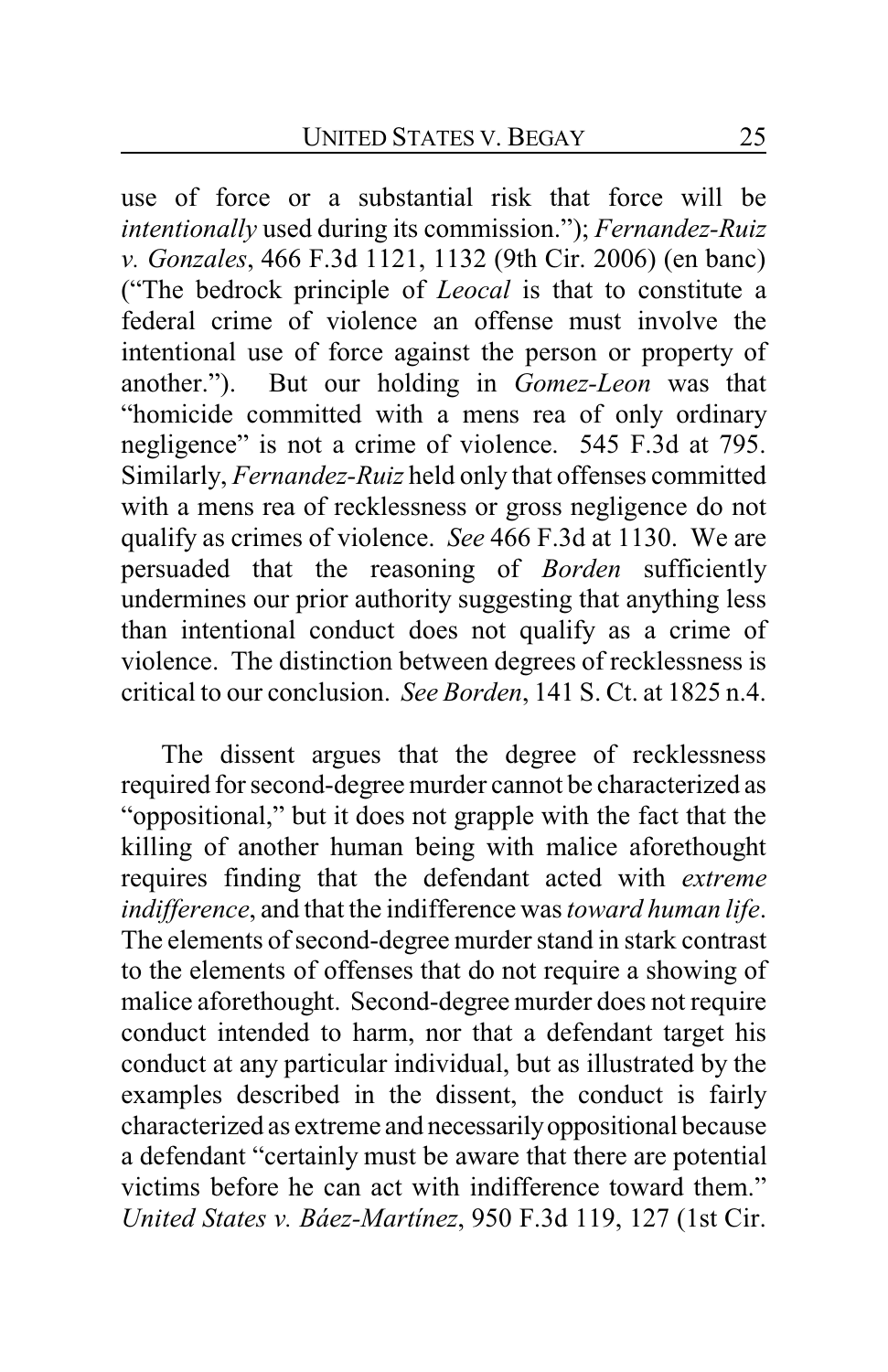2020) (comparing ordinary "reckless conduct" to conduct committed with malice aforethought). Accordingly, as the First Circuit observed, a defendant who acts with extreme indifference to the value of human life can "fairly be said to have actively employed force (i.e., 'use[d]' force) 'against the person of another.'" *Id.* (alterations in original).

## D

The Supreme Court has expressly considered a statute's "context and purpose" when applying the categorical approach, even though the facts of a case are irrelevant in a categorical analysis. *See, e.g.*, *Borden*, 141 S. Ct. at 1830; *see also Báez-Martínez*, 950 F.3d at 127 ("[I]n interpreting any statute, we must not lose sight of the common sense that likely informed Congress's understanding of the ACCA's terms."). *Leocal* endorsed the idea that context must be considered when it stated, "we cannot forget that we ultimately are determining the meaning of the term 'crime of violence.'" *Borden*, 141 S. Ct. at 1830 (quoting *Leocal*, 543 U.S. at 11).

The Supreme Court looked to context and purpose in *Voisine* and considered that, rather than imposing a mandatory multi-year consecutive prison term, the law at issue in that case bars people convicted of misdemeanor acts of domestic violence from possessing firearms. *See* 136 S. Ct. at 2280. The Court also considered that Congress did not require the force in that domestic violence statute to be directed against another. *See id. Voisine* concluded that reckless conduct qualified because the word "use," standing alone, "is indifferent as to whether the actor has the mental state of intention, knowledge, or recklessness." *Id.* at 2279. Similarly, *Borden* considered that the ACCA imposes an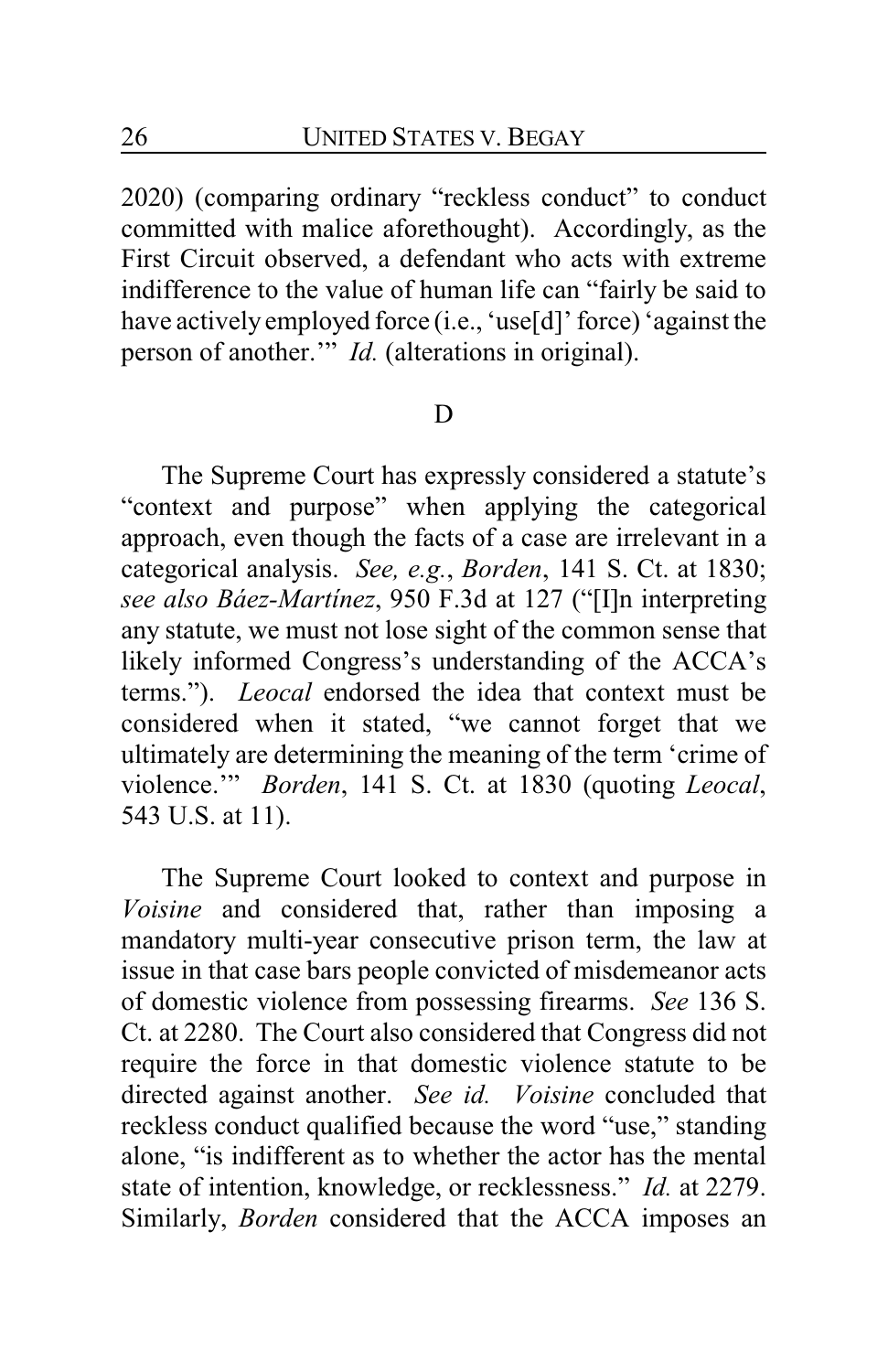exceptionally severe sanction for those convicted of violent felonies, and that the inclusion of offenses that may be committed recklessly would sweep offenders, including reckless drivers, into a statutory scheme intended to enhance the prison terms of "armed career" offenders. 141 S. Ct. at 1830–31.

Here, too, context is important. Begay was convicted of second-degree murder and, on the whole, offenses charged as murder are among the most culpable of crimes. *See Tison v. Arizona*, 481 U.S. 137, 157 (1987) (holding "that the reckless disregard for human life implicit in knowingly engaging in criminal activities known to carry a grave risk of death represents a highly culpable mental state"). These crimes necessarily require a mental state of malice aforethought, which, as we have explained, involves "an intentional act that ha[s] a high probability of resulting in death." *Pollard v. White*, 119 F.3d 1430, 1434 (9th Cir. 1997).

Begay calls our attention to reckless or drunk driving resulting in death and argues that it involves "prime examples of reckless conduct" that cannot satisfy the elements clause. Begay is correct to focus our analysis on the least culpable conduct that qualifies as second-degree murder, but we are mindful that  $\S$  924(c) necessarily arises only in situations where a firearm is involved. It will be the exceptionally rare drunk driving case that involves second-degree murder and the discharge of a firearm.**<sup>9</sup>**

**<sup>9</sup>** *See In re Irby*, 858 F.3d 231, 234 (4th Cir. 2017) (observing "the categorical approach is a particularly bad fit in § 924(c) cases because § 924(c) . . . penalizes, in broad terms, the use of a firearm during violent crimes").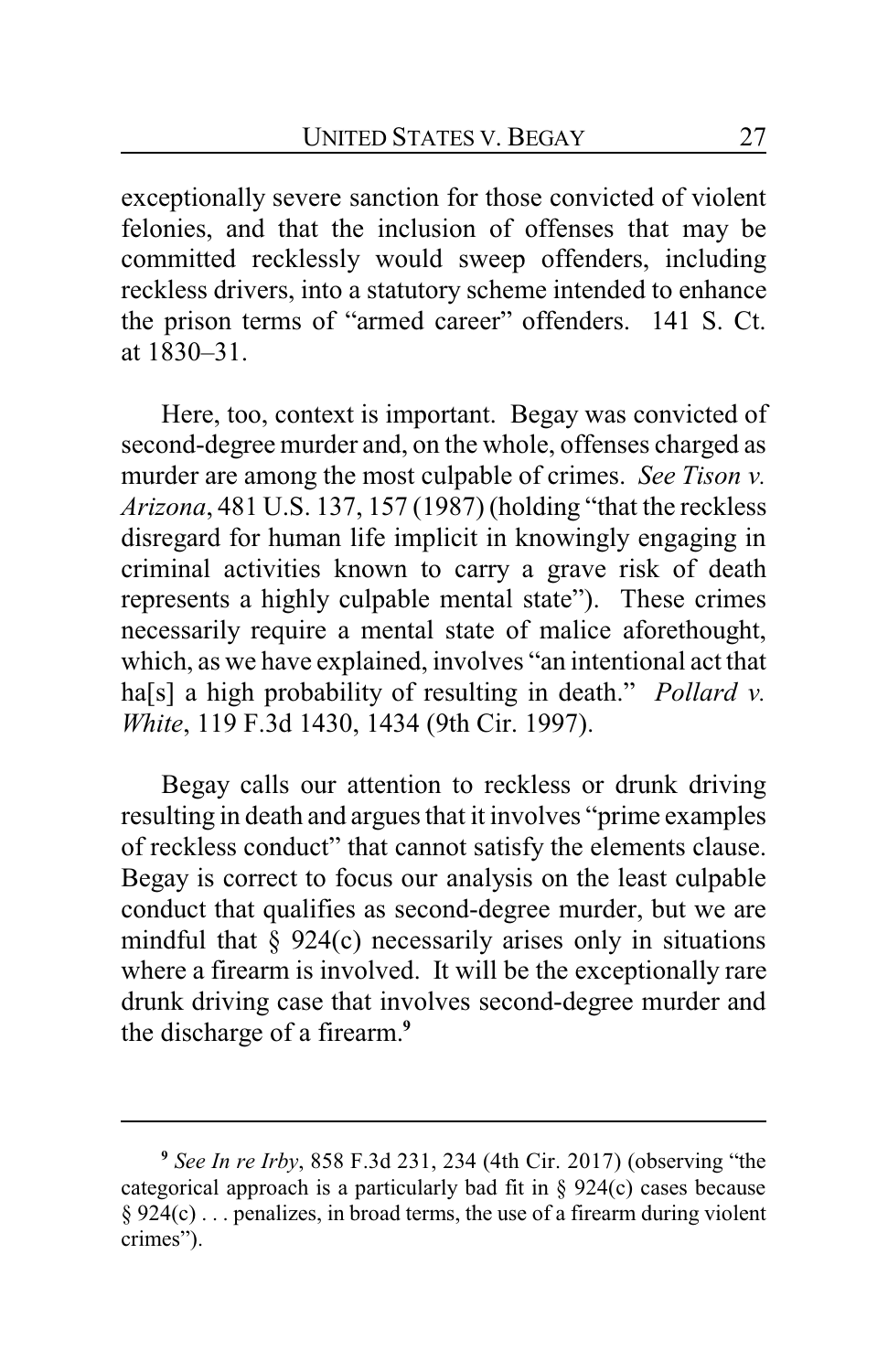As the First Circuit observed, the decision to charge a defendant with murder only arises in the unusual drunk driving case, because "in terms of moral depravity, murder is often said to stand alone among all other crimes." *Báez-Martínez*, 950 F.3d at 128 (internal quotation marks omitted). The charging decisions in these cases are consistent with our distinction between degrees of recklessness because "[c]ases where the defendant drove recklessly, but not wildly, generally fall into the lesser categories of manslaughter or criminal negligence." *United States v. Pineda-Doval*, 614 F.3d 1019, 1030 (9th Cir. 2010). As the First and Fourth Circuits have observed, "'the vast majority of vehicular homicides,' including 'the average drunk driving homicide,' are treated only as manslaughter." *Báez-Martínez*, 950 F.3d at 126 (quoting *United States v. Fleming*, 739 F.2d 945, 948 (4th Cir. 1984)) (explaining that a drunk driving homicide is more likely to be treated as murder in the extreme instances, such as "when a defendant with a blood alcohol content of .315% drives nearly 100 miles per hour in the oncoming lane of a busy thoroughfare and kills another driver in a collision"); *cf. United States v. Gomez-Leon*, 545 F.3d 777, 793 (9th Cir. 2008) (explaining that most vehicular homicide statutes "require proof of intoxication while driving a vehicle and are punished less severely than manslaughter"). Nothing in our opinion should be read to suggest that a drunk driving case that results in a death necessarily represents conduct evidencing the use of force directed at another with extreme disregard for human life. But consideration of context reinforces the conclusion that second-degree murder qualifies as a crime of violence pursuant to the elements clause of  $§ 924(c)(3).$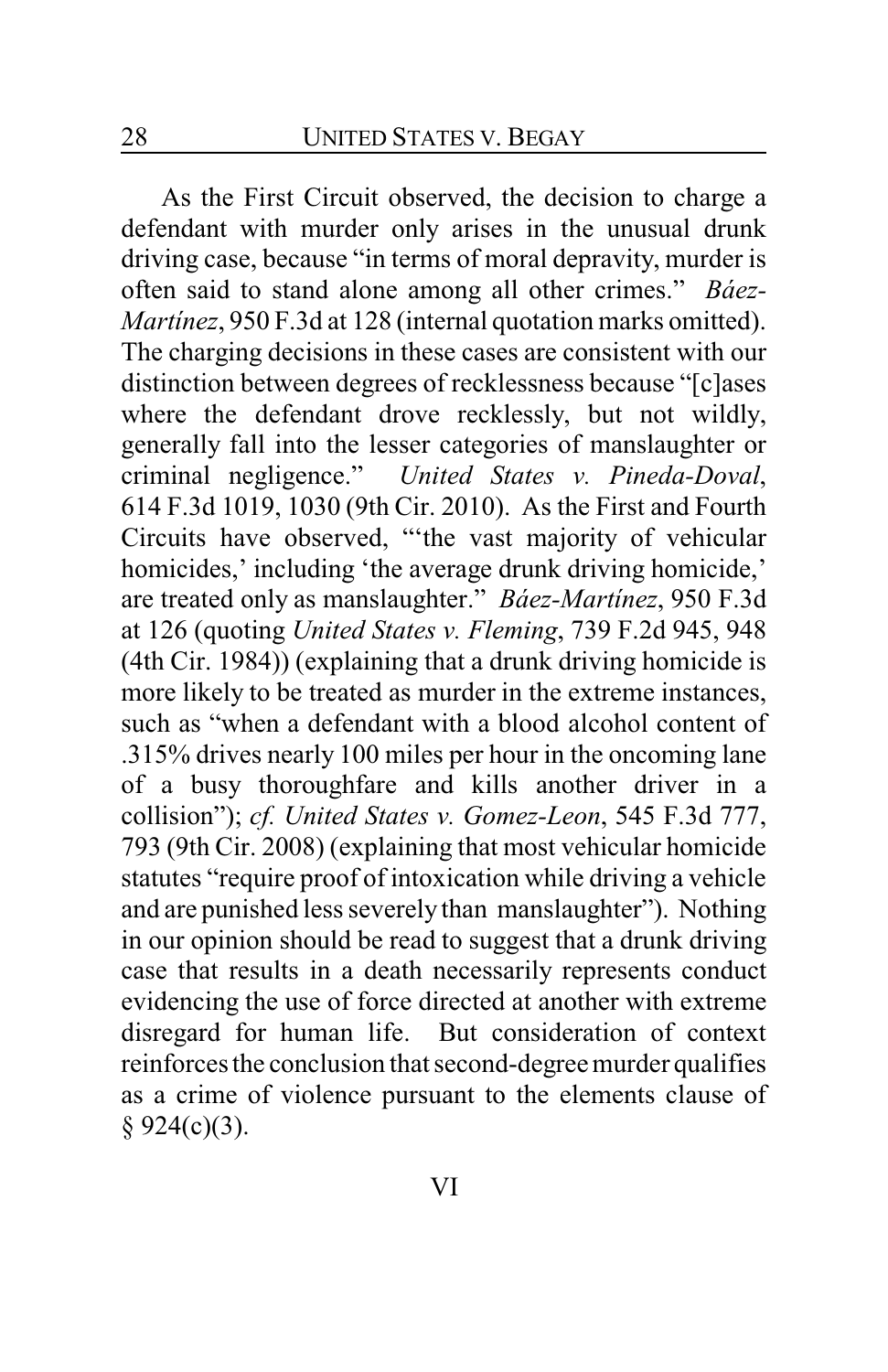Finally, Begay challenges the district court's award of restitution. We generally review de novo the legality of an order of restitution, *see United States v. Luis*, 765 F.3d 1061, 1065 (9th Cir. 2014), but we review for plain error when the defendant objects to restitution for the first time on appeal, *United States v. Van Alstyne*, 584 F.3d 803, 819 (9th Cir. 2009).

The Mandatory Victims Restitution Act (MVRA) requires a court to order a defendant to pay restitution "to the victim of the offense or, if the victim is deceased, to the victim's estate," "when sentencing a defendant convicted of an offense" that is a "crime of violence" as defined in 18 U.S.C. § 16. 18 U.S.C. § 3663A(a)(1), (c)(1)(A)(i). The MVRA defines "victim" as "a person directly and proximately harmed as a result of the commission of [the] offense." § 3663A(a)(2). "The goal of restitution under the MVRA is to make the victim whole. Consequently, any award is limited to the victim's actual losses." *United States v. Anderson*, 741 F.3d 938, 951 (9th Cir. 2013) (citations and internal quotation marks omitted). "Nonetheless, exact precision is not required and district courts do have a degree of flexibility in accounting for a victim's complete losses." *Id.* at 954.

The district court in Begay's case adopted the restitution award recommended by the probation officer in the presentence report. The probation officer recommended an award of \$23,622, which included \$1,200 to the Navajo Division of Social Services and \$22,422 to Ben's mother for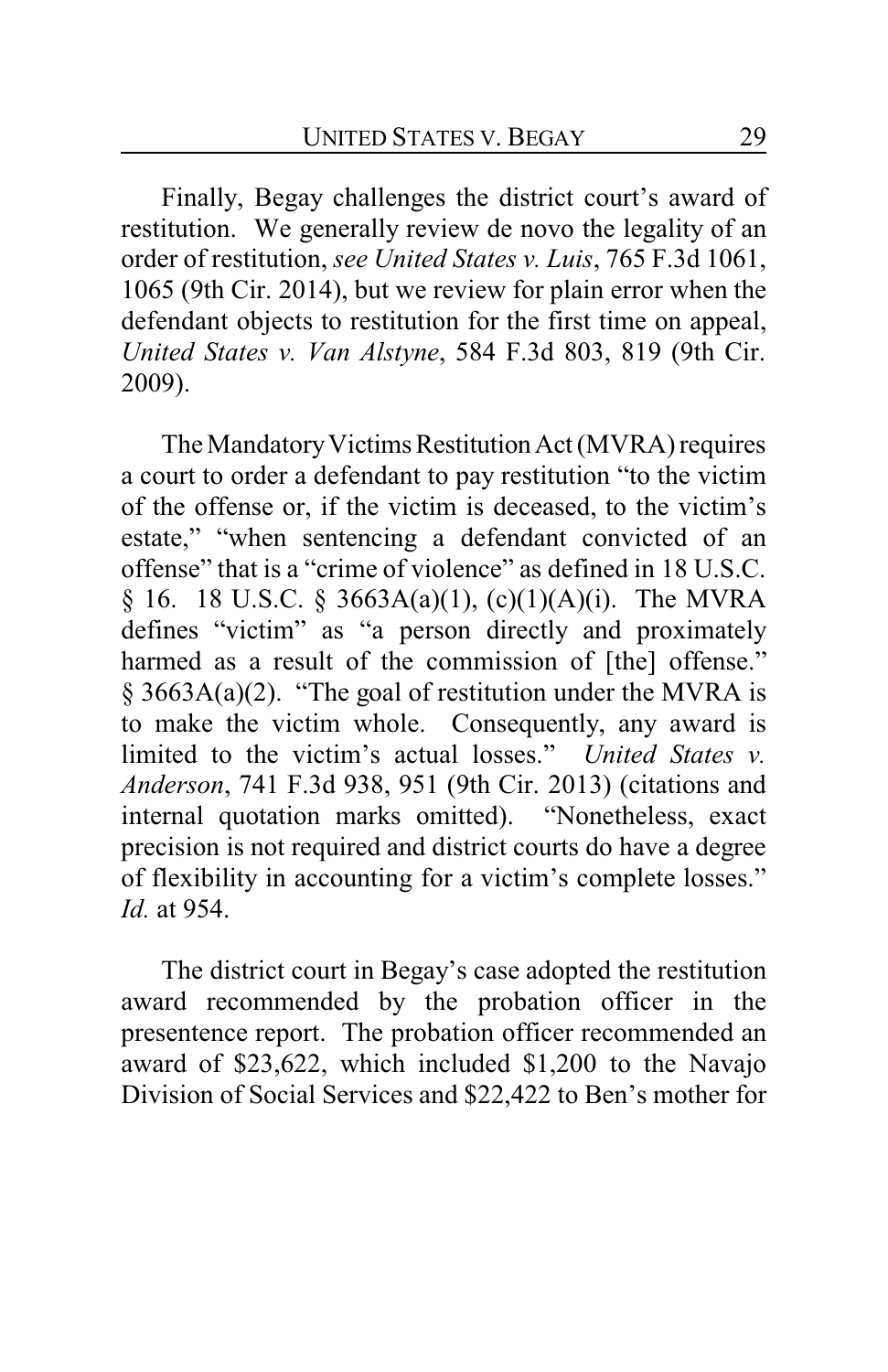various expenses.**<sup>10</sup>** Begay did not challenge the presentence report's recommendation for restitution. At sentencing, he and his counsel confirmed their lack of objections.

On appeal, Begay challenges the district court's restitution award on two grounds. First, he contends the district court's restitution award was plain error because he was not convicted of a crime of violence. This argument fails because, as we have explained, his second-degree murder conviction does qualify as a "crime of violence." The MVRA mandated the district court to order restitution. *See*  $§ 3663A(a)(1), (c)(1)(A)(i).$ 

Second, Begay contends the district court "made no findings at all about the basis for its restitution award, and it appears very likely the award exceeded the victim's losses." 18 U.S.C. § 3664 prescribes the procedure for calculating restitution orders. It directs the district court to "order the probation officer to obtain . . . information sufficient for the court to exercise its discretion in fashioning a restitution order" and include such information in the presentence report. § 3664(a). Federal Rule of Criminal Procedure 32 permits a court to "accept any undisputed portion of the presentence report as a finding of fact." Fed. R. Crim. P.  $32(i)(3)(A)$ . However, the district court is limited to ordering a restitution award that reflects the victim's "actual losses." *Anderson*, 741 F.3d at 951.

**<sup>10</sup>** According to the presentence report, the \$22,422 represented the following expenses: \$1,700 for traditional ceremonies after Ben's death; \$80 for gasoline; \$60 for food; \$1,200 for funeral costs; \$50 for Ben's burial clothing; \$100 for flowers; \$200 for the reception hall; \$19,000 for a replacement truck; \$707 for insurance for the new truck; and \$525 for insurance Ben's mother continued to pay on the van in which the crime was committed.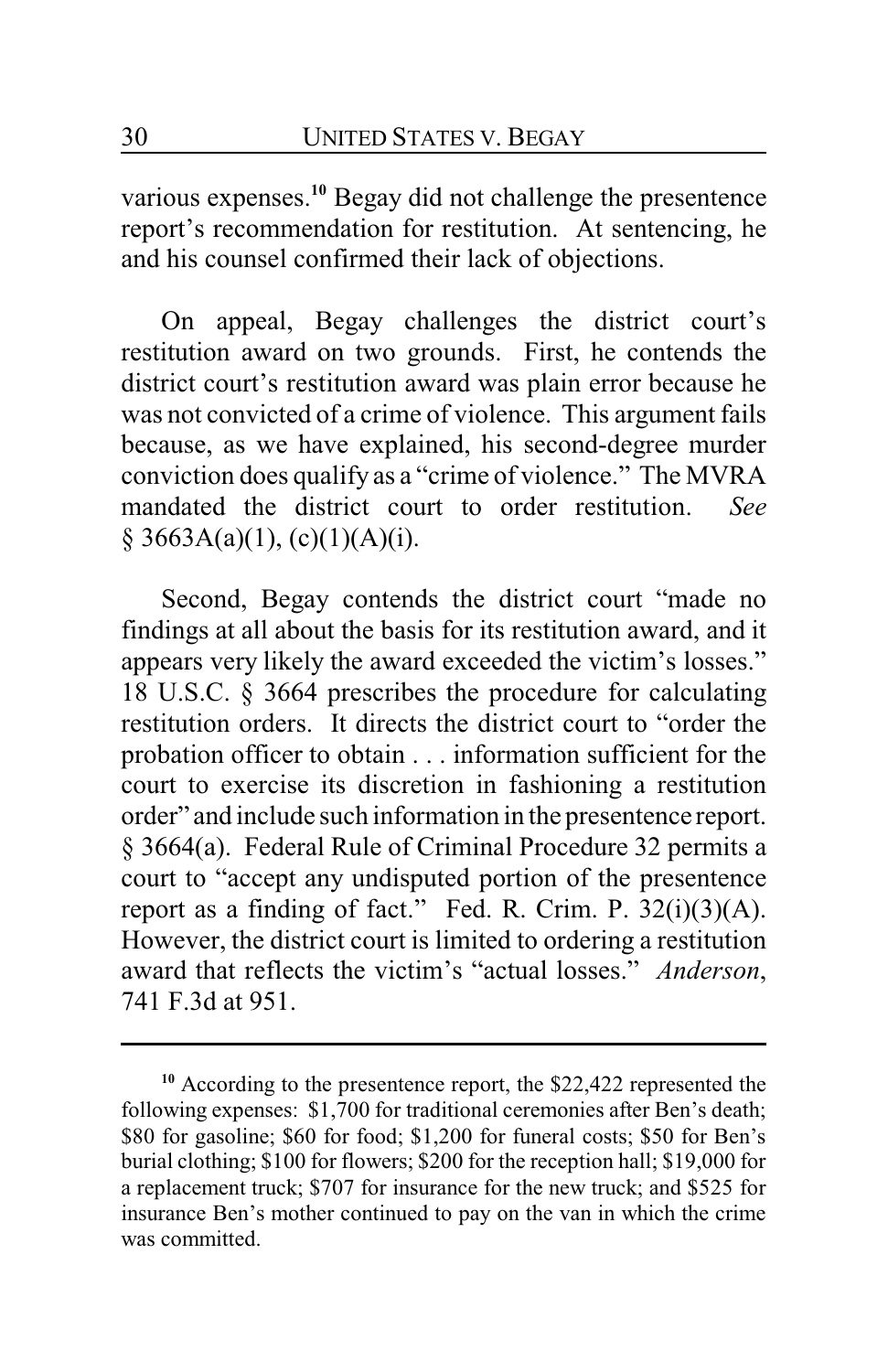Here, the district court properly relied on the presentence report to determine the amount of restitution that Begay owed, but the court's order provides no explanation "to support its probable accuracy," *id.* at 951–52. Significantly, Ben's mother was awarded \$19,000 for the cost of a new truck to replace the van in which Ben was shot. But § 3663A(b)(1)(B) limits a restitution award for "damage to or loss or destruction of property" to "the greater of . . . the value of the property on the date of the damage, loss, or destruction; or . . . the value of the property on the date of sentencing, less . . . the value (as of the date the property is returned) of any part of the property that is returned." The district court did not explain how or whether the \$19,000 it awarded to compensate Ben's mother for the damaged van satisfied § 3663A.

"Remand is appropriate where the restitution award lacks an adequate evidentiary basis and the district court failed to explain its reasoning." *Anderson*, 741 F.3d at 952 (internal quotation marks and alterations omitted). Because the district court did not comply with § 3663A, we vacate its restitution award and remand for recalculation and for the district court to explain its reasoning.

#### VII

We affirm Begay's convictions for second-degree murder and for discharging a firearm during a crime of violence. We vacate the district court's order of mandatory restitution and remand for recalculation.

## **AFFIRMED in part; VACATED andREMANDED in part.**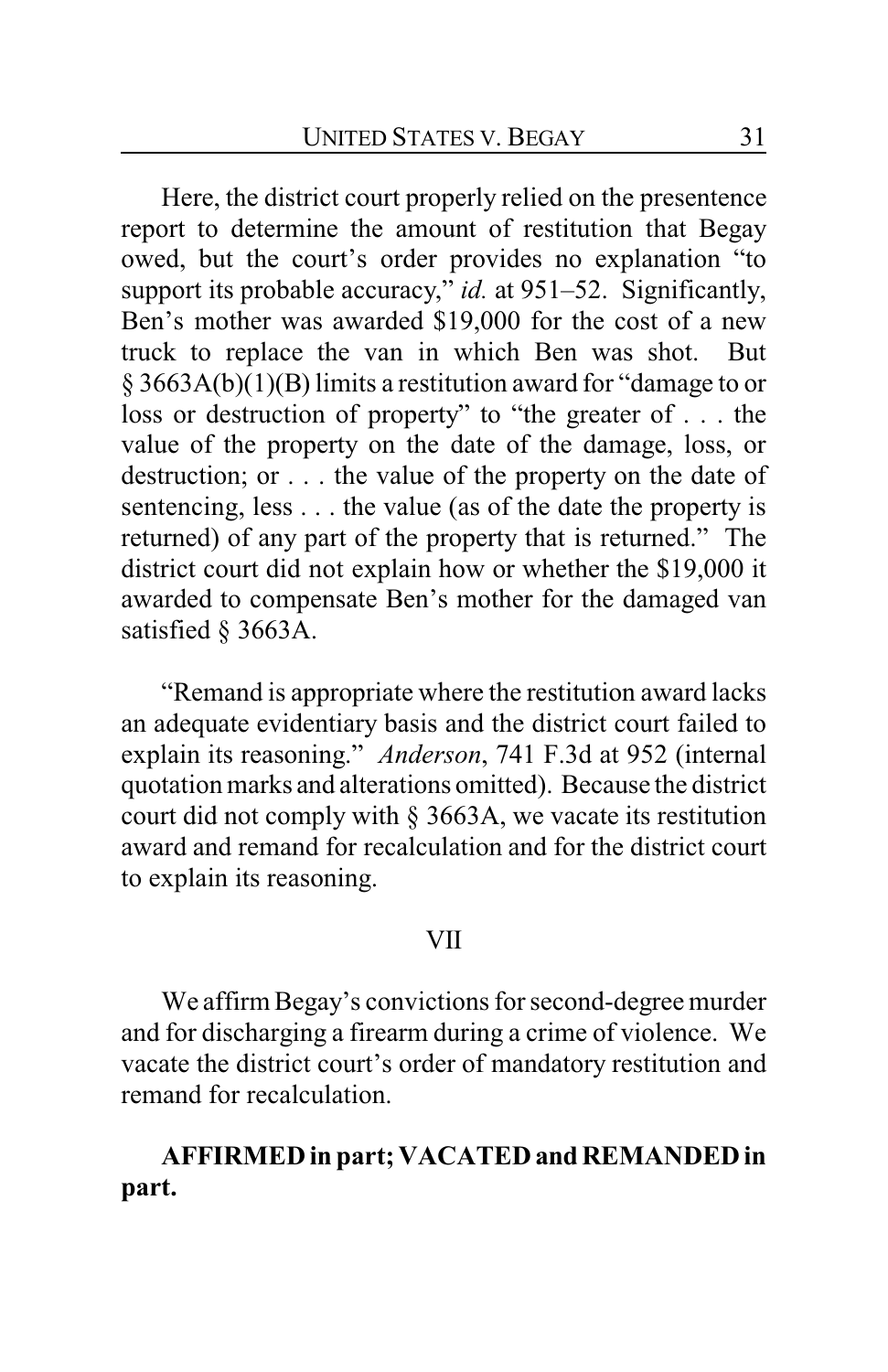MURGUIA, Chief Judge, with whom Judge CLIFTON joins, concurring:

I agree with the majority opinion and therefore join it in full. I write separately only to amplify my own views of this case.

In *Borden v. United States*, 141 S. Ct. 1817 (2021), a plurality of the Supreme Court concluded that the phrase "against the person of another" demands that "the perpetrator direct his action at, or target, another individual." *Id.* at 1825 (plurality opinion).**<sup>1</sup>** In applying this standard to seconddegree murder under 18 U.S.C. § 1111, two considerations strike me as particularly important. First, someone who commits second-degree murder "certainly must be aware" of the presence of "potential victims." *United States v. Báez-Martínez*, 950 F.3d 119, 127 (1st Cir. 2020). Second, someone who commits second-degree murder must be aware that his conduct creates "a *very high* degree of risk of injury" to these potential victims. *United States v. Pineda-Doval*, 614 F.3d 1019, 1038 (9th Cir. 2010) (internal quotation marks omitted). In light of these considerations, I am persuaded that someone who commits second-degree murder necessarily directs his action at, or targets, another individual: if the perpetrator is aware of both the presence of potential victims and the very high risk of hitting them, then it is fair to say that the perpetrator has directed his actions against, or targeted, other individuals, even if he neither aims at nor consciously desires to harm them.

**<sup>1</sup>** Because the parties treat the *Borden* plurality opinion as binding Supreme Court precedent, I assume for purposes of my analysis that it is.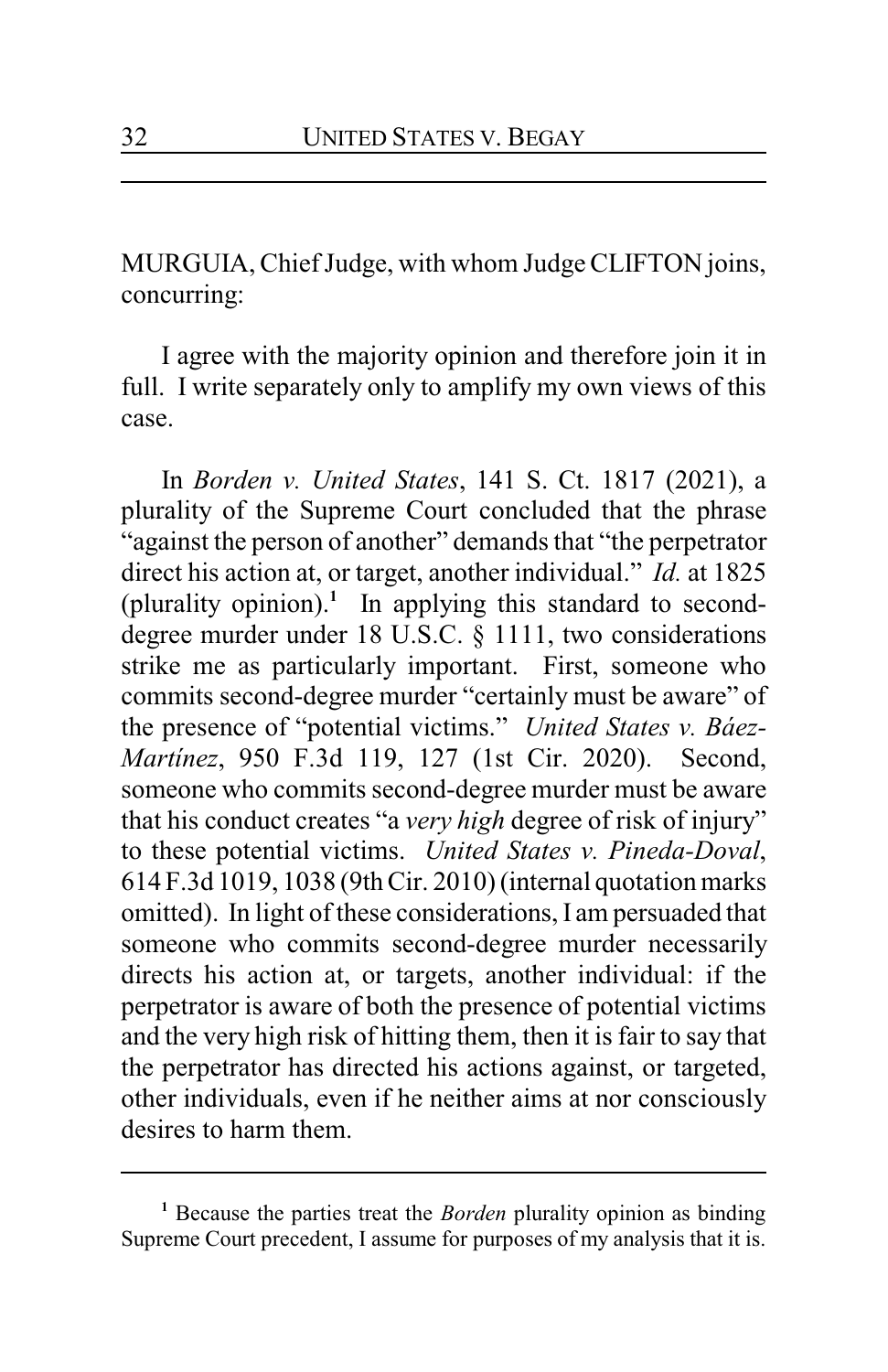As our dissenting colleagues ably point out, this is not the only plausible reading of the *Borden* plurality's textual analysis. But I am persuaded that it is the more sensible reading, particularly once we factor context, purpose, and common sense into our analysis. *See Borden*, 141 S. Ct. at 1830–32 (context and purpose); *Leocal v. Ashcroft*, 543 U.S. 1, 11 (2004) (same); *Báez-Martínez*, 950 F.3d at 127 (common sense); *In re Irby*, 858 F.3d 231, 237 (4th Cir. 2017) (same).

WARDLAW, Circuit Judge, dissenting in part:

I respectfully dissent from Parts V and VI of the majority opinion. I am pleased to concur in Parts I, II, and III of Judge Ikuta's excellent partial dissent, except as to a supposed need to remedy any "problem" with the legal conclusion that 18 U.S.C. § 1111(a) second-degree murder is not a categorical "crime of violence" under 18 U.S.C. § 924(c). Although it is true that *Borden v. United States*, 141 S. Ct. 1817 (2021), did not address whether "depraved heart" second-degree murder is a categorical match with  $\S 924(c)$ 's elements clause, its rationale compels the conclusion that it is not, as Judge Ikuta explains. But this is not a "crazy pills" conclusion, *see United States v. Begay*, 934 F.3d 1033, 1042 (9th Cir. 2019) (Smith, J., dissenting) (quoting Ben Stiller (Director), Zoolander [Film], United States: Paramount Pictures (2001)); it derives directly from the Court's development of the categorical approach and its corresponding invalidation of vague residual clauses purporting to define violent crimes.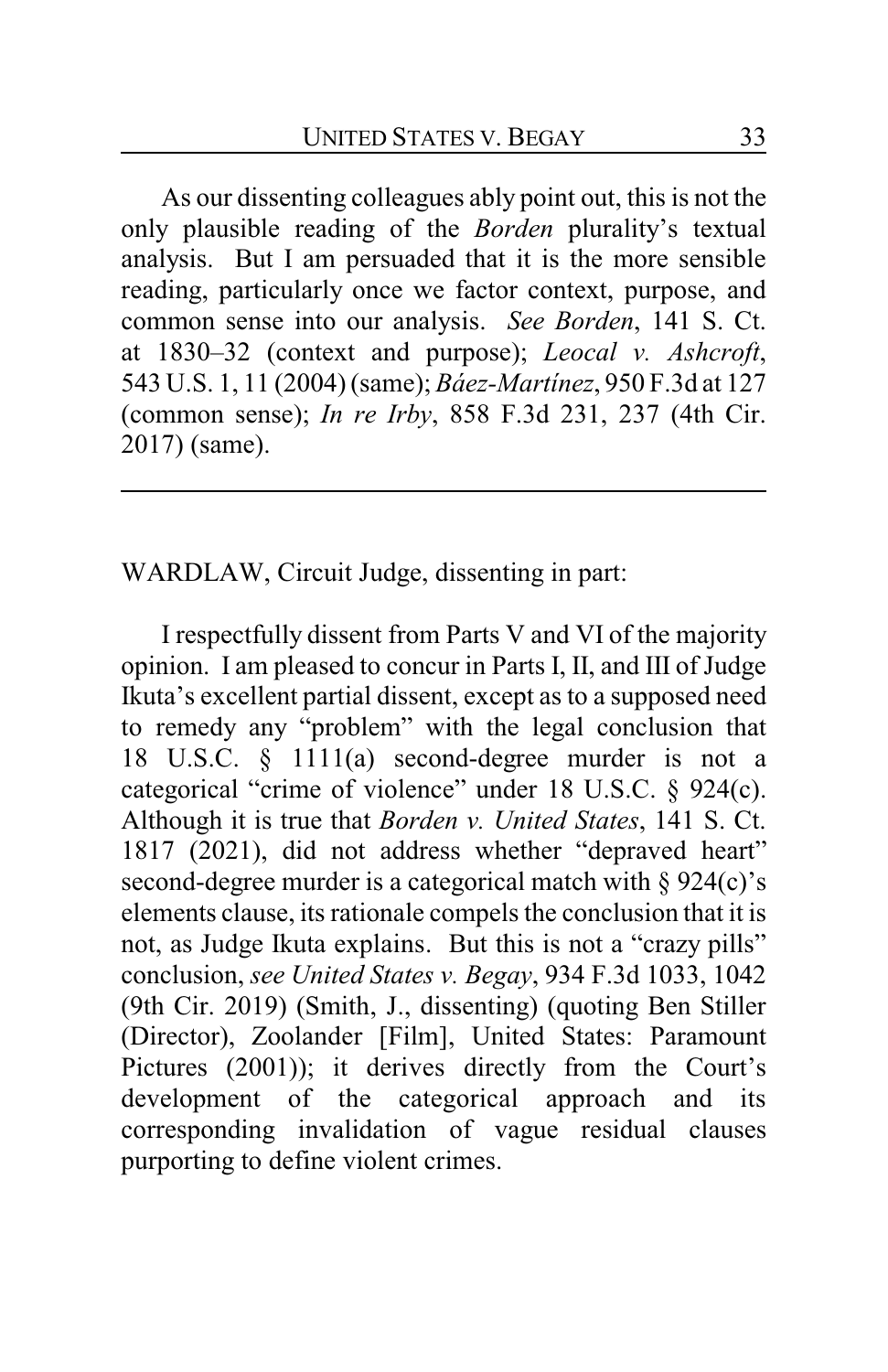However, I disagree with Judge Ikuta's suggestion that the Court overrule its residual clause jurisprudence. Congress enacted a vague residual clause in the Armed Career Criminal Act definition of "violent felony," which the Court struck down in *Johnson v. United States*, 576 U.S. 591 (2015). Congress did the same in 18 U.S.C. § 16, defining "crimes of violence," which the Court struck down in *Sessions v. Dimaya*, 138 S. Ct. 1204 (2018), affirming our court's opinion in *Dimaya v. Lynch*, 803 F.3d 1110 (9th Cir. 2015). Most recently, the Court struck down  $\S$  924(c)'s residual clause on the same void for vagueness grounds in *United States v. Davis*, 139 S. Ct. 2319 (2019).

In *Davis*, Justice Gorsuch explained why these residual clauses are so troubling: "the imposition of criminal punishment can't be made to depend on a judge's estimation of the degree of risk posed by a crime's imagined 'ordinary case.'" *Id.* at 2326. There, the government had to concede that courts had long interpreted  $\S$  924(c)'s residual clause to require courts to inquire whether in the ordinary case the conduct encompassed by the elements of the offense presented a substantial risk of force. *Id.* at 2326–27. The Court rejected the government's suggestion that it could save the residual clause by "abandon[ing] the traditional categorical approach" and applying a case-specific approach. *Id.* at 2327. The Court concluded that the statute could not bear that interpretation, and down it went. And surely Congress could readily draft language that amended  $\S 924(c)$ to include a firearm enhancement for second-degree murder, including extremely reckless conduct that results in the death of a human being.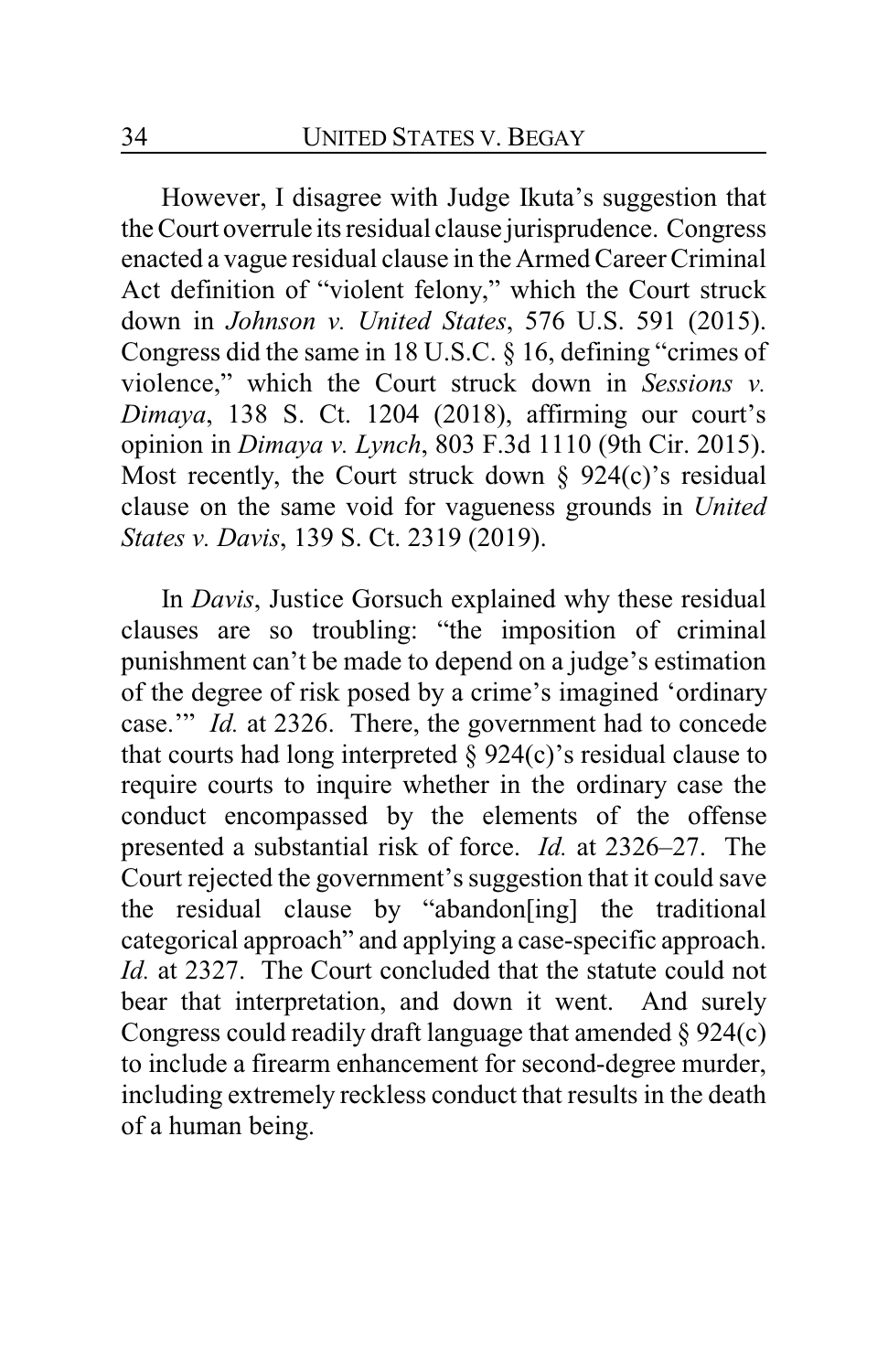For now, we are left with the elements clause. And a faithful application of the categorical approach<sup>1</sup> and Supreme Court precedent leads to the counter-intuitive conclusion that second-degree murder is not a crime of violence under § 924(c). And although the result here is counterintuitive, judges are not supposed to be guided by their intuition, but by the law.

As a practical matter, what does this mean? As the Court has noted, "[W]hen a defendant's § 924(c) conviction is invalidated, courts of appeals 'routinely' vacate the defendant's entire sentence on all counts 'so that the district court may increase the sentences for any remaining counts' if such an increase is warranted." *Id.* at 2336 (quoting *Dean v. United States*, 137 S. Ct. 1170, 1176 (2017)). Though I would affirm Begay's second-degree murder conviction, I would vacate the sentence on both counts of conviction and

**<sup>1</sup>** Some commentators have noted that despite the recent criticism of the categorical approach, it's been around for at least a century, and it's "here to stay," based on the Court's *Davis* opinion. *See* Amit Jain & Phillip Dane Warren, *An Ode to the Categorical Approach*, 67 UCLA L. Rev. Discourse 132, 151–52 (2019).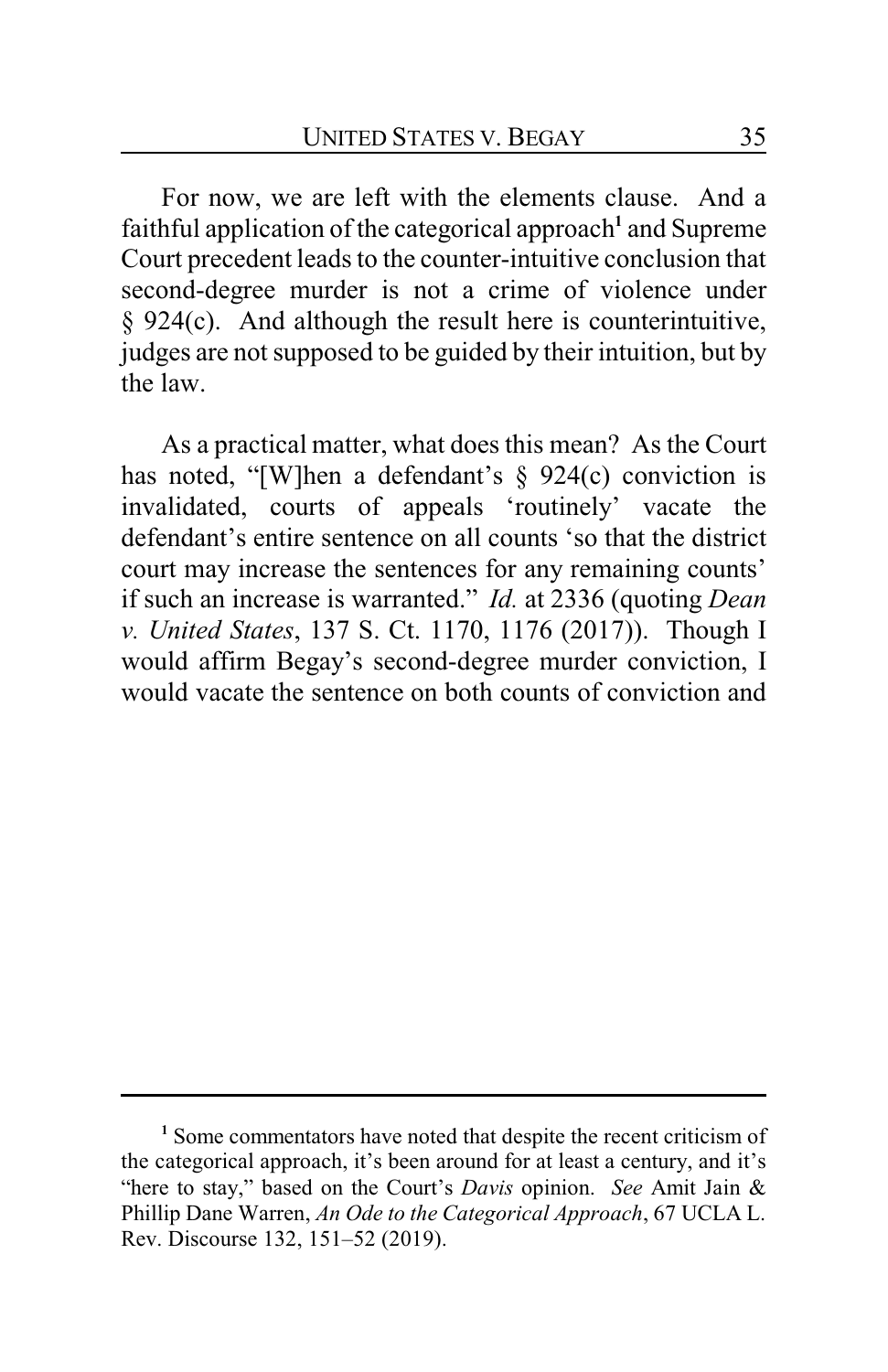remand for resentencing, **2** as well as vacate the award of restitution.**<sup>3</sup>**

IKUTA, Circuit Judge, with whom Judge VANDYKE joins, dissenting in part:

Common sense dictates that second-degree murder under 18 U.S.C. § 1111(a) constitutes a crime of violence. Indeed, one judge recently argued that a contrary conclusion would make him feel that he was "taking crazy pills." *United States v. Begay*, 934 F.3d 1033, 1042 (9th Cir. 2019) (N.R. Smith, J., dissenting) (citation omitted), reh'g en banc granted, opinion vacated, 15 F.4th 1254 (9th Cir. 2021). Unfortunately, we are not dealing with common sense here, but with the law, and with a conclusion that is "better explained by history than by logic." *United States v. Bruce*, 394 F.3d 1215, 1218 (9th Cir.2005) (discussing the exercise of criminal jurisdiction in Indian country). Therefore, I must

<sup>3</sup> I agree that the award of restitution must be vacated because seconddegree murder isn't a categorical "crime of violence" under 18 U.S.C. § 16's elements clause. 18 U.S.C. § 3663A(c)(1)(A)(i). SSI Dissent 38.

**<sup>2</sup>** Begay was sentenced to a total term of 324 months on both counts. The probation office had calculated a guideline sentencing range of 324–405 months for count one, the second-degree murder charge, and, of course, the consecutive mandatory 120 months for count two, the  $\S 924(c)$ charge. The experienced district court judge considered the 18 U.S.C. § 3553 factors—especially the nature and circumstances of the crime, Begay's age and likelihood of rehabilitation, and the statutory purposes of sentencing—and concluded 27 years was the appropriate sentence. He therefore sentenced Begay to 204 months on count one, a variance of 120 months. Upon resentencing, this calculation might change.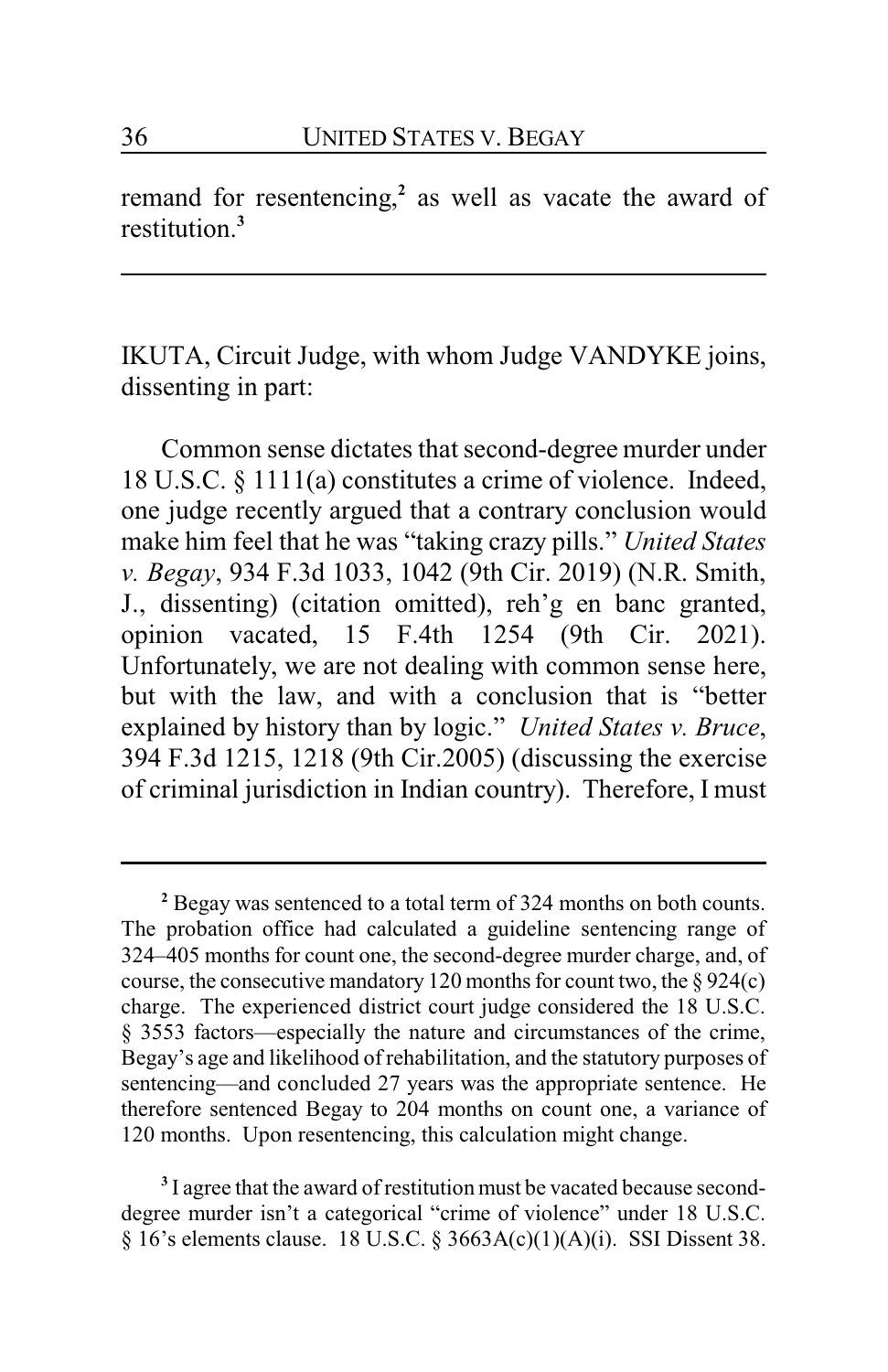dissent from the majority's effort to reach a common sense result that is contrary to the Supreme Court's clear direction.

When it enacted 18 U.S.C. § 924(c), Congress made clear that second-degree murder qualified as a crime of violence.**<sup>1</sup>** The statute defined a "crime of violence" in two different ways. One definition—the "elements" clause—defined a crime of violence as an offense that "has as an element the use, attempted use, or threatened use of physical force against the person or property of another."  $18$  U.S.C.  $\S$  924(c)(3)(A). The Supreme Court later defined the use of force "against another" in a similarly worded statute as demanding that "the perpetrator direct his action at, or target, another individual." *Borden v. United States*, 141 S. Ct. 1817, 1825 (2021) (plurality opinion).**<sup>2</sup>**

**<sup>1</sup>** For purposes of this appeal, the wording of the elements clause and residual clause in the definition of "violent felony" in the Armed Career Criminal Act (ACCA), *see* 18 U.S.C. § 924(e)(2)(B), is materially the same as the wording of the elements and residual clauses in 18 U.S.C. § 924(c)(3), *cf. United States v. Davis*, 139 S. Ct. 2319, 2325 (2019); *compare* 18 U.S.C. § 924(c)(3)(A) (defining "crime of violence" to include an offense that "has as an element the use, attempted use, or threatened use of physical force against the person or property of another") *with* 18 U.S.C. § 924(e)(2)(B)(i) (defining "violent felony" to include an offense that "has as an element the use, attempted use, or threatened use of physical force against the person of another"). Therefore, *Borden* and other cases analyzing these clauses are equally applicable here.

**<sup>2</sup>** Because the *Borden* plurality opinion is a logical subset of Justice Thomas's concurrence, the plurality opinion is controlling. *See United States v. Davis*, 825 F.3d 1014, 1028 (9th Cir. 2016) (en banc) (citing *Marks v. United States*, 430 U.S. 188 (1977)). Justice Thomas concurred in the *Borden* plurality opinion on the ground that the phrase "use of physical force" has "a well-understood meaning applying only to intentional acts designed to cause harm." *Borden*, 141 S. Ct. at 1835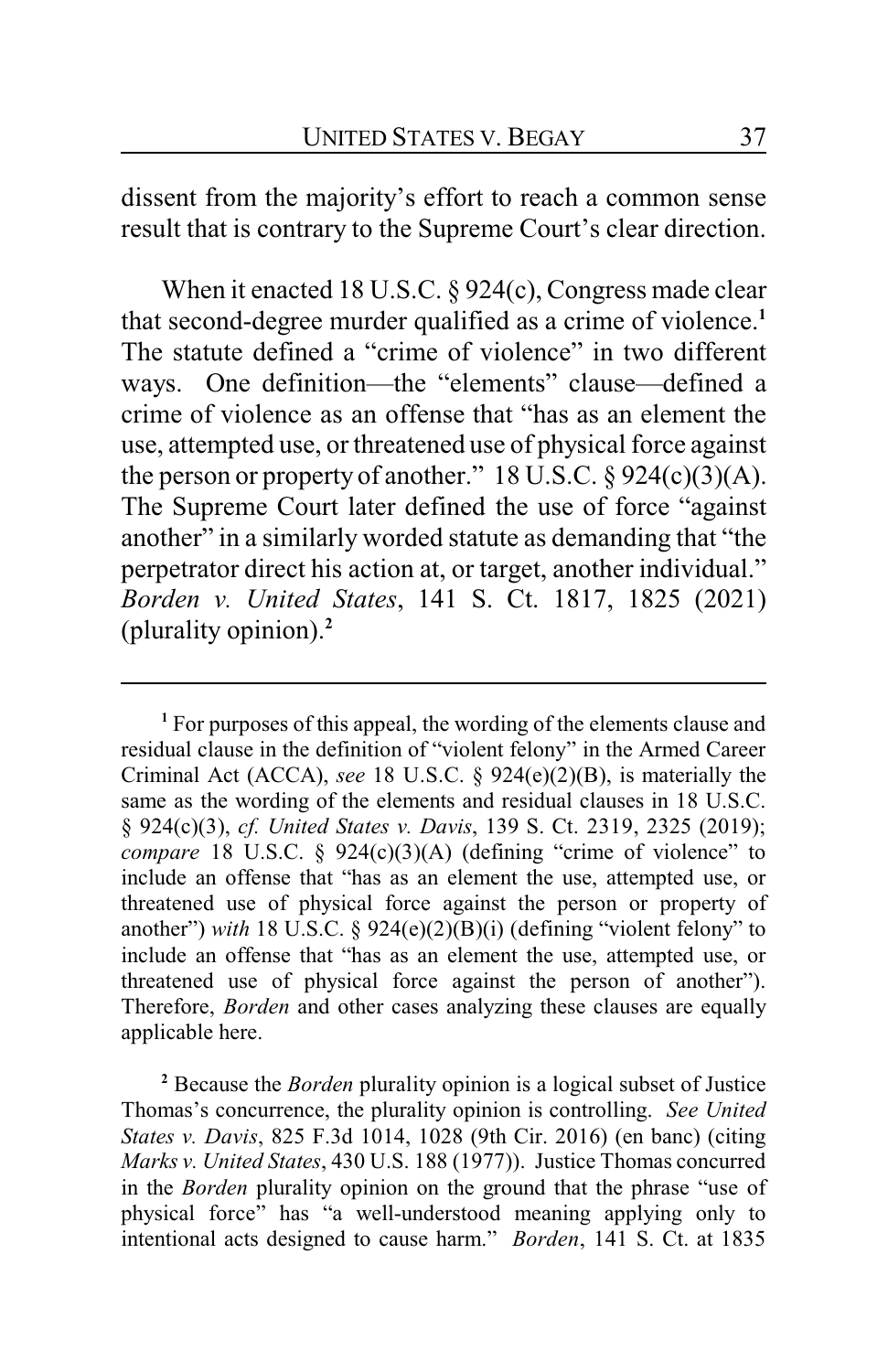The second definition of a "crime of violence" under § 924(c)—the "residual" clause—defined a crime of violence as an offense "that by its nature, involves a substantial risk that physical force against the person or property of another may be used in the course of committing the offense." 18 U.S.C. § 924(c)(3)(B). Second-degree murder under § 1111(a) meets this definition because it concerns "killings that, while not specificallyintended or planned, [are] grievous enough to be considered murder." *United States v. Pineda-Doval*, 614 F.3d 1019, 1038 (9th Cir. 2010). Obviously, Congress meant for second-degree murder to qualify as a crime of violence under the residual clause.

But the Supreme Court subsequently struck down the residual clause as being unconstitutionally vague. *See United States v. Davis*, 139 S. Ct. 2319, 2336 (2019). And, as explained below, second-degree murder under 18 U.S.C. § 1111(a) does not necessarily involve directed or targeted conduct, and so is not a categorical match to the elements clause, the only definition of "crime of violence" remaining in  $\S 924(c)$ . As a result, although Congress meant for seconddegree murder to qualify as a crime of violence for purposes of § 924(c), judicial interpretations of that statute have blocked its original meaning. *See Borden*, 141 S. Ct. at 1835 (Thomas, J., concurring) (urging the Court to overrule its opinion invalidating the residual clause in the Armed Career Criminal Act (ACCA), because a crime that would "satisfy

<sup>(</sup>Thomas, J., concurring) (quoting *Voisine v. United States*, 136 S. Ct. 2272, 2279, 2290 (2016) (Thomas, J., dissenting)). The *Borden* plurality opinion is narrower than this concurrence, because the plurality reasons that the phrase "use of force" must be modified by the phrase "against another" in order to require that the perpetrator consciously "direct his action at, or target, another individual." *Borden*, 141 S. Ct. at 1825.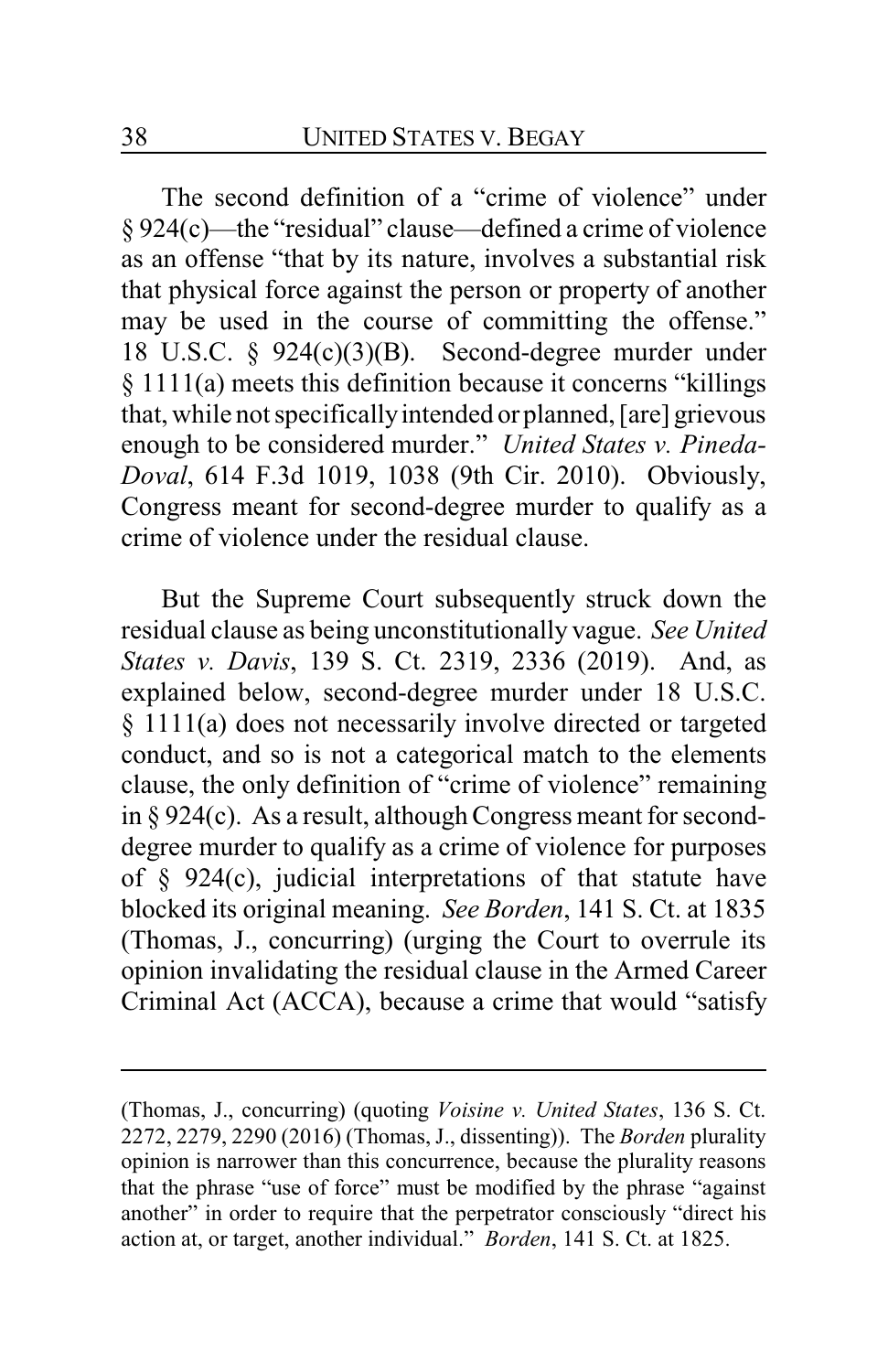the residual clause" by "involv[ing] conduct that presents a serious potential risk of physical injury to another" would not necessarily qualify as a crime of violence under the elements clause of the ACCA (citation omitted)).

Because we are bound by Supreme Court precedent, I must reluctantly dissent.

I

Randly Begay was convicted of second-degree murder under 18 U.S.C. § 1111(a), which provides that "[m]urder is the unlawful killing of a human being with malice aforethought."**<sup>3</sup>** The statute lists the types of murders that qualify as murder in the first degree, and then states that "[a]ny other murder is murder in the second degree." 18 U.S.C. § 1111(a). Begay was also convicted of discharging a firearm during a "crime of violence" under 18 U.S.C. § 924(c)(1)(A)(iii). The § 924(c) conviction relied on the conclusion that the  $\S 1111(a)$  second-degree murder offense qualified as a crime of violence. But after *Davis* struck down the residual clause in  $\S 924(c)(3)(B)$ , the term "crime of violence" refers only to an offense that "has as an element the use, attempted use, or threatened use of physical force against the person or property of another." 18 U.S.C.  $§ 924(c)(3)(A).$ 

In order to determine whether second-degree murder under  $\S$  1111(a) is a crime of violence under the elements

**<sup>3</sup>** The term "malice aforethought" "covers four different kinds of mental states: (1) intent to kill; (2) intent to do serious bodily injury; (3) depraved heart (i.e., reckless indifference); and (4) intent to commit a felony." *Pineda-Doval*, 614 F.3d at 1038.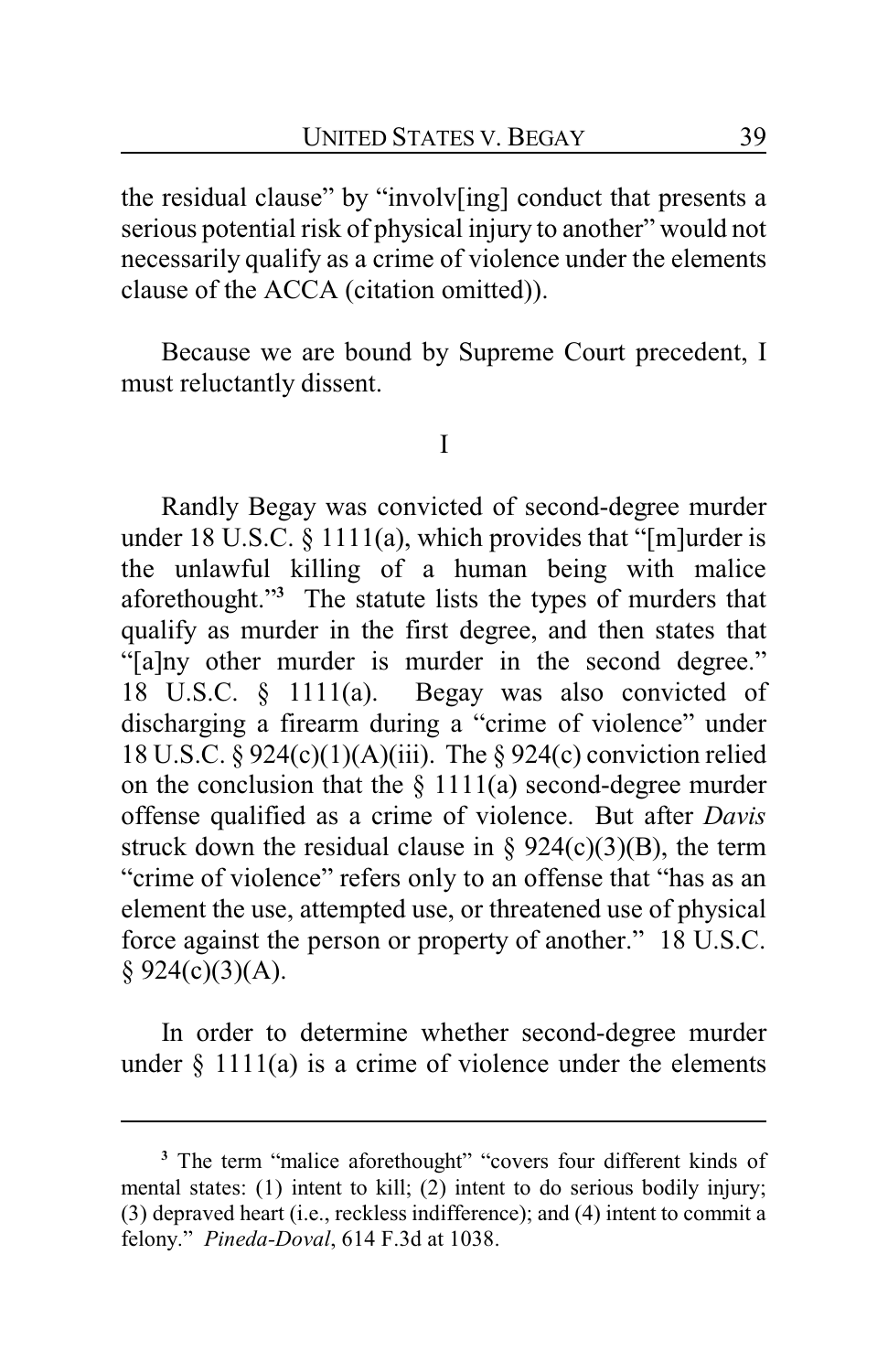clause,  $\S 924(c)(3)(A)$ , we apply the categorical approach set forth in *Taylor v. United States*, 495 U.S. 575 (1990). *Taylor* established a procedure for determining whether an offense of conviction (such as second-degree murder) qualifies as a generic federal offense (here, a "crime of violence" under the elements clause). *See id.* at 601–02. To make this determination, we must identify the elements of the generic federal offense and compare them with the elements of the statute defining the offense of conviction. If the elements of the statute defining the offense of conviction match the elements of the generic federal offense, then the offense of conviction is a categorical match to the generic federal offense. *See Mathis v. United States*, 136 S. Ct. 2243, 2248 (2016). If the statute defining the offense of conviction has elements that do not match the elements of the generic federal offense, then it is not a categorical match. *See id.* In undertaking this analysis, we "ignore the facts of the case and simply line up the crime's elements alongside those of the generic offense and see if they match . . . in doing so, we must presume that the conviction rested upon nothing more than the least of the acts criminalized" by the statute defining the offense of conviction. *United States v. Studhorse*, 883 F.3d 1198, 1203 (9th Cir. 2018) (cleaned up).

The principles set out in *Borden* establish that § 1111(a) second-degree murder is not a categorical match to a generic "crime of violence" as defined by the elements clause of § 924(c). Recall that after *Davis*, the term "crime of violence" is defined in  $\S 924(c)$  solely as an offense that "has as an element the use, attempted use, or threatened use of physical force against the person or property of another." 18 U.S.C. § 924(c)(3)(A). *Borden* held that "[t]he phrase 'against another,' when modifying the 'use of force,' demands that the perpetrator direct his action at, or target,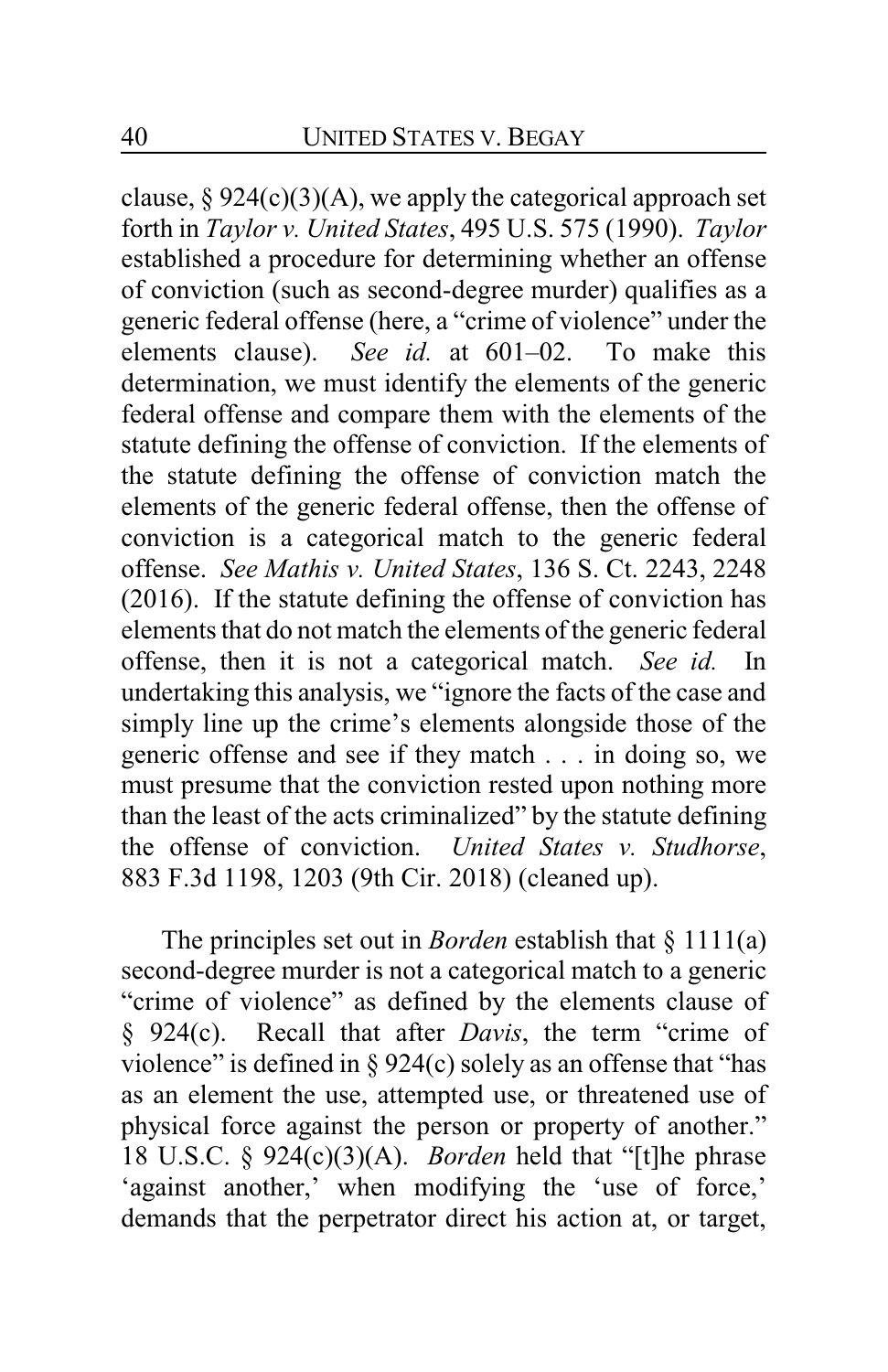another individual." 141 S. Ct. at 1825. Said otherwise, to commit a crime of violence under the elements clause, a person must consciously use force against a particular target, just like a general "deploy[s] his forces against a rival regiment, or the chess master play[s] the Queen's Gambit against her opponent." *Id.* Based on this definition, *Borden* held that a person whose conduct "is not opposed to or directed at another . . . does not come within the elements clause." *Id.* at 1827.

For this reason, a person who is convicted of a crime involving reckless behavior does not engage in a crime of violence under the elements clause, because reckless behavior does not require the use of physical force against another. *See id.* That is, a person engages in reckless behavior when the person "consciously disregards a substantial and unjustifiable risk attached to his conduct, in gross deviation from accepted standards." *Id.* at 1824 (internal quotation marks and citation omitted); *see also Voisine v. United States*, 136 S. Ct 2272, 2279 (2016) (defining reckless behavior as undertaking acts with awareness of their substantial risk of causing injury, even where the harm caused by reckless behavior "is the result of a deliberate decision to endanger another"). Such reckless conduct does not necessarily involve targeting: "[t]o the contrary, [the person's] fault is to pay insufficient attention to the potential application of force." *Borden*, 141 S. Ct. at 1827.

In light of *Borden*'s reasoning, second-degree murder under  $\S$  1111(a) likewise does not qualify as a crime of violence, because it does not necessarily include the element of targeting. A jury can convict a defendant of second-degree murder under  $\S 1111(a)$  without finding the defendant used force against a particular target. Section 1111(a) requires an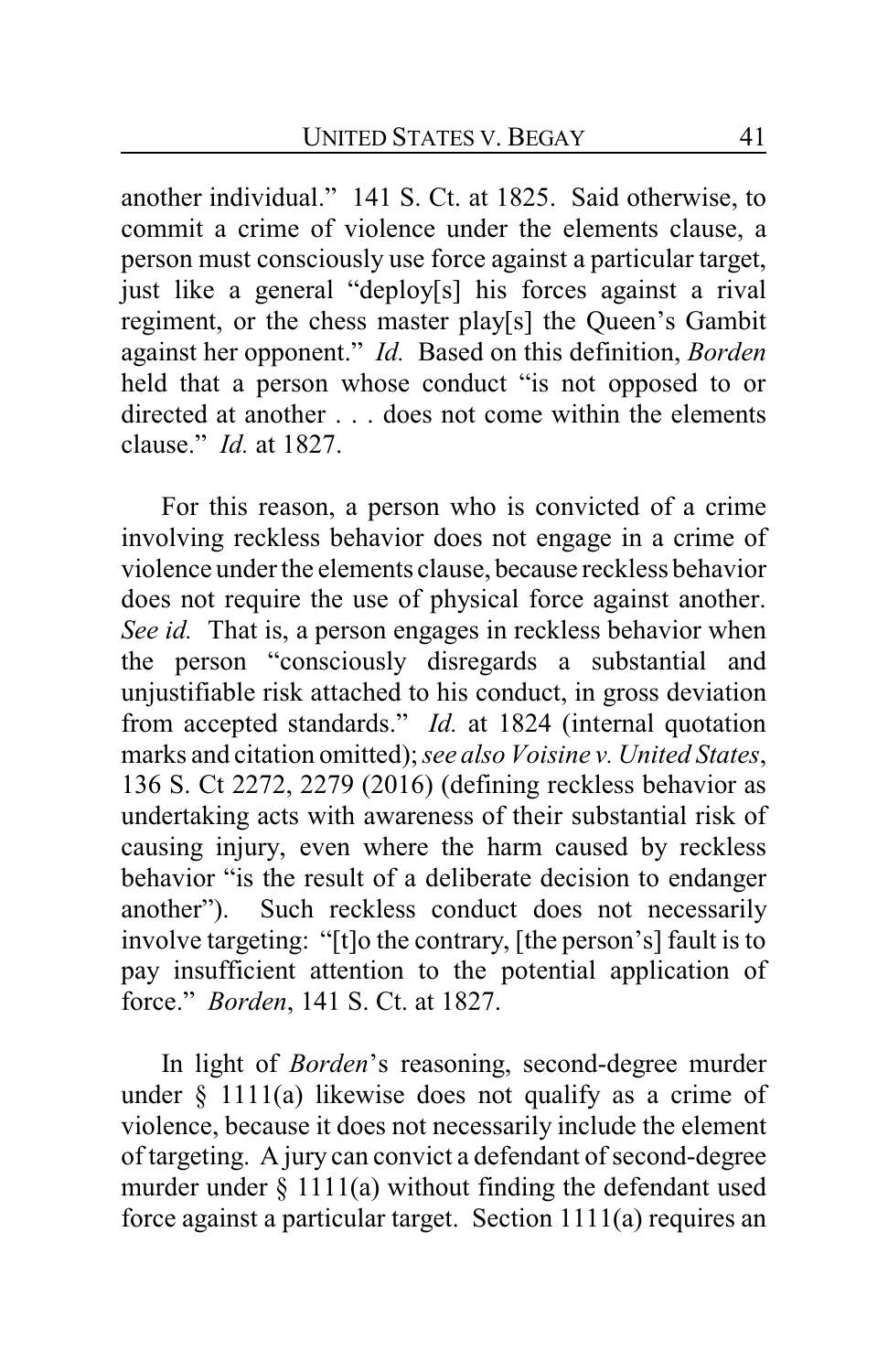unlawful killing with "malice aforethought." In modern criminal law, "malice aforethought" includes the mental state of "depraved heart," which is variously defined as "reckless indifference" or "extreme recklessness." *Pineda-Doval*, 614 F.3d at 1038, 1040. To convict a defendant of depraved heart murder, the government needs to show only that the defendant engaged in conduct (that resulted in the death of a human being) with the mental state of depraved heart or reckless indifference. The government would not need to prove that the defendant targeted the murder victim; it is enough if the defendant's conduct created a "*very high* degree of risk" of injury to other persons and the defendant had "an awareness of [that] extreme risk," exhibiting "an extreme indifference to the value of human life." *Id.* at 1038 (citation omitted). Said otherwise, a depraved heart murder "may be established by evidence of conduct which is reckless and wanton, and a gross deviation from a reasonable standard of care, of such a nature that a jury is warranted in inferring that the defendant was aware of a serious risk of death or serious bodily harm." *See id*. (cleaned up). Under the natural meaning of these words, this conduct is not directed "against another" for purposes of the elements clause. *See Borden*, 141 S. Ct. at 1825. Because depraved heart murder does not require the conscious targeting of a victim that is necessary to establish the element of "against another," *id.* at 1824, it does not matter that depraved heart murder requires a more extreme indifference to the value of human life, *see Pineda-Doval*, 614 F.3d at 1039, than does recklessness, *see Borden*, 141 S. Ct. at 1825.**<sup>4</sup>**

**<sup>4</sup>** Contrary to the majority's claim, the dissent does not argue that second-degree murder under  $\S$  1111(a) "may be conducted with a mens rea of recklessness." Majority at 21. The majority provides no citation to the dissent to support this claim—nor could it, because the dissent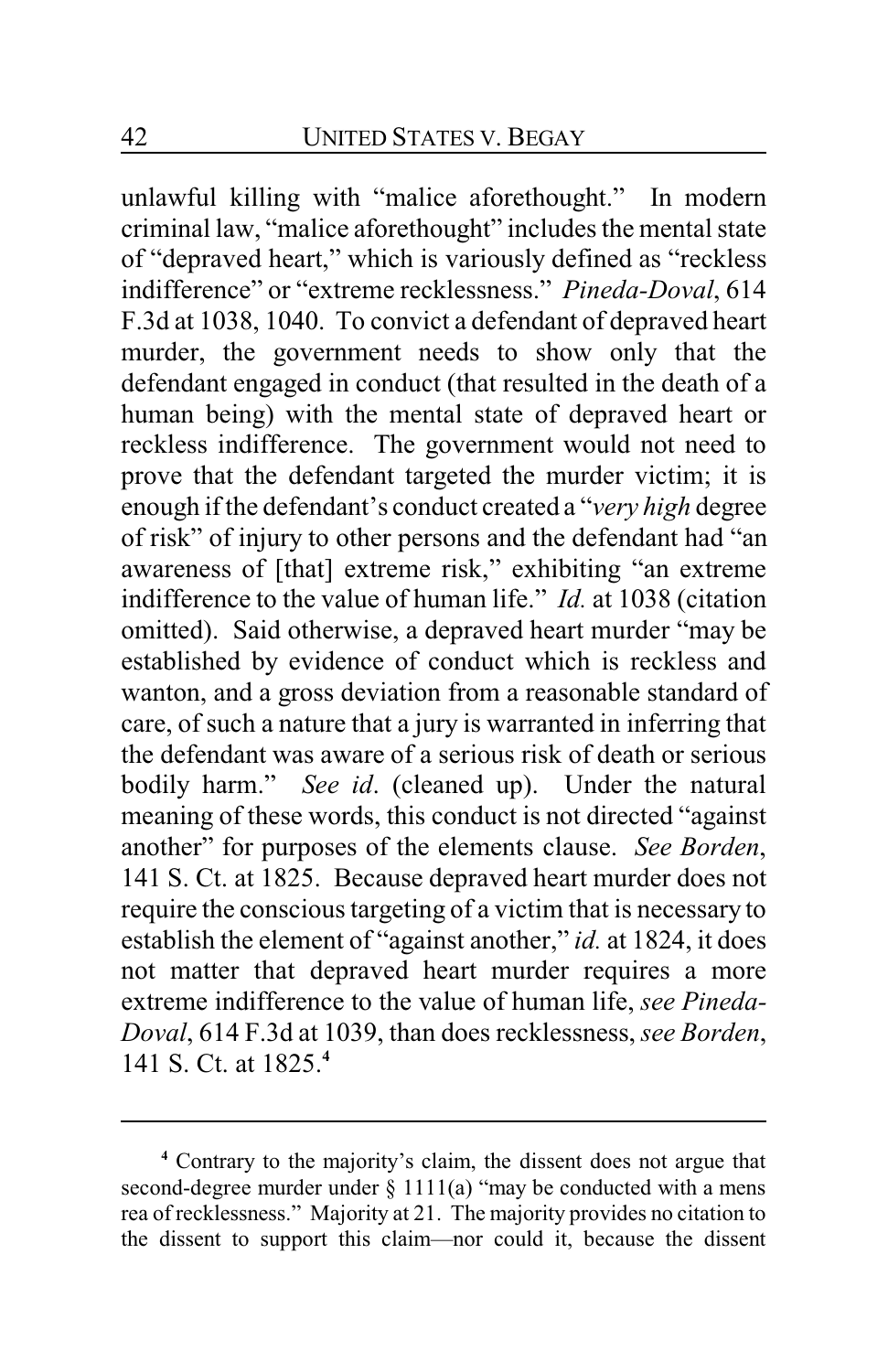*Borden* did not directly address the question of whether depraved heart murder falls within the elements clause, because that issue was not before the Court. *See id.* at 1825 n.4 ("Some States recognize mental states (often called 'depraved heart' or 'extreme recklessness') between recklessness and knowledge. We have no occasion to address whether offenses with those mental states fall within the elements clause."). But *Borden*'s reasoning makes clear that an offense which does not require proof that the perpetrator "direct[ed] his action at, or target[ed], another individual" does not fall within the elements clause, because such an offense does not involve the use of force "against another." *Id.* at 1825. Because the offense of depraved heart murder under § 1111(a) does not require proof of conduct directed "against another," we must hold that it criminalizes conduct outside the scope of the elements clause.

#### II

Despite this apparent mismatch between depraved heart murder and the elements clause, depraved heart murder under § 1111(a) could nevertheless qualify as a crime of violence if, as a practical matter, defendants are charged under that section only for extremely reckless conduct that is directed at, or targets, another individual. After all, a criminal statute "creates a crime outside the generic definition of a listed crime in a federal statute" only if there is "a realistic probability, not a theoretical possibility," that the government would apply the criminal statute "to conduct that falls outside the generic definition of a crime." *Gonzales v. Duenas-Alvarez*, 549 U.S. 183, 193 (2007). Thus, to prove that the crime of conviction has been applied to conduct beyond the

contains no such argument.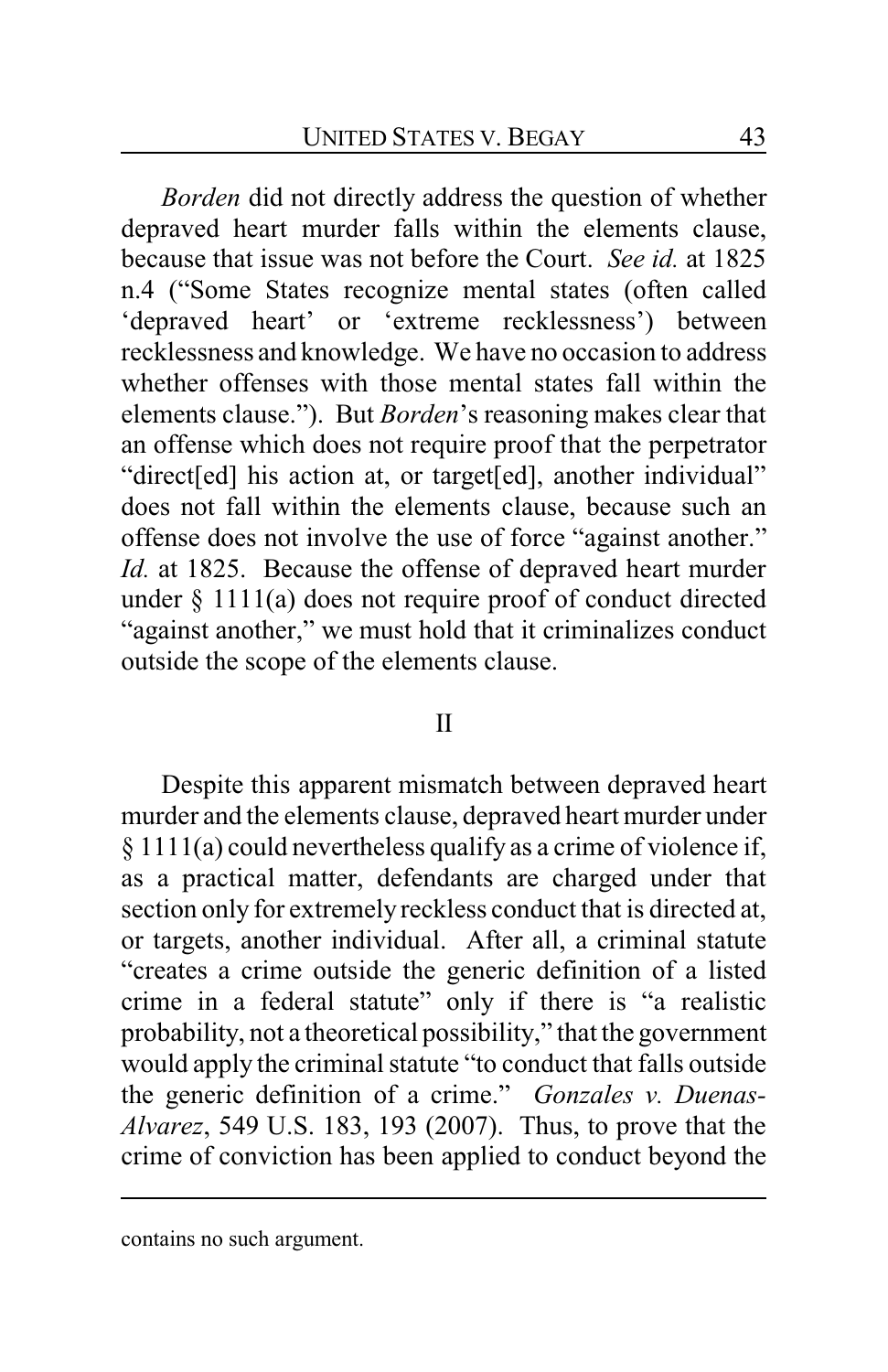conduct criminalized in the generic federal offense, a defendant must point to cases where courts "in fact did apply the statute in the special (nongeneric) manner for which he argues." *Id.*

Begay has made that showing here. A review of federal and state cases upholding convictions for second-degree depraved heart murder, whether under  $\S$  1111(a) or under state laws, shows that the crime encompasses conduct that does not involve the conscious use of force targeting another. For instance, our sister circuits have upheld the application of § 1111(a) to cases involving drunk driving, even though the defendants' conduct in those cases did not involve the use of force in opposition to or targeted against another. Thus, the Fourth Circuit sustained the  $§$  1111(a) second-degree depraved heart murder conviction of a drunk driver who was speeding and driving the wrong way on a freeway when he struck and killed another driver. *See United States v. Fleming*, 739 F.2d 945 (4th Cir. 1984). The court reasoned that to show malice aforethought, "the government need only have proved that defendant intended to operate his car in the manner in which he did with a heart that was without regard for the life and safety of others." *Id.* at 948; *see also United States v. Merritt*, 961 F.3d 1105, 1118 (5th Cir. 2020) (upholding a conviction for depraved heart murder under § 1111(a) resulting from drunk driving in the wrong lane when defendant "was aware his drunk driving posed a serious risk of death or serious bodily harm to others"); *United States v. Sheffey*, 57 F.3d 1419, 1431 (6th Cir. 1995) (upholding a second-degree depraved heart murder conviction under § 1111 for striking and killing another driver while driving under the influence of alcohol and prescription drugs, despite the defendant's testimony "that he did not intend to hurt anybody"). We have likewise recognized that second-degree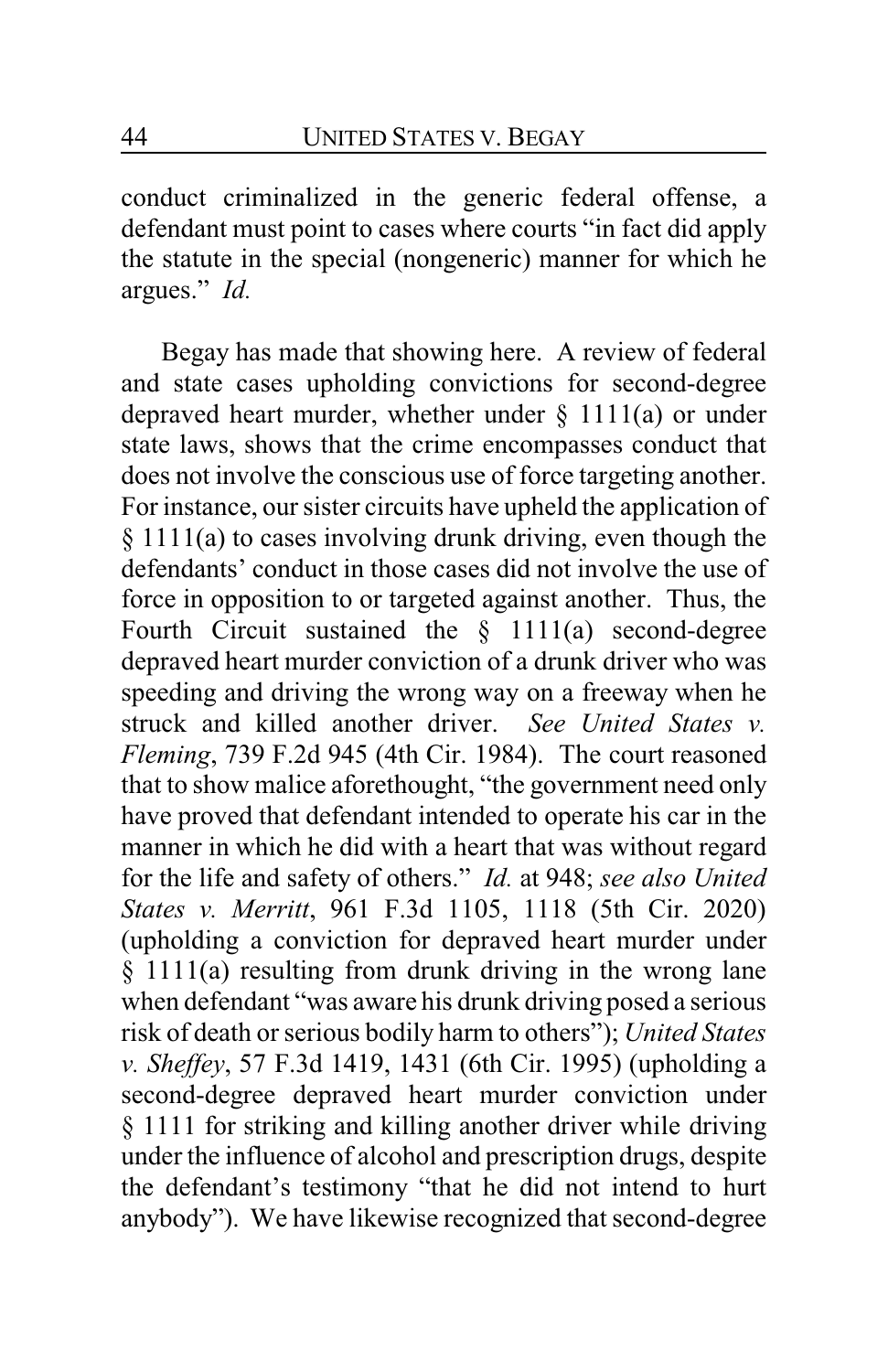depraved heart murder includes conduct that is not targeted, such as "shooting a gun into a room that the defendant knows to be occupied" or "driving a car at very high speeds along a crowded main street." *Pineda-Doval*, 614 F.3d at 1039.

State courts have likewise upheld depraved heart murder convictions for crimes not involving the targeted use of force against another (though states may use different terminology, such as "reckless second-degree murder"). We may consider these cases because "[m]alice aforethought is a concept that originated with the common law and is used in 18 U.S.C. § 1111(a) in its common law sense," and therefore we "do not confine our consideration of the precedents to decisions of federal courts interpreting the federal statute, but rather consider other sources which may shed light on the issues of this case." *Fleming*, 739 F.2d at 947 n.2; *see also Pineda-Doval*, 614 F.3d at 1039 (relying on collections of state cases to define second-degree murder). These state cases demonstrate that the common law has long recognized that a person can commit a depraved heart murder when the person's extremely reckless behavior results in a victim's death, regardless whether the person used force against any individual. For instance, a defendant whose dogs escaped and mauled a child to death could be convicted of depraved heart murder where the defendant's recklessness, in ignoring her dogs' aggressiveness and failing to properly train or secure her dogs, showed "an extreme indifference to the value of human life." *State v. Davidson*, 987 P.2d 335, 344 (Kan. 1999). In that case, the state was "not required to prove that defendant knew her dogs would attack and kill someone." *Id.*  In another case, defendants were convicted of second-degree murder when a defendant sped down the wrong lane of a public highway during a race in which his co-defendants participated, resulting in the death of an individual traveling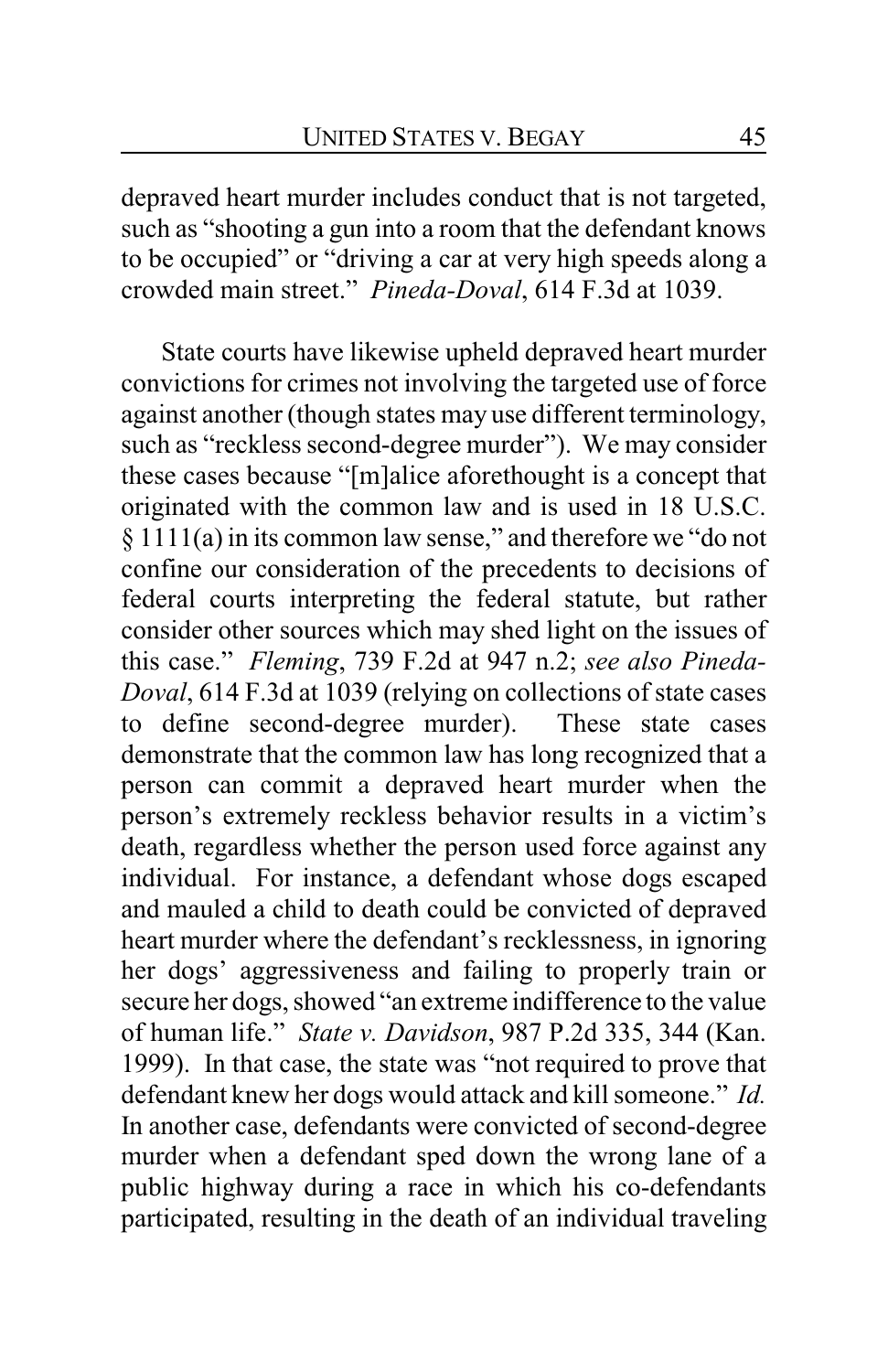in the correct lane. *See Stallard v. State*, 348 S.W.2d 489, 490 (Tenn. 1961). The court noted that the defendants' conduct implied "such a high degree of conscious and willful recklessness as to amount to that malignity of heart constituting malice," and held that this recklessness justified convicting the defendants who were not behind the wheel of the crashing car as aiders and abettors, as well. *See id.* (citation omitted). Finally, a defendant who set a couch on fire in an abandoned building was properly charged with depraved heart murder when the ensuing fire contributed to the death of a fireman responding to the scene. *See People v. Arzon*, 401 N.Y.S.2d 156, 157, 159 (N.Y. Sup. Ct. 1978). Defendant's actions demonstrated "a wanton and depraved indifference to human life," given that fire is "non-selective and uncontrollable in its destructiveness." *Id.* at 158.

The majority attempts to brush off such cases, at least in the drunk driving context, on the ground that a crime of violence under § 924(c) "necessarily arises only in situations where a firearm is involved," Majority at 28, and therefore it "will be the exceptionally rare drunk driving case that involves second-degree murder and the discharge of a firearm," Majority at 28. In other words, the majority reasons that because § 924(c) applies to firearm offenses, a defendant charged with a violation of  $\S$  924(c) would probably be engaged in violent conduct with a firearm, rather than in drunk driving.

But even if we recognize the "absurdity" of applying the categorical approach to a  $\S$  924(c) conviction involving violent offenses with firearms, we must likewise recognize that "[o]ur precedent requires application of that approach." *In re Irby*, 858 F.3d 231, 234 (4th Cir. 2017); *cf.* Majority at 28 n.9. This means that we must ignore the factual context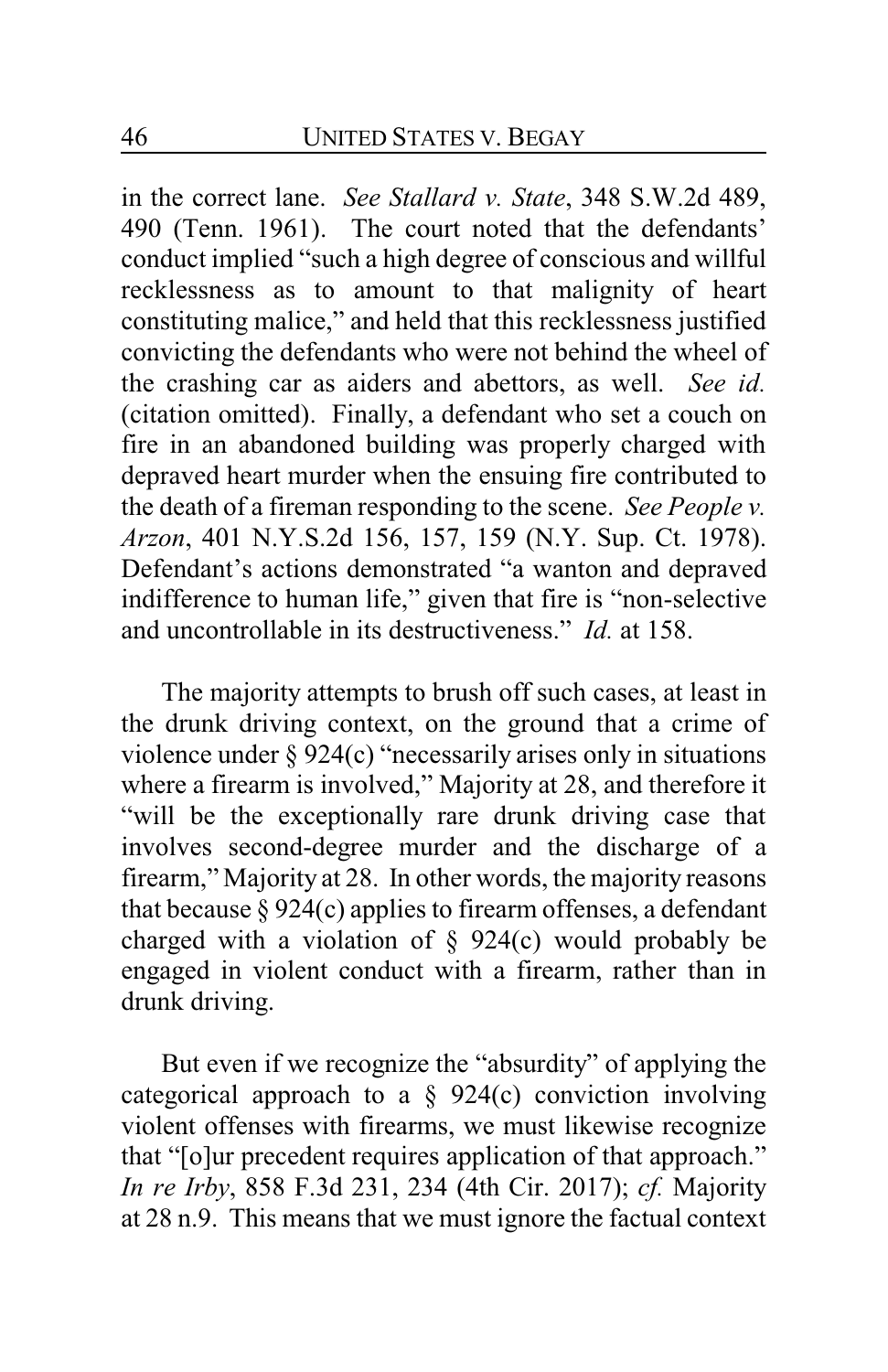of any particular case. *See Descamps v. United States*, 570 U.S. 254, 265 (2013). Even assuming that as a factual matter, a defendant like Begay who is charged with both second-degree murder under  $\S$  1111(a) and discharging a firearm during a crime of violence under  $\S$  924(c) will virtually always have used a firearm to commit the  $\S 1111(a)$ offense, the categorical approach prohibits consideration of this factual context. *See id.* That is, for the purposes of the categorical approach, all that matters is whether the "crime of conviction . . . [does or] does not correspond to the relevant generic offense." *Id.* "If any—even the least culpable—of the acts criminalized" by  $\S 1111(a)$  as second-degree murder do not entail the targeted or oppositional conduct required to qualify as a crime of violence under the elements clause, then "the statute of conviction does not categorically match the federal standard." *Borden*, 141 S. Ct. at 1822. Thus, the majority's mindfulness that "§ 924(c) necessarily arises only in situations where a firearm is involved," Majority at 28, is irrelevant to the analysis of this issue.

#### III

In holding otherwise, the majority merely assumes the conclusion that "a conviction for second-degree murder pursuant to  $\S$  1111(a) constitutes a crime of violence" because "a defendant who acts with the requisite mens rea to commit second-degree murder *necessarily* employs force 'against the person or property of another.'" Majority at 22–23 (emphasis added). The majority acknowledges that depraved heart murder does not require "that a defendant target his conduct at any particular individual," but relies on *Báez-Martinez* for the proposition that depraved heart murder is "necessarily oppositional because a defendant 'certainly must be aware that there are potential victims before he can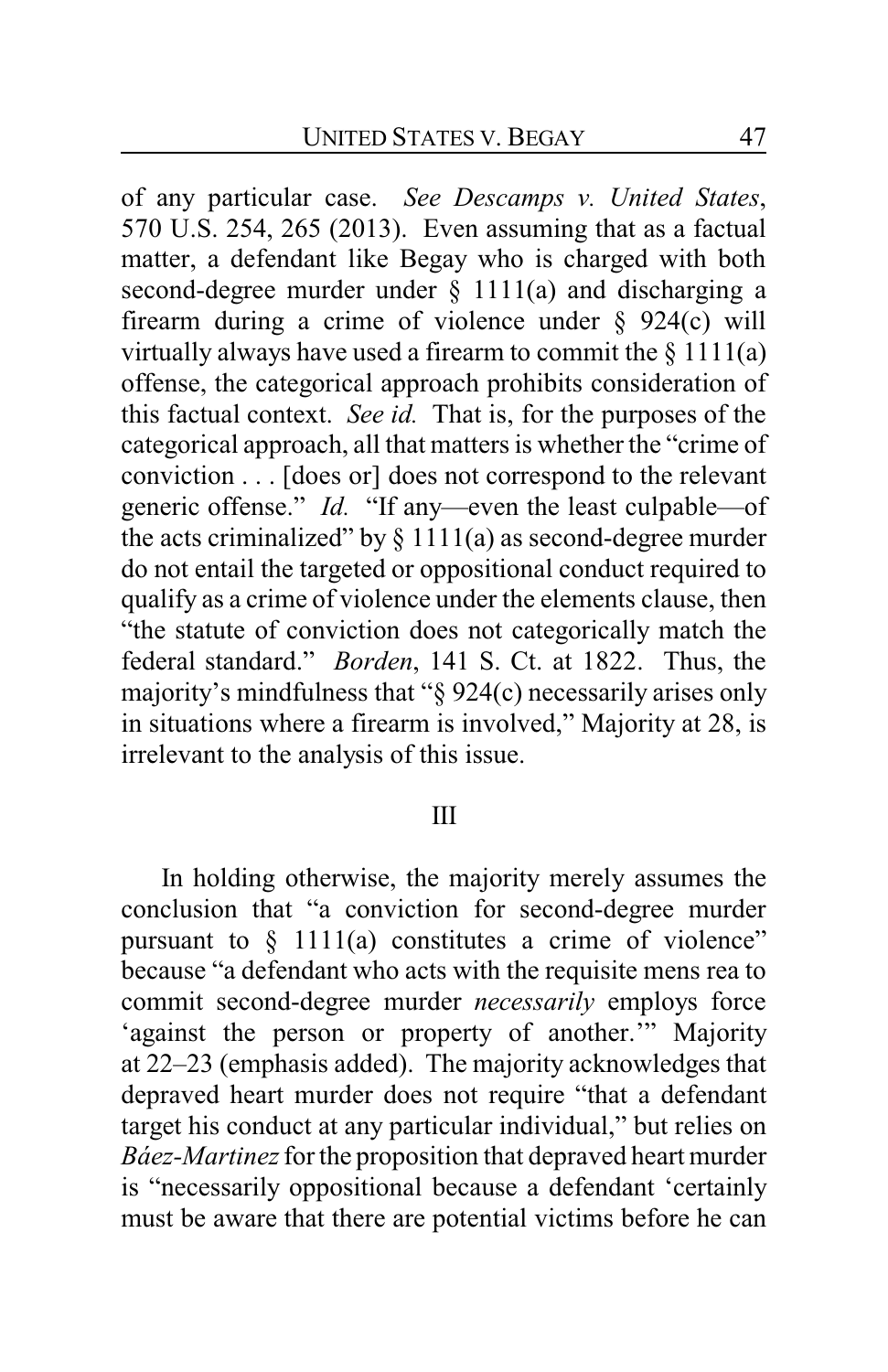act with indifference toward them.'" Majority at 26 (quoting *United States v. Báez-Martinez*, 950 F.3d 119, 127 (1st Cir. 2020)). The concurrence likewise relies on a tautology, arguing that depraved heart murder, which requires only that "the perpetrator is aware of both the presence of potential victims and the very high risk" of harming them, C.J. Murguia Concurrence at 33, inherently involves directed or targeted actions against such potential victims, even if the perpetrator "neither aims at nor consciously desires to harm them," C.J. Murguia Concurrence at 33.

But this circular reasoning is not persuasive. First, the majority's reliance on *Báez-Martinez* is misplaced, because it was decided before *Borden* limited "crimes of violence" to offenses involving oppositional or targeted conduct (and before *Borden* made clear that reckless offenses did not so qualify). If anything, *Báez-Martinez* is contrary to *Borden*, which established that a person's awareness and conscious disregard of a substantial and unjustifiable risk to another does not mean the person is engaged in the "use of physical force against the person of another," because that element "demands that the perpetrator direct his action at, or target, another individual." *Borden*, 141 S. Ct. at 1825. Contrary to the majority and concurrence, a person may take actions with extreme disregard for human life without any such targeting. As discussed, a drunk driver who speeds the wrong way down a highway can be convicted of second-degree murder under § 1111(a) because the driver's conduct involves extreme disregard for human life. But under the natural meaning of words, such drunk driving does not constitute action directed against, or targeting, another individual, or the conscious use of force against a particular target. *See id*. at 1825. Likewise, raising aggressive dogs and failing to control them may evince an extreme disregard for human life, *see Davidson*,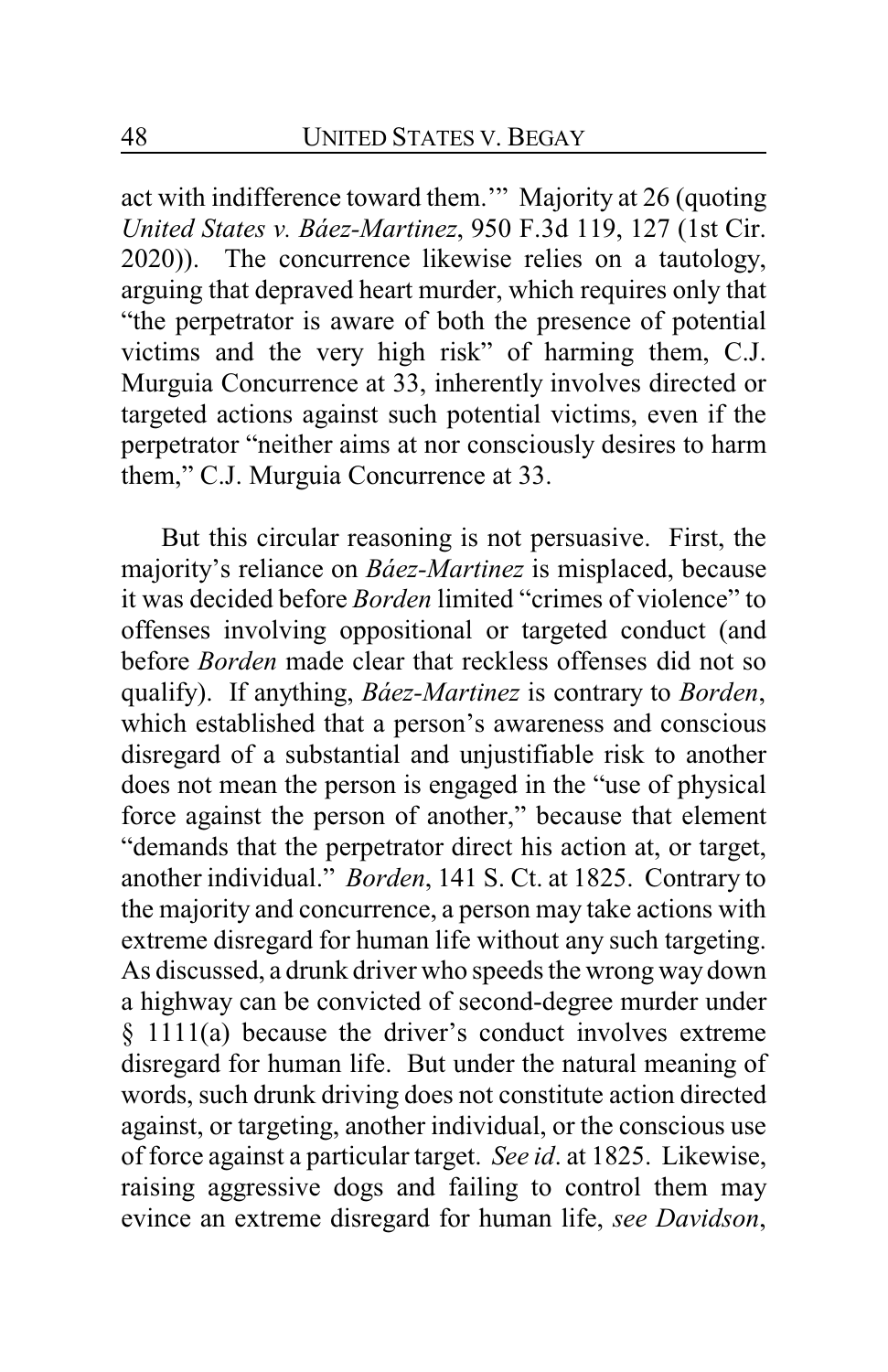987 P.2d at 344, but such conduct is not the same as targeting or directing force against another person.

The majority and concurrence attempt to support their conclusion that depraved heart murder under  $\S 1111(a)$  is a crime of violence by relying on the "context and purpose" of § 924(c). *See* Majority at 26 (citation omitted); *see also* C.J. Murguia Concurrence at 33. The gist of this argument seems to be that offenses charged as second-degree murder "are among the most culpable of crimes," Majority at 27, and therefore a "consideration of context reinforces the conclusion that second-degree murder qualifies as a crime of violence pursuant to the elements clause of  $\frac{1}{2}$  924(c)(3)," Majority at 29. Again, these statements merely assume the conclusion and do not adequately explain why second-degree depraved heart murder under  $\S 1111(a)$  is necessarily targeted against another. If anything, the context of  $\S$  924(c) cuts in the opposite direction. Congress divided the definition of "crime of violence" into two prongs, and the second prong—the residual clause—was clearly meant to capture offenses such as depraved heart murder, which can pose an unreasonable risk of harm without being targeted against another person. This raises the strong inference that the first prong of § 924(c), the elements clause—which after *Davis* is the *only* prong remaining—was not meant to include that sort of offense.

\*\*\*

There is no need to take crazy pills to disagree with the majority. Congress meant for second-degree murder to qualify as a crime of violence under the residual clause. The Supreme Court determined that the residual clause was void for vagueness, *see Davis*, 139 S. Ct. at 2336, and defined the